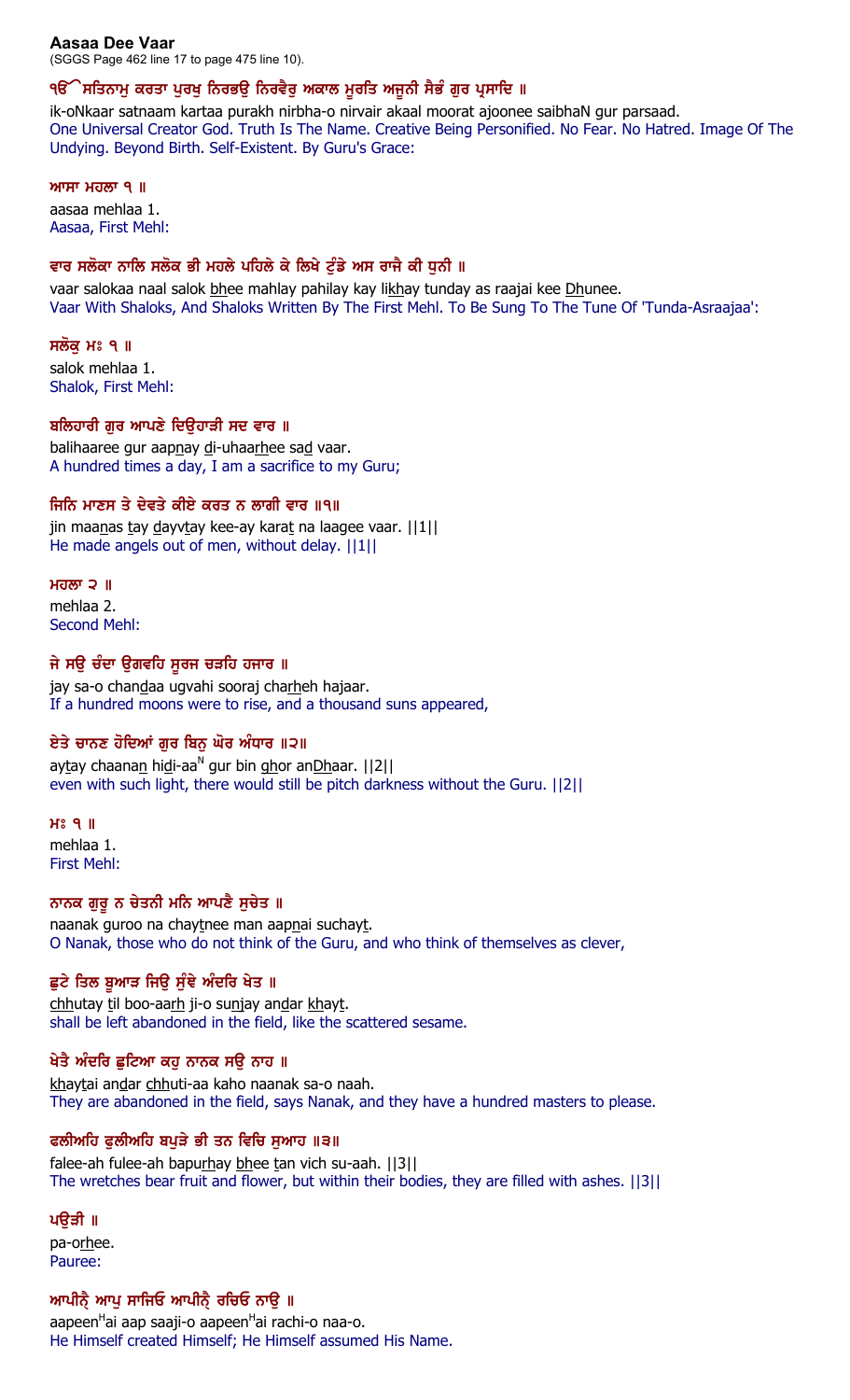# ਦੁਯੀ ਕੁਦਰਤਿ ਸਾਜੀਐ ਕਰਿ ਆਸਣੂ ਡਿਠੋ ਚਾਉ ॥

duyee kudrat saajee-ai kar aasan ditho chaa-o. Secondly, He fashioned the creation; seated within the creation, He beholds it with delight.

### ਦਾਤਾ ਕਰਤਾ ਆਪਿ ਤੂੰ ਤੁਸਿ ਦੇਵਹਿ ਕਰਹਿ ਪਸਾਉ ॥

daataa kartaa aap too<sup>n</sup> tus dayveh karahi pasaa-o. You Yourself are the Giver and the Creator; by Your Pleasure, You bestow Your Mercy.

# ਤੂੰ ਜਾਣੋਈ ਸਭਸੈ ਦੇ ਲੈਸਹਿ ਜਿੰਦੂ ਕਵਾਉ ॥

<u>t</u>oo<sup>n</sup> jaa<u>n</u>o-ee sa<u>bh</u>sai <u>d</u>ay laisahi jin<u>d</u> kavaa-o. You are the Knower of all; You give life, and take it away again with a word.

### ਕਰਿ ਆਸਣ ਡਿਠੋ ਚਾੳ ॥੧॥

kar aasan ditho chaa-o. ||1|| Seated within the creation, You behold it with delight. ||1||

#### ਸਲੱਕ ਮਃ ੧ ॥

salok mehlaa 1. Shalok, First Mehl:

### ਸਚੇ ਤੇਰੇ ਖੰਡ ਸਚੇ ਬ੍ਰਹਮੰਡ ॥

sachay tayray khand sachay barahmand. True are Your worlds, True are Your solar Systems.

### ਸਚੇ ਤੇਰੇ ਲੋਅ ਸਚੇ ਆਕਾਰ ॥

sachay tayray lo-a sachay aakaar. True are Your realms, True is Your creation.

### ਸਚੇ ਤੇਰੇ ਕਰਣੇ ਸਰਬ ਬੀਚਾਰ ॥

sachay tayray karnay sarab beechaar. True are Your actions, and all Your deliberations.

#### ਸਚਾ ਤੇਰਾ ਅਮਰੂ ਸਚਾ ਦੀਬਾਣੂ ॥

sachaa tayraa amar sachaa deebaan. True is Your Command, and True is Your Court.

### ਸਚਾ ਤੇਰਾ ਹੁਕਮੁ ਸਚਾ ਫੁਰਮਾਣੁ ॥

sachaa tayraa hukam sachaa furmaan. True is the Command of Your Will, True is Your Order.

#### ਸਚਾ ਤੇਰਾ ਕਰਮੁ ਸਚਾ ਨੀਸਾਣੁ ॥

sachaa tayraa karam sachaa neesaan. True is Your Mercy, True is Your Insignia.

### ਸਚੇ ਤੁਧੁ ਆਖਹਿ ਲਖ ਕਰੋੜਿ ॥

sachay tuDh aakhahi lakh karorh. Hundreds of thousands and millions call You True.

### ਸਚੈ ਸਭਿ ਤਾਣਿ ਸਚੈ ਸਭਿ ਜੋਰਿ ॥

sachai sabh taan sachai sabh jor. In the True Lord is all power, in the True Lord is all might.

#### ਸਚੀ ਤੇਰੀ ਸਿਫਤਿ ਸਚੀ ਸਾਲਾਹ ॥

sachee tayree sifat sachee saalaah. True is Your Praise, True is Your Adoration.

### ਸਚੀ ਤੇਰੀ ਕੁਦਰਤਿ ਸਚੇ ਪਾਤਿਸਾਹ ॥

sachee tayree kudrat sachay paatisaah. True is Your almighty creative power, True King.

### ਨਾਨਕ ਸਚ ਧਿਆਇਨਿ ਸਚ ॥

naanak sach Dhi-aa-in sach. O Nanak, true are those who meditate on the True One.

### ਜੋ ਮਰਿ ਜੰਮੇ ਸ ਕਚ ਨਿਕਚ ॥੧॥

jo mar jammay so kach nikach. ||1|| Those who are subject to birth and death are totally false. ||1||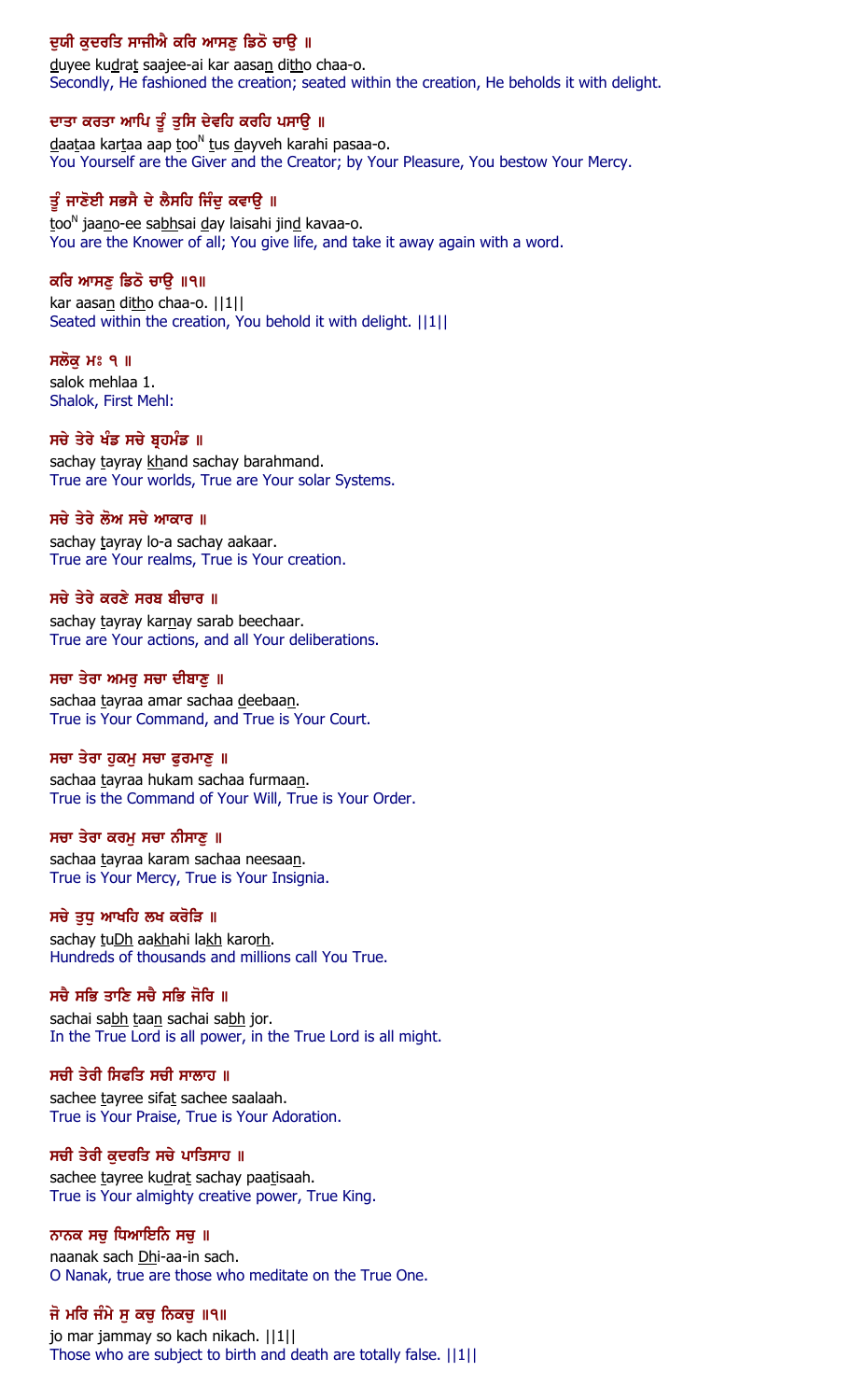$H<sup>3</sup>$  q  $\Pi$ mehlaa 1. First Mehl:

### ਵਡੀ ਵਡਿਆਈ ਜਾ ਵਡਾ ਨਾਉ ॥

vadee vadi-aa-ee jaa vadaa naa-o. Great is His greatness, as great as His Name.

### ਵਡੀ ਵਡਿਆਈ ਜਾ ਸਚ ਨਿਆੳ ॥

vadee vadi-aa-ee jaa sach ni-aa-o. Great is His greatness, as True is His justice.

#### ਵਡੀ ਵਡਿਆਈ ਜਾ ਨਿਹਚਲ ਥਾੳ ॥

vadee vadi-aa-ee jaa nihchal thaa-o. Great is His greatness, as permanent as His Throne.

#### ਵਡੀ ਵਡਿਆਈ ਜਾਣੈ ਆਲਾਉ ॥

vadee vadi-aa-ee jaanai aalaa-o. Great is His greatness, as He knows our utterances.

#### ਵਡੀ ਵਡਿਆਈ ਬੁਝੈ ਸਭਿ ਭਾਉ ॥

vadee vadi-aa-ee bujhai sabh bhaa-o. Great is His greatness, as He understands all our affections.

### ਵਡੀ ਵਡਿਆਈ ਜਾ ਪੁਛਿ ਨ ਦਾਤਿ ॥

vadee vadi-aa-ee jaa puchh na daat. Great is His greatness, as He gives without being asked.

#### ਵਡੀ ਵਡਿਆਈ ਜਾ ਆਪੇ ਆਪਿ ॥

vadee vadi-aa-ee jaa aapay aap. Great is His greatness, as He Himself is all-in-all.

#### ਨਾਨਕ ਕਾਰ ਨ ਕਥਨੀ ਜਾਇ ॥

naanak kaar na kathnee jaa-ay. O Nanak, His actions cannot be described.

#### ਕੀਤਾ ਕਰਣਾ ਸਰਬ ਰਜਾਇ ॥੨॥

keetaa karnaa sarab rajaa-ay. ||2|| Whatever He has done, or will do, is all by His Own Will. ||2||

ਮਹਲਾ $2$   $\parallel$ mehlaa 2.

Second Mehl:

#### ਇਹੂ ਜਗੂ ਸਚੈ ਕੀ ਹੈ ਕੋਠੜੀ ਸਚੇ ਕਾ ਵਿਚਿ ਵਾਸੂ ॥

ih jag sachai kee hai koth-rhee sachay kaa vich vaas. This world is the room of the True Lord; within it is the dwelling of the True Lord.

### ਇਕਨਾ ਹੁਕਮਿ ਸਮਾਇ ਲਏ ਇਕਨਾ ਹੁਕਮੇ ਕਰੇ ਵਿਣਾਸੁ ॥

ikn<sup>H</sup>aa hukam samaa-ay la-ay ikn<sup>H</sup>aa hukmay karay vi<u>n</u>aas. By His Command, some are merged into Him, and some, by His Command, are destroyed.

#### ਇਕਨਾ ਭਾਣੈ ਕਢਿ ਲਏ ਇਕਨਾ ਮਾਇਆ ਵਿਚਿ ਨਿਵਾਸੁ ॥

ikn<sup>H</sup>aa <u>bh</u>aa<u>n</u>ai ka<u>dh</u> la-ay ikn<sup>H</sup>aa maa-i-aa vich nivaas. Some, by the Pleasure of His Will, are lifted up out of Maya, while others are made to dwell within it.

#### ਏਵ ਭਿ ਆਖਿ ਨ ਜਾਪਈ ਜਿ ਕਿਸੈ ਆਣੇ ਰਾਸਿ ॥

ayv bhe aakh na jaap-ee je kisai aanay raas. No one can say who will be rescued.

#### ਨਾਨਕ ਗਰਮਖਿ ਜਾਣੀਐ ਜਾ ਕੳ ਆਪਿ ਕਰੇ ਪਰਗਾਸ ॥੩॥

naanak gurmukh jaanee-ai jaa ka-o aap karay pargaas. ||3|| O Nanak, he alone is known as Gurmukh, unto whom the Lord reveals Himself. ||3||

ਪੳੜੀ ॥ pa-orhee. Pauree: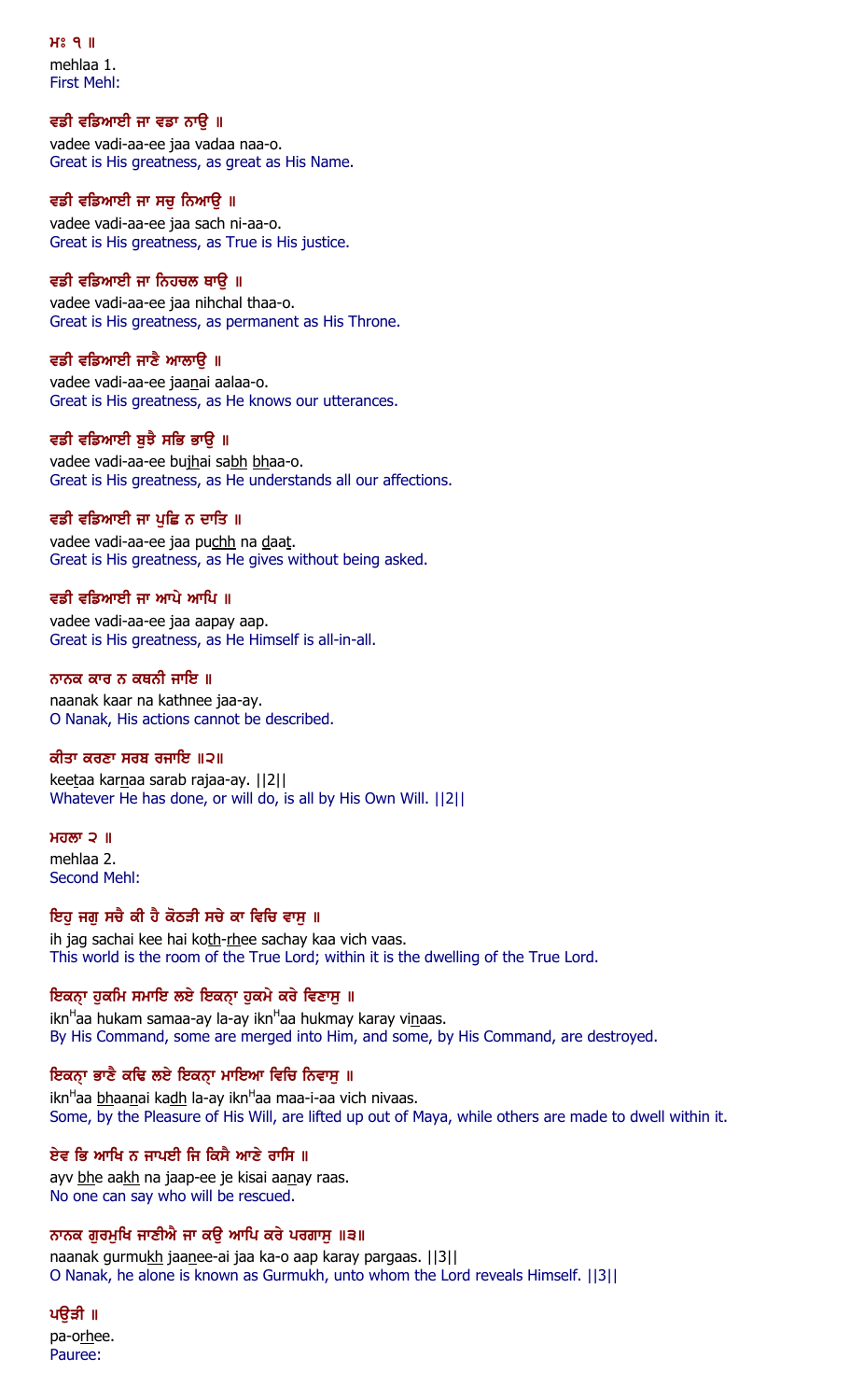# ਨਾਨਕ ਜੀਅ ਉਪਾਇ ਕੈ ਲਿਖਿ ਨਾਵੈ ਧਰਮੂ ਬਹਾਲਿਆ ॥

naanak jee-a upaa-ay kai likh naavai Dharam bahaali-aa. O Nanak, having created the souls, the Lord installed the Righteous Judge of Dharma to read and record their accounts.

# ਓਥੈ ਸਚੇ ਹੀ ਸਚਿ ਨਿਬੜੈ ਚਣਿ ਵਖਿ ਕਢੇ ਜਜਮਾਲਿਆ ॥

othai sachay hee sach nibrhai chun vakh kadhay jajmaali-aa. There, only the Truth is judged true; the sinners are picked out and separated.

# ਥਾਉ ਨ ਪਾਇਨਿ ਕੁੜਿਆਰ ਮੁਹ ਕਾਲੈ੍ ਦੋਜਕਿ ਚਾਲਿਆ ॥

thaa-o na paa-in koo<u>rh</u>i-aar muh kaal<sup>H</sup>ai <u>d</u>ojak chaali-aa. The false find no place there, and they go to hell with their faces blackened.

# ਤੇਰੈ ਨਾਇ ਰਤੇ ਸੇ ਜਿਣਿ ਗਏ ਹਾਰਿ ਗਏ ਸਿ ਠਗਣ ਵਾਲਿਆ ॥

tayrai naa-ay ratay say jin ga-ay haar ga-ay se thagan vaali-aa. Those who are imbued with Your Name win, while the cheaters lose.

### ਲਿਖਿ ਨਾਵੈ ਧਰਮ ਬਹਾਲਿਆ ॥੨॥

likh naavai Dharam bahaali-aa. ||2|| The Lord installed the Righteous Judge of Dharma to read and record the accounts. ||2||

# ਸਲੋਕ ਮਃ ੧ ॥

salok mehlaa 1. Shalok, First Mehl:

# ਵਿਸਮਾਦੂ ਨਾਦ ਵਿਸਮਾਦੂ ਵੇਦ ॥

vismaad naad vismaad vayd. Wonderful is the sound current of the Naad, wonderful is the knowledge of the Vedas.

# ਵਿਸਮਾਦੂ ਜੀਅ ਵਿਸਮਾਦੂ ਭੇਦ ॥

vismaad jee-a vismaad bhayd. Wonderful are the beings, wonderful are the species.

# ਵਿਸਮਾਦੂ ਰੂਪ ਵਿਸਮਾਦੂ ਰੰਗ ॥

vismaad roop vismaad rang. Wonderful are the forms, wonderful are the colors.

# ਵਿਸਮਾਦੂ ਨਾਗੇ ਫਿਰਹਿ ਜੰਤ ॥

vismaad naagay fireh jant. Wonderful are the beings who wander around naked.

# ਵਿਸਮਾਦੂ ਪਉਣੂ ਵਿਸਮਾਦੂ ਪਾਣੀ ॥

vismaad pa-un vismaad paanee. Wonderful is the wind, wonderful is the water.

# ਵਿਸਮਾਦ ਅਗਨੀ ਖੇਡਹਿ ਵਿਡਾਣੀ ॥

vismaad agnee khaydeh vidaanee. Wonderful is fire, which works wonders.

# ਵਿਸਮਾਦੂ ਧਰਤੀ ਵਿਸਮਾਦੂ ਖਾਣੀ ॥

vismaad Dhartee vismaad khaanee. Wonderful is the earth, wonderful the sources of creation.

# ਵਿਸਮਾਦੂ ਸਾਦਿ ਲਗਹਿ ਪਰਾਣੀ ॥

vismaad saad lageh paraanee. Wonderful are the tastes to which mortals are attached.

# ਵਿਸਮਾਦੂ ਸੰਜੋਗੂ ਵਿਸਮਾਦੂ ਵਿਜੋਗੂ ॥

vismaad sanjog vismaad vijog. Wonderful is union, and wonderful is separation.

# ਵਿਸਮਾਦੂ ਭੁਖ ਵਿਸਮਾਦੂ ਭੋਗੂ ॥

vismaad bhukh vismaad bhog. Wonderful is hunger, wonderful is satisfaction.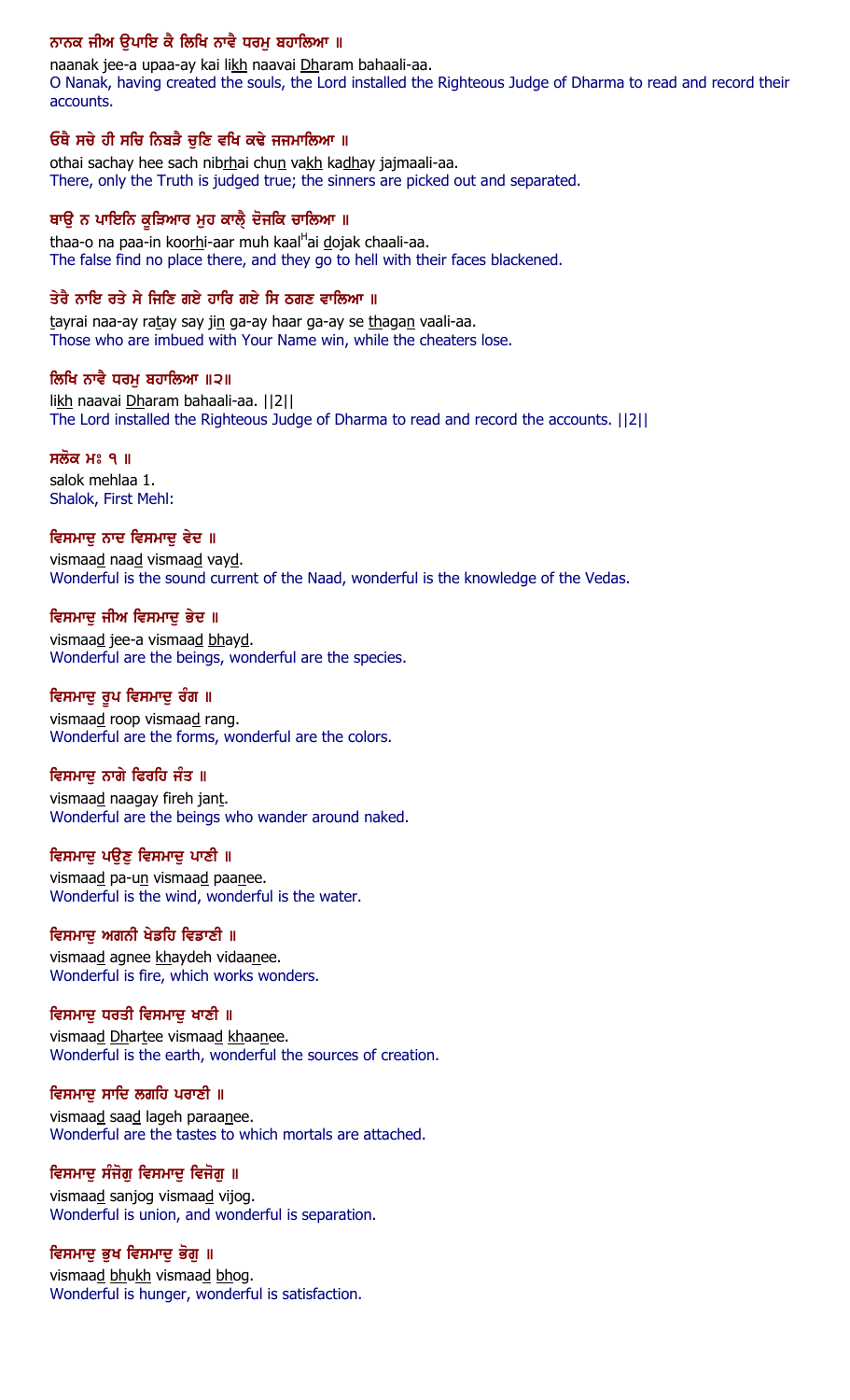# ਵਿਸਮਾਦ ਸਿਫਤਿ ਵਿਸਮਾਦ ਸਾਲਾਹ ॥

vismaad sifat vismaad saalaah. Wonderful is His Praise, wonderful is His adoration.

# ਵਿਸਮਾਦੂ ਉਝੜ ਵਿਸਮਾਦੂ ਰਾਹ ॥

vismaad ujharh vismaad raah. Wonderful is the wilderness, wonderful is the path.

# ਵਿਸਮਾਦੂ ਨੇੜੈ ਵਿਸਮਾਦੂ ਦੂਰਿ ॥

vismaad nayrhai vismaad door. Wonderful is closeness, wonderful is distance.

# ਵਿਸਮਾਦੂ ਦੇਖੈ ਹਾਜਰਾ ਹਜੂਰਿ ॥

vismaad daykhai haajraa hajoor. How wonderful to behold the Lord, ever-present here.

# ਵੇਖਿ ਵਿਡਾਣੁ ਰਹਿਆ ਵਿਸਮਾਦੁ ॥

vaykh vidaan rahi-aa vismaad. Beholding His wonders, I am wonder-struck.

### ਨਾਨਕ ਬੁਝਣੁ ਪੁਰੈ ਭਾਗਿ ॥੧॥

naanak bujhan poorai bhaag. [[1]] O Nanak, those who understand this are blessed with perfect destiny. ||1||

H<sub>2</sub> 9 ||

mehlaa 1. First Mehl:

# ਕੁਦਰਤਿ ਦਿਸੈ ਕੁਦਰਤਿ ਸੁਣੀਐ ਕੁਦਰਤਿ ਭਉ ਸੁਖ ਸਾਰੂ ॥

kudrat disai kudrat sunee-ai kudrat bha-o sukh saar. By His Power we see, by His Power we hear; by His Power we have fear, and the essence of happiness.

### ਕੁਦਰਤਿ ਪਾਤਾਲੀ ਆਕਾਸੀ ਕੁਦਰਤਿ ਸਰਬ ਆਕਾਰੂ ॥

kudrat paataalee aakaasee kudrat sarab aakaar. By His Power the nether worlds exist, and the Akaashic ethers; by His Power the entire creation exists.

# ਕੁਦਰਤਿ ਵੇਦ ਪੁਰਾਣ ਕਤੇਬਾ ਕੁਦਰਤਿ ਸਰਬ ਵੀਚਾਰੂ ॥

kudrat vayd puraan kataybaa kudrat sarab veechaar. By His Power the Vedas and the Puraanas exist, and the Holy Scriptures of the Jewish, Christian and Islamic religions. By His Power all deliberations exist.

# ਕੁਦਰਤਿ ਖਾਣਾ ਪੀਣਾ ਪੈਨ੍ਣੂ ਕੁਦਰਤਿ ਸਰਬ ਪਿਆਰੂ ॥

ku<u>d</u>ra<u>t kh</u>aa<u>n</u>aa pee<u>n</u>aa pain<sup>H</sup>an kudrat sarab pi-aar. By His Power we eat, drink and dress; by His Power all love exists.

# ਕਦਰਤਿ ਜਾਤੀ ਜਿਨਸੀ ਰੰਗੀ ਕਦਰਤਿ ਜੀਅ ਜਹਾਨ ॥

kudrat jaatee jinsee rangee kudrat jee-a jahaan. - By His Power come the species of all kinds and colors; by His Power the living beings of the world exist.

# ਕੁਦਰਤਿ ਨੇਕੀਆ ਕੁਦਰਤਿ ਬਦੀਆ ਕੁਦਰਤਿ ਮਾਨੂ ਅਭਿਮਾਨੂ ॥

kudrat naykee-aa kudrat badee-aa kudrat maan abhimaan. By His Power virtues exist, and by His Power vices exist. By His Power come honor and dishonor.

# ਕੁਦਰਤਿ ਪਉਣੂ ਪਾਣੀ ਬੈਸੰਤਰੂ ਕੁਦਰਤਿ ਧਰਤੀ ਖਾਕੂ ॥

kudrat pa-un paanee baisantar kudrat Dhartee khaak. By His Power wind, water and fire exist; by His Power earth and dust exist.

# ਸਭ ਤੇਰੀ ਕੁਦਰਤਿ ਤੂੰ ਕਾਦਿਰੁ ਕਰਤਾ ਪਾਕੀ ਨਾਈ ਪਾਕੂ ॥

sa<u>bh</u> tayree ku<u>d</u>rat too<sup>n</sup> kaa<u>d</u>ir kartaa paakee naa-ee paak. Everything is in Your Power, Lord; You are the all-powerful Creator. Your Name is the Holiest of the Holy.

# ਨਾਨਕ ਹੁਕਮੈ ਅੰਦਰਿ ਵੇਖੋ ਵਰਤੈ ਤਾਕੋ ਤਾਕੂ ॥੨॥

naanak hukmai andar vaykhai vartai taako taak. | | 2 | | O Nanak, through the Command of His Will, He beholds and pervades the creation; He is absolutely unrivalled. ||2||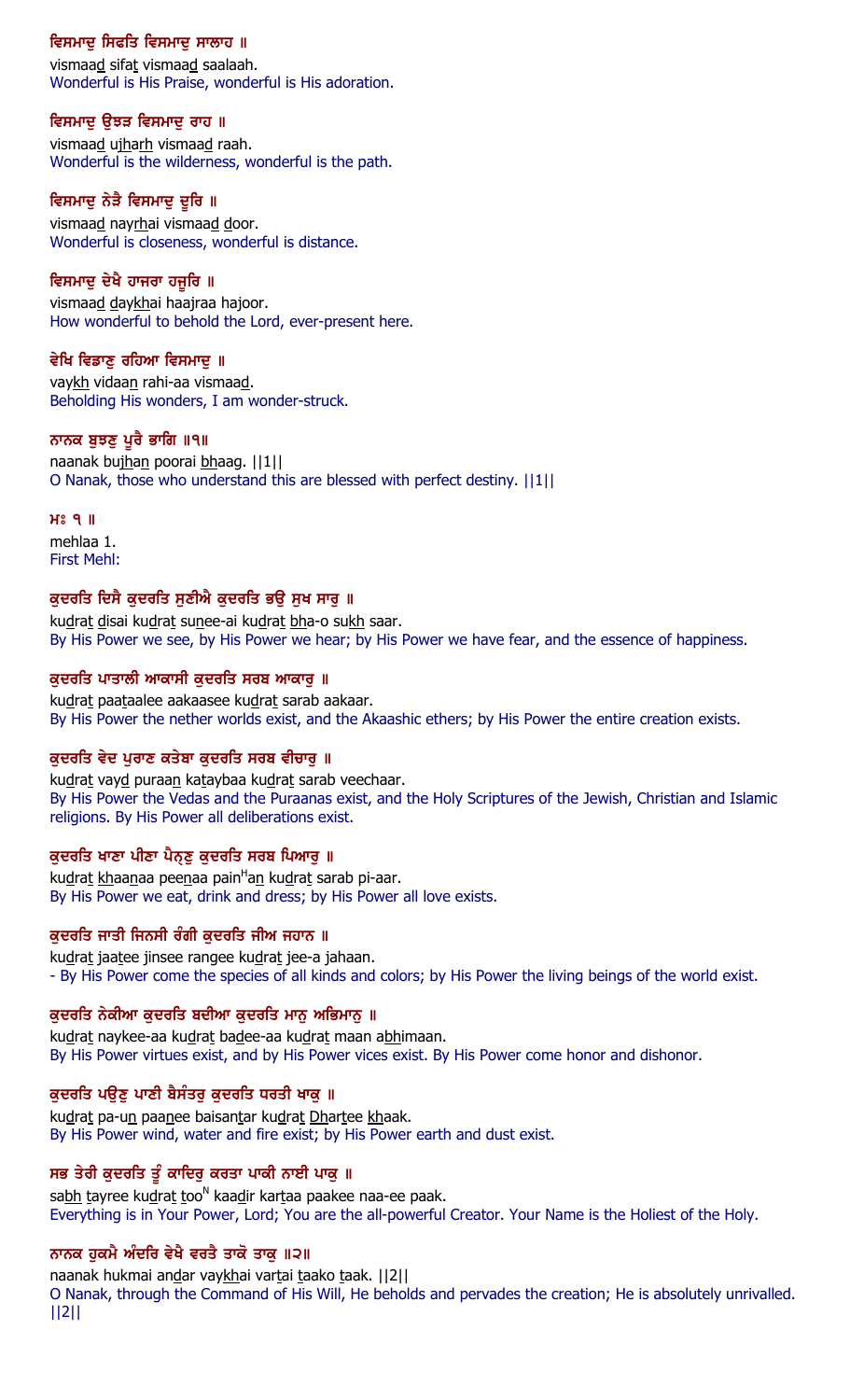pa-orhee. Pauree:

### ਆਪੀਨੈ ਭੋਗ ਭੋਗਿ ਕੈ ਹੋਇ ਭਸਮੜਿ ਭਉਰੂ ਸਿਧਾਇਆ ॥

aapeen<sup>H</sup>ai <u>bh</u>og <u>bh</u>og kai ho-ay <u>bh</u>asma<u>rh bh</u>a-ur si<u>Dh</u>aa-i-aa. Enjoying his pleasures, one is reduced to a pile of ashes, and the soul passes away.

### ਵਡਾ ਹੋਆ ਦਨੀਦਾਰ ਗਲਿ ਸੰਗਲ ਘਤਿ ਚਲਾਇਆ ॥

vadaa ho-aa duneedaar gal sangal ghat chalaa-i-aa. He may be great, but when he dies, the chain is thrown around his neck, and he is led away.

### ਅਗੈ ਕਰਣੀ ਕੀਰਤਿ ਵਾਚੀਐ ਬਹਿ ਲੇਖਾ ਕਰਿ ਸਮਝਾਇਆ ॥

agai karnee keerat vaachee-ai bahi laykhaa kar samjhaa-i-aa. There, his good and bad deeds are added up; sitting there, his account is read.

### ਥਾਉ ਨ ਹੋਵੀ ਪਉਦੀਈ ਹੁਣਿ ਸੁਣੀਐ ਕਿਆ ਰੁਆਇਆ ॥

thaa-o na hovee pa-udee-ee hun sunee-ai ki-aa roo-aa-i-aa. He is whipped, but finds no place of rest, and no one hears his cries of pain.

### ਮਨਿ ਅੰਧੈ ਜਨਮੁ ਗਵਾਇਆ ॥੩॥

man anDhai janam gavaa-i-aa. ||3|| The blind man has wasted his life away. ||3||

### <u>ਸਲੋਕ ਮਃ ੧ ॥</u>

salok mehlaa 1. Shalok, First Mehl:

# ਭੈ ਵਿਚਿ ਪਵਣੂ ਵਹੈ ਸਦਵਾਉ ॥

bhai vich pavan vahai sadvaa-o. In the Fear of God, the wind and breezes ever blow.

### ਭੈ ਵਿਚਿ ਚਲਹਿ ਲਖ ਦਰੀਆੳ ॥

bhai vich chaleh lakh daree-aa-o. In the Fear of God, thousands of rivers flow.

# ਭੈ ਵਿਚਿ ਅਗਨਿ ਕਢੈ ਵੇਗਾਰਿ ॥

bhai vich agan kadhai vaygaar. In the Fear of God, fire is forced to labor.

# ਕੈ ਵਿਚਿ ਧਰਤੀ ਦਬੀ ਕਾਰਿ ॥

bhai vich Dhartee dabee bhaar. In the Fear of God, the earth is crushed under its burden.

# ਭੈ ਵਿਚਿ ਇੰਦ ਫਿਰੈ ਸਿਰ ਭਾਰਿ ॥

bhai vich ind firai sir bhaar. In the Fear of God, the clouds move across the sky.

### ਭੈ ਵਿਚਿ ਰਾਜਾ ਧਰਮ ਦੁਆਰੂ ॥

bhai vich raajaa Dharam du-aar. In the Fear of God, the Righteous Judge of Dharma stands at His Door.

### ਭੈ ਵਿਚਿ ਸੁਰਜੁ ਭੈ ਵਿਚਿ ਚੰਦੁ ॥

bhai vich sooraj bhai vich chand. In the Fear of God, the sun shines, and in the Fear of God, the moon reflects.

### ਕੋਹ ਕਰੋੜੀ ਚਲਤ ਨ ਅੰਤੁ ॥

koh karorhee chalat na ant. They travel millions of miles, endlessly.

### ਭੈ ਵਿਚਿ ਸਿਧ ਬਧ ਸਰ ਨਾਥ ॥

bhai vich siDh buDh sur naath. In the Fear of God, the Siddhas exist, as do the Buddhas, the demi-gods and Yogis.

### ਭੈ ਵਿਚਿ ਆਡਾਣੇ ਆਕਾਸ ॥

bhai vich aadaanay aakaas. In the Fear of God, the Akaashic ethers are stretched across the sky.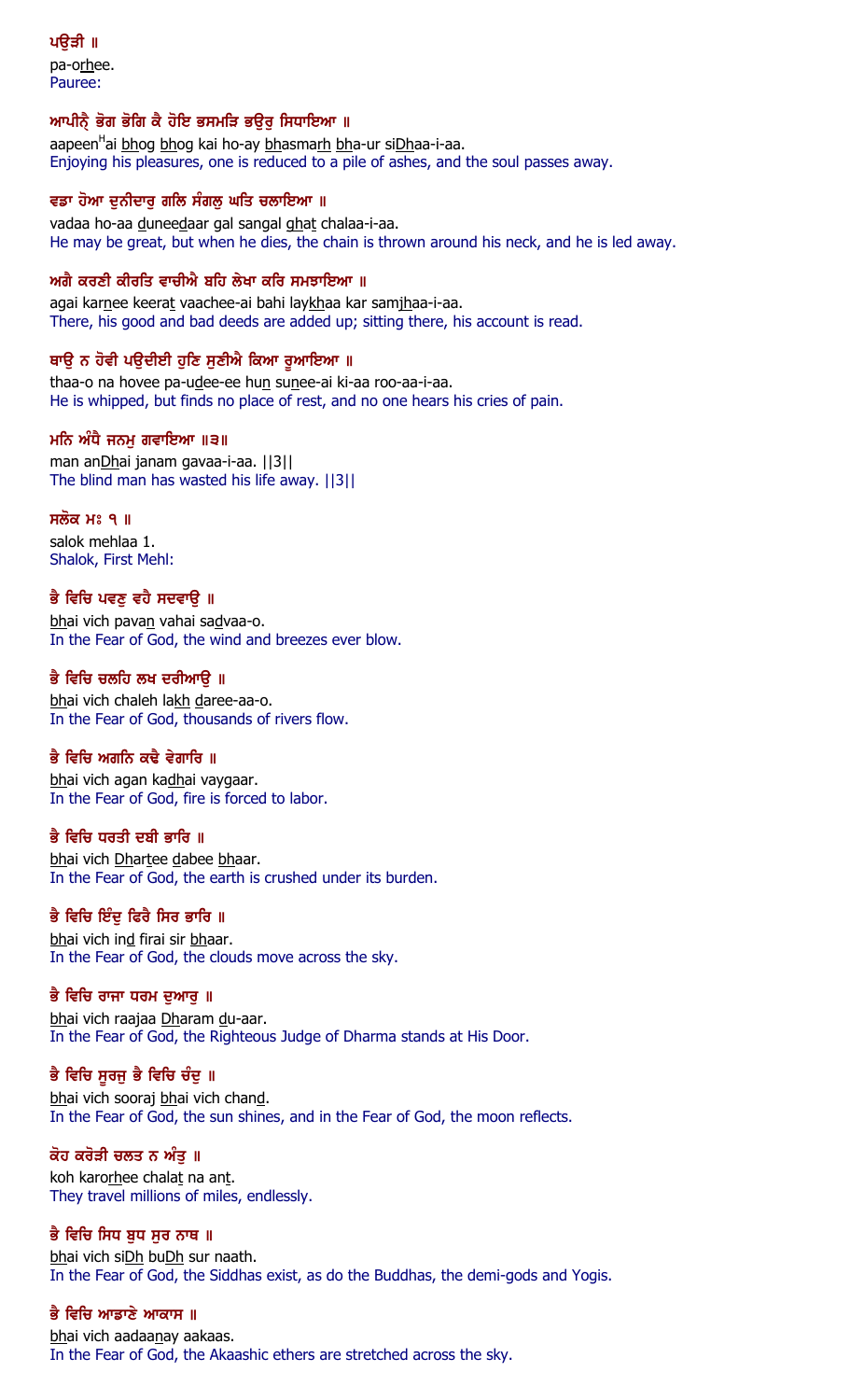# ਭੈ ਵਿਚਿ ਜੋਧ ਮਹਾਬਲ ਸੂਰ ॥

bhai vich joDh mahaabal soor. In the Fear of God, the warriors and the most powerful heroes exist.

# ਭੈ ਵਿਚਿ ਆਵਹਿ ਜਾਵਹਿ ਪੁਰ ॥

bhai vich aavahi jaaveh poor. In the Fear of God, multitudes come and go.

# ਸਗਲਿਆ ਭੳ ਲਿਖਿਆ ਸਿਰਿ ਲੇਖ ॥

sagli-aa bha-o likhi-aa sir laykh. God has inscribed the Inscription of His Fear upon the heads of all.

# ਨਾਨਕ ਨਿਰਭਉ ਨਿਰੰਕਾਰੂ ਸਚੂ ਏਕੂ ॥੧॥

naanak nirbha-o nirankaar sach ayk. ||1|| O Nanak, the Fearless Lord, the Formless Lord, the True Lord, is One. ||1||

### $H<sub>8</sub>$  9  $H<sub>1</sub>$

mehlaa 1. First Mehl:

# ਨਾਨਕ ਨਿਰਭਉ ਨਿਰੰਕਾਰੂ ਹੋਰਿ ਕੇਤੇ ਰਾਮ ਰਵਾਲ ॥

naanak nirbha-o nirankaar hor kaytay raam ravaal. O Nanak, the Lord is fearless and formless; myriads of others, like Rama, are mere dust before Him.

# ਕੇਤੀਆ ਕੰਨ ਕਹਾਣੀਆ ਕੇਤੇ ਬੇਦ ਬੀਚਾਰ ॥

kaytee-aa kan<sup>н</sup> kahaa<u>n</u>ee-aa kaytay bay<u>d</u> beechaar. There are so many stories of Krishna, so many who reflect over the Vedas.

# ਕੇਤੇ ਨਚਹਿ ਮੰਗਤੇ ਗਿੜਿ ਮੁੜਿ ਪੁਰਹਿ ਤਾਲ ॥

kaytay nacheh mangtay girh murh pooreh taal. So many beggars dance, spinning around to the beat.

# ਬਾਜਾਰੀ ਬਾਜਾਰ ਮਹਿ ਆਇ ਕਢਹਿ ਬਾਜਾਰ ॥

baajaaree baajaar meh aa-ay kadheh baajaar. The magicians perform their magic in the market place, creating a false illusion.

# ਗਾਵਹਿ ਰਾਜੇ ਰਾਣੀਆ ਬੋਲਹਿ ਆਲ ਪਤਾਲ ॥

gaavahi raajay raanee-aa boleh aal pataal. They sing as kings and queens, and speak of this and that.

# ਲਖ ਟਕਿਆ ਕੇ ਮੰਦੜੇ ਲਖ ਟਕਿਆ ਕੇ ਹਾਰ ॥

lakh taki-aa kay mund-rhay lakh taki-aa kay haar. They wear earrings, and necklaces worth thousands of dollars.

# ਜਿਤੂ ਤਨਿ ਪਾਈਅਹਿ ਨਾਨਕਾ ਸੇ ਤਨ ਹੋਵਹਿ ਛਾਰ ॥

jit tan paa-ee-ah naankaa say tan hoveh chhaar. Those bodies on which they are worn, O Nanak, those bodies turn to ashes.

# ਗਿਆਨੁ ਨ ਗਲੀਈ ਢੁਢੀਐ ਕਥਨਾ ਕਰੜਾ ਸਾਰੁ ॥

gi-aan na galee-ee dhoodhee-ai kathnaa karrhaa saar. Wisdom cannot be found through mere words. To explain it is as hard as iron.

# ਕਰਮਿ ਮਿਲੈ ਤਾ ਪਾਈਐ ਹੋਰ ਹਿਕਮਤਿ ਹੁਕਮੂ ਖੁਆਰੂ ॥੨॥

karam milai taa paa-ee-ai hor hikmat hukam khu-aar. ||2|| When the Lord bestows His Grace, then alone it is received; other tricks and orders are useless. ||2||

# ਪਉੜੀ ॥

pa-orhee. Pauree:

# ਨਦਰਿ ਕਰਹਿ ਜੇ ਆਪਣੀ ਤਾ ਨਦਰੀ ਸਤਿਗਰ ਪਾਇਆ ॥

nadar karahi jay aapnee taa nadree satgur paa-i-aa. If the Merciful Lord shows His Mercy, then the True Guru is found.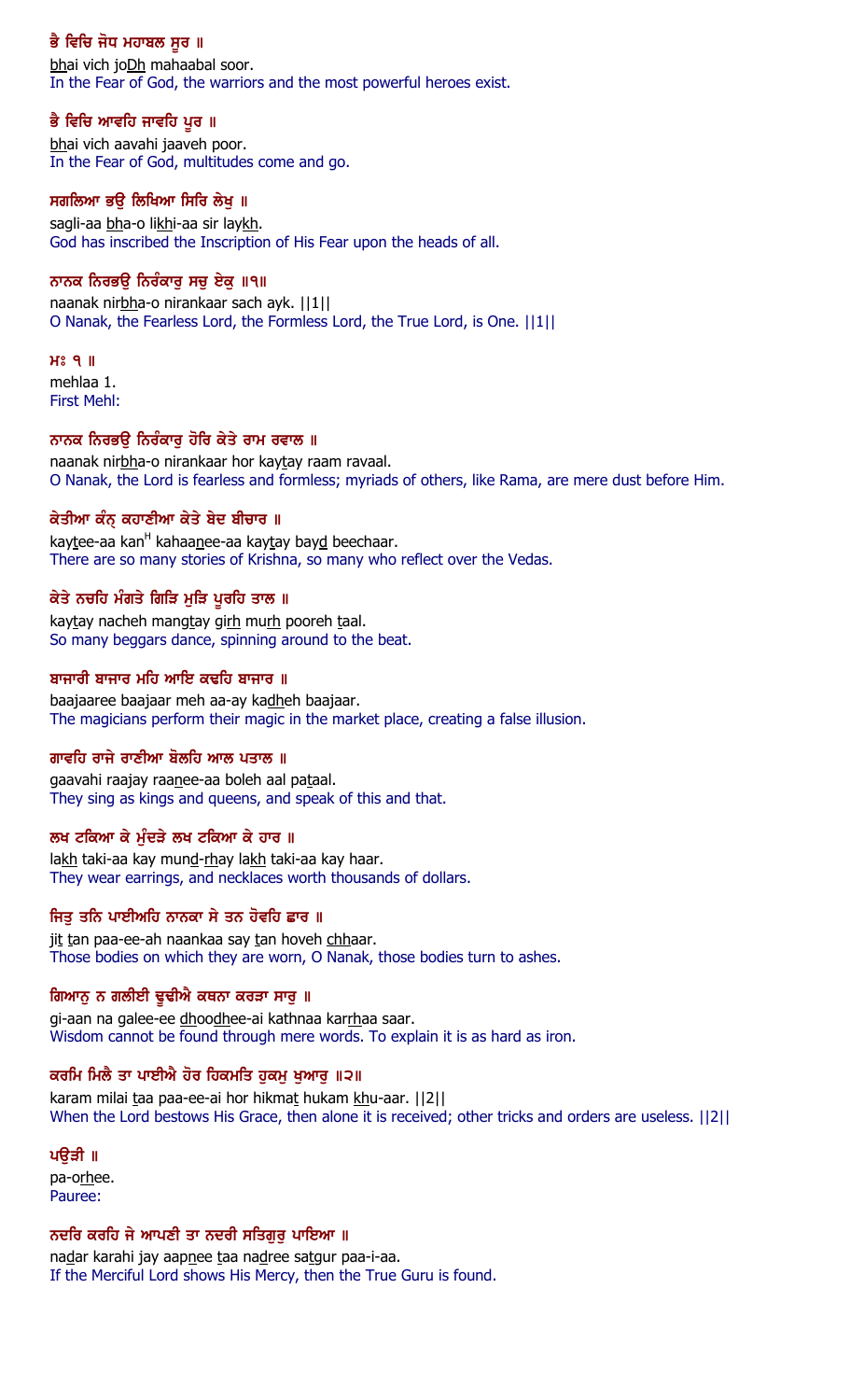# ਏਹੂ ਜੀਉ ਬਹੁਤੇ ਜਨਮ ਭਰੰਮਿਆ ਤਾ ਸਤਿਗੁਰਿ ਸਬਦੂ ਸੁਣਾਇਆ ॥

ayhu jee-o bahutay janam bharammi-aa taa satgur sabad sunaa-i-aa. This soul wandered through countless incarnations, until the True Guru instructed it in the Word of the Shabad.

# ਸਤਿਗੁਰ ਜੇਵਡੂ ਦਾਤਾ ਕੋ ਨਹੀ ਸਭਿ ਸੁਣਿਅਹੁ ਲੋਕ ਸਬਾਇਆ ॥

satgur jayvad daataa ko nahee sabh suni-ahu lok sabaa-i-aa. There is no giver as great as the True Guru; hear this, all you people.

# ਸਤਿਗੁਰਿ ਮਿਲਿਐ ਸਚੁ ਪਾਇਆ ਜਿਨ੍ਹੀ ਵਿਚਹੁ ਆਪੁ ਗਵਾਇਆ ॥

sa<u>t</u>gur mili-ai sach paa-i-aa jin<sup>H</sup>ee vichahu aap gavaa-i-aa. Meeting the True Guru, the True Lord is found; He removes self-conceit from within,

# ਜਿਨਿ ਸਚੋ ਸਚੁ ਬੁਝਾਇਆ ॥੪॥

jin sacho sach bujhaa-i-aa. ||4|| and instructs us in the Truth of Truths. ||4||

### ਸਲੋਕ ਮਃ ੧ ॥

salok mehlaa 1. Shalok, First Mehl:

# ਘੜੀਆ ਸਭੇ ਗੋਪੀਆ ਪਹਰ ਕੰਨ੍ ਗੋਪਾਲ ॥

g<u>harh</u>ee-aa sa<u>bh</u>ay gopee-aa pahar kan<sup>н</sup> gopaal. All the hours are the milk-maids, and the quarters of the day are the Krishnas.

# ਗਹਣੇ ਪਉਣੂ ਪਾਣੀ ਬੈਸੰਤਰੂ ਚੰਦੂ ਸੂਰਜੂ ਅਵਤਾਰ ॥

gahnay pa-un paanee baisantar chand sooraj avtaar. The wind, water and fire are the ornaments; the sun and moon are the incarnations.

# ਸਗਲੀ ਧਰਤੀ ਮਾਲੂ ਧਨੂ ਵਰਤਣਿ ਸਰਬ ਜੰਜਾਲ ॥

saglee Dhartee maal Dhan vartan sarab janjaal. All of the earth, property, wealth and articles are all entanglements.

# ਨਾਨਕ ਮੁਸੈ ਗਿਆਨ ਵਿਹੁਣੀ ਖਾਇ ਗਇਆ ਜਮਕਾਲੂ ॥੧॥

naanak musai gi-aan vihoonee khaa-ay ga-i-aa jamkaal. ||1|| O Nanak, without divine knowledge, one is plundered, and devoured by the Messenger of Death. ||1||

### $H<sub>2</sub>$  9  $H<sub>1</sub>$

mehlaa 1. First Mehl:

### ਵਾਇਨਿ ਚੇਲੇ ਨਚਨਿ ਗਰ ॥

vaa-in chaylay nachan gur. The disciples play the music, and the gurus dance.

# ਪੈਰ ਹਲਾਇਨਿ ਫੇਰਨਿ੍ ਸਿਰ ॥

pair halaa-in fayrni<sup>H</sup> sir. They move their feet and roll their heads.

# ਉਡਿ ਉਡਿ ਰਾਵਾ ਝਾਟੈ ਪਾਇ ॥

ud ud raavaa jhaatai paa-ay. The dust flies and falls upon their hair.

# ਵੇਖੈ ਲੋਕ ਹਸੈ ਘਰਿ ਜਾਇ ॥

vaykhai lok hasai ghar jaa-ay. Beholding them, the people laugh, and then go home.

### ਰੋਟੀਆ ਕਾਰਣਿ ਪੁਰਹਿ ਤਾਲ ॥

rotee-aa kaaran pooreh taal. They beat the drums for the sake of bread.

### ਆਪੂ ਪਛਾੜਹਿ ਧਰਤੀ ਨਾਲਿ ॥

aap pachhaarheh Dhartee naal. They throw themselves upon the ground.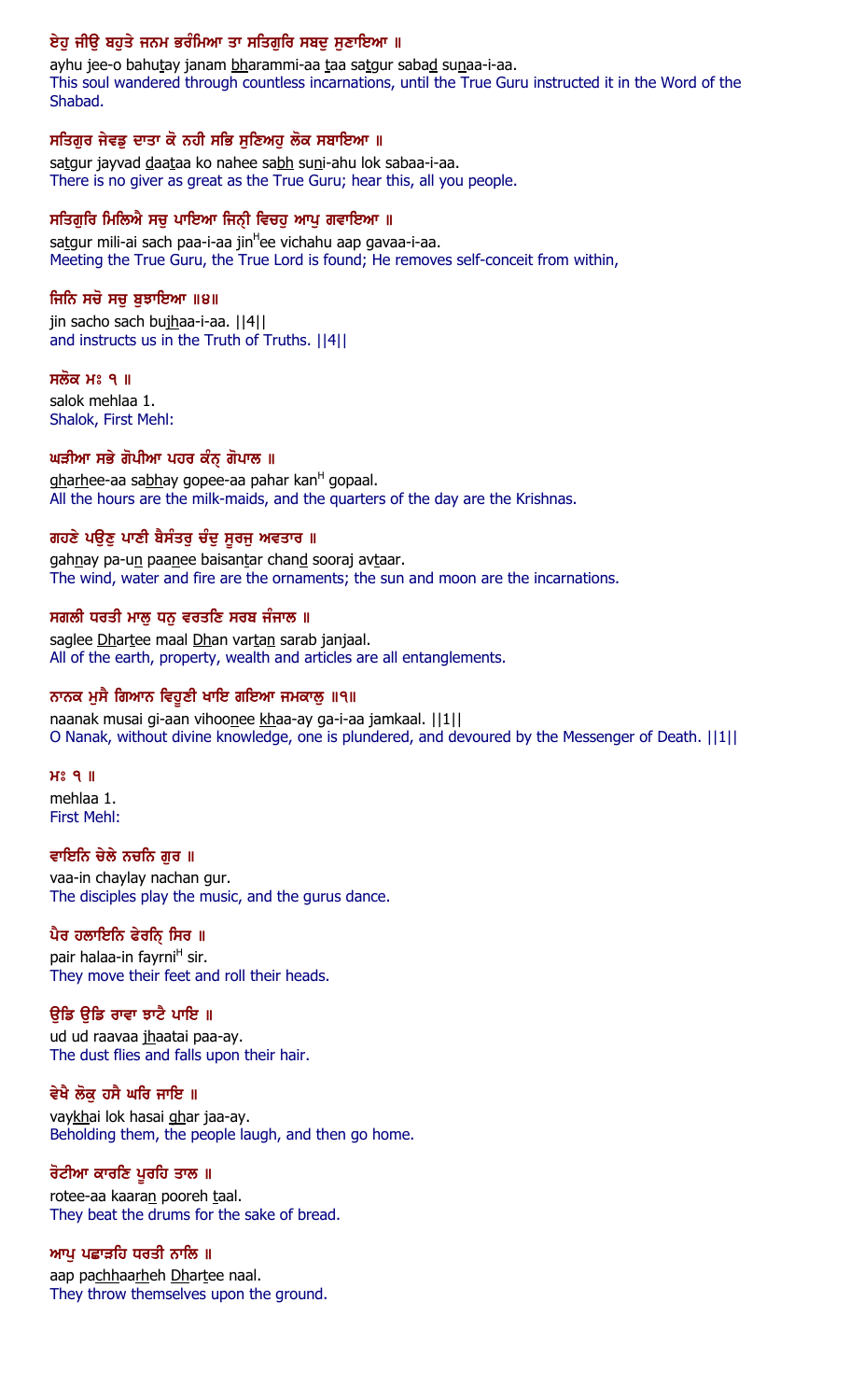### ਗਾਵਨਿ ਗੋਪੀਆ ਗਾਵਨਿ ਕਾਨ੍ਾ ॥

gaavan gopee-aa gaavan kaan<sup>H</sup>. They sing of the milk-maids, they sing of the Krishnas.

### ਗਾਵਨਿ ਸੀਤਾ ਰਾਜੇ ਰਾਮ ॥

gaavan seetaa raajay raam. They sing of Sitas, and Ramas and kings.

#### ਨਿਰਭਉ ਨਿਰੰਕਾਰੁ ਸਚੁ ਨਾਮੁ ॥

nirbha-o nirankaar sach naam. The Lord is fearless and formless; His Name is True.

#### ਜਾ ਕਾ ਕੀਆ ਸਗਲ ਜਹਾਨ ॥

jaa kaa kee-aa sagal jahaan. The entire universe is His Creation.

#### ਸੇਵਕ ਸੇਵਹਿ ਕਰਮਿ ਚੜਾਉ ॥

sayvak sayveh karam charhaa-o. Those servants, whose destiny is awakened, serve the Lord.

### ਭਿੰਨੀ ਰੈਣਿ ਜਿਨ੍ਾ ਮਨਿ ਚਾਉ ॥

<u>bh</u>innee rai<u>n</u> jin<sup>H</sup>aa man chaa-o. The night of their lives is cool with dew; their minds are filled with love for the Lord.

### ਸਿਖੀ ਸਿਖਿਆ ਗੁਰ ਵੀਚਾਰਿ ॥

sikhee sikhi-aa gur veechaar. Contemplating the Guru, I have been taught these teachings;

### ਨਦਰੀ ਕਰਮਿ ਲਘਾਏ ਪਾਰਿ ॥

nadree karam laghaa-ay paar. granting His Grace, He carries His servants across.

### ਕੋਲੂ ਚਰਖਾ ਚਕੀ ਚਕੂ ॥

koloo charkhaa chakee chak. The oil-press, the spinning wheel, the grinding stones, the potter's wheel,

### ਥਲ ਵਾਰੋਲੇ ਬਹੁਤੁ ਅਨੰਤੁ ॥

thal vaarolay bahut anant. the numerous, countless whirlwinds in the desert,

#### ਲਾਟੂ ਮਾਧਾਣੀਆ ਅਨਗਾਹ ॥

laatoo maaDhaanee-aa angaah. the spinning tops, the churning sticks, the threshers,

### ਪੰਖੀ ਭਉਦੀਆ ਲੈਨਿ ਨ ਸਾਹ ॥

pankhee bha-udee-aa lain na saah. the breathless tumblings of the birds,

### ਸੁਐ ਚਾੜਿ ਭਵਾਈਅਹਿ ਜੰਤ ॥

soo-ai chaarh bhavaa-ee-ah jant. and the men moving round and round on spindles

#### ਨਾਨਕ ਭਉਦਿਆ ਗਣਤ ਨ ਅੰਤ ॥

naanak bha-udi-aa ganat na ant. - O Nanak, the tumblers are countless and endless.

### ਬੰਧਨ ਬੰਧਿ ਭਵਾਏ ਸੋਇ ॥

banDhan banDh bhavaa-ay so-ay. The Lord binds us in bondage - so do we spin around.

### ਪਇਐ ਕਿਰਤਿ ਨਚੈ ਸਭ ਕੋਇ ॥

pa-i-ai kirat nachai sabh ko-ay. According to their actions, so do all people dance.

### ਨਚਿ ਨਚਿ ਹਸਹਿ ਚਲਹਿ ਸੇ ਰੋਇ ॥

nach nach haseh chaleh say ro-ay. Those who dance and dance and laugh, shall weep on their ultimate departure.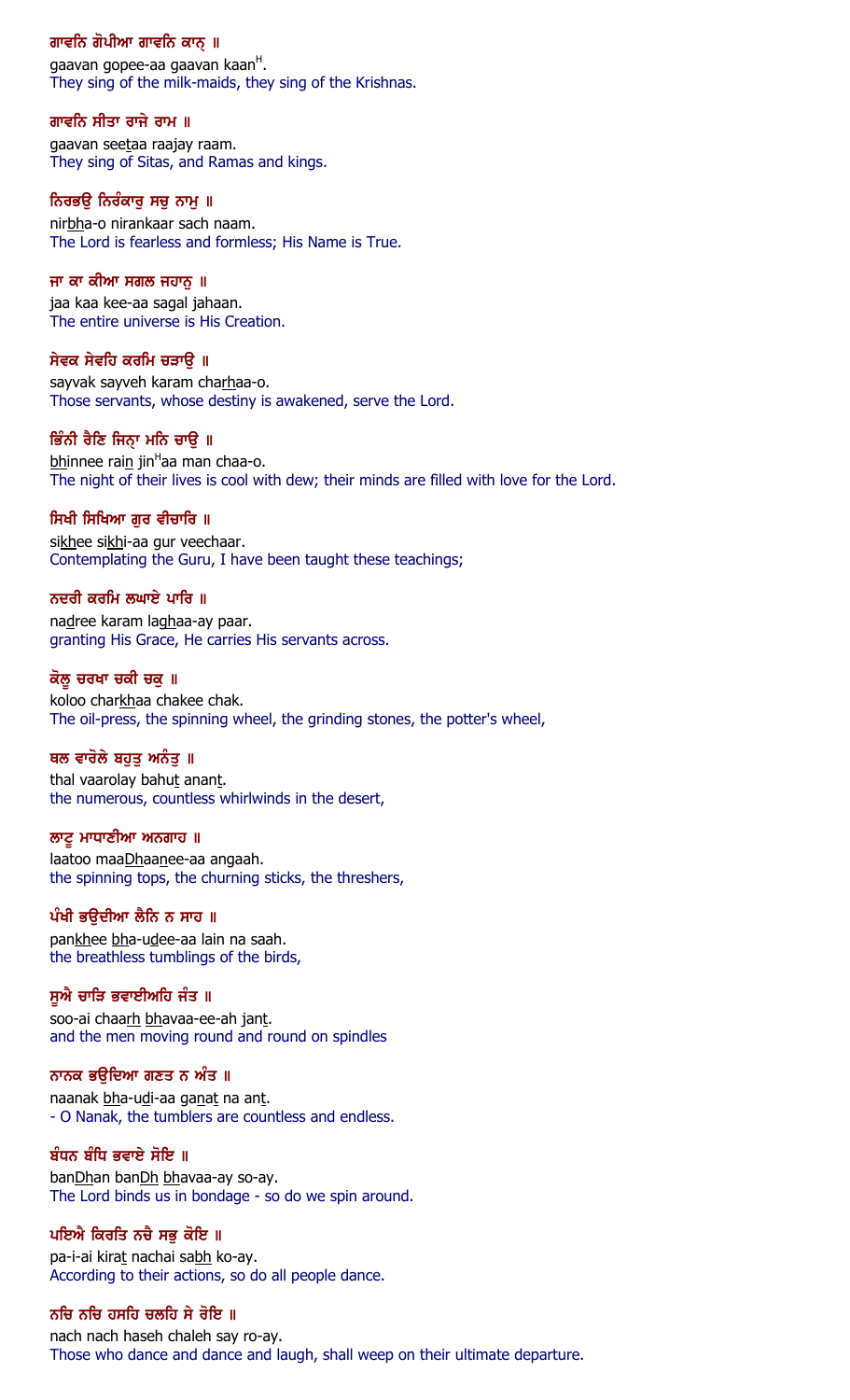# ੳਡਿ ਨ ਜਾਹੀ ਸਿਧ ਨ ਹੋਹਿ ॥

ud na jaahee siDh na hohi. They do not fly to the heavens, nor do they become Siddhas.

# ਨਚਣੁ ਕੁਦਣੁ ਮਨ ਕਾ ਚਾਉ ॥

nachan kudan man kaa chaa-o. They dance and jump around on the urgings of their minds.

# ਨਾਨਕ ਜਿਨ੍ ਮਨਿ ਭਉ ਤਿਨ੍ਹਾ ਮਨਿ ਭਾਉ ॥੨॥

naanak jin<sup>H</sup> man <u>bh</u>a-o <u>t</u>in<sup>H</sup>aa man <u>bh</u>aa-o. ||2|| O Nanak, those whose minds are filled with the Fear of God, have the love of God in their minds as well. ||2||

# ਪੳੜੀ ॥

pa-orhee. Pauree:

# ਨਾਉ ਤੇਰਾ ਨਿਰੰਕਾਰੁ ਹੈ ਨਾਇ ਲਇਐ ਨਰਕਿ ਨ ਜਾਈਐ ॥

naa-o tayraa nirankaar hai naa-ay la-i-ai narak na jaa-ee-ai. Your Name is the Fearless Lord; chanting Your Name, one does not have to go to hell.

# ਜੀਉ ਪਿੰਡੂ ਸਭੂ ਤਿਸ ਦਾ ਦੇ ਖਾਜੈ ਆਖਿ ਗਵਾਈਐ ॥

jee-o pind sabh tis daa day khaajai aakh gavaa-ee-ai. Soul and body all belong to Him; asking Him to give us sustenance is a waste.

# ਜੇ ਲੋੜਹਿ ਚੰਗਾ ਆਪਣਾ ਕਰਿ ਪੁੰਨਹੁ ਨੀਚੁ ਸਦਾਈਐ ॥

jay lorheh changa aapnaa kar punnhu neech sadaa-ee-ai. If you yearn for goodness, then perform good deeds and feel humble.

# ਜੇ ਜਰਵਾਣਾ ਪਰਹਰੈ ਜਰੁ ਵੇਸ ਕਰੇਦੀ ਆਈਐ ॥

jay jarvaanaa parharai jar vays karaydee aa-ee-ai. Even if you remove the signs of old age, old age shall still come in the guise of death.

# ਕੋ ਰਹੈ ਨ ਭਰੀਐ ਪਾਈਐ ॥੫॥

ko rahai na bharee-ai paa-ee-ai. ||5|| No one remains here when the count of the breaths is full. ||5||

# ਸਲੋਕ ਮਃ ੧ ॥

salok mehlaa 1. Shalok, First Mehl:

# ਮਸਲਮਾਨਾ ਸਿਫਤਿ ਸਰੀਅਤਿ ਪੜਿ ਪੜਿ ਕਰਹਿ ਬੀਚਾਰ ॥

musalmaanaa sifat saree-at parh parh karahi beechaar. The Muslims praise the Islamic law; they read and reflect upon it.

# ਬੰਦੇ ਸੇ ਜਿ ਪਵਹਿ ਵਿਚਿ ਬੰਦੀ ਵੇਖਣ ਕਉ ਦੀਦਾਰੁ ॥

banday say je paveh vich bandee vaykhan ka-o deedaar. The Lord's bound servants are those who bind themselves to see the Lord's Vision.

# ਹਿੰਦੂ ਸਾਲਾਹੀ ਸਾਲਾਹਨਿ ਦਰਸਨਿ ਰੁਪਿ ਅਪਾਰੂ ॥

hindoo saalaahee saalaahan darsan roop apaar. The Hindus praise the Praiseworthy Lord; the Blessed Vision of His Darshan, His form is incomparable.

# ਤੀਰਥਿ ਨਾਵਹਿ ਅਰਚਾ ਪੂਜਾ ਅਗਰ ਵਾਸੂ ਬਹਕਾਰੂ ॥

tirath naaveh archaa poojaa agar vaas behkaar. They bathe at sacred shrines of pilgrimage, making offerings of flowers, and burning incense before idols.

# ਜੋਗੀ ਸੁੰਨਿ ਧਿਆਵਨਿ੍ ਜੇਤੇ ਅਲਖ ਨਾਮੁ ਕਰਤਾਰੁ ॥

jogee sunn <u>Dh</u>i-aavni<sup>H</sup> jay<u>t</u>ay ala<u>kh</u> naam kar<u>t</u>aar. The Yogis meditate on the absolute Lord there; they call the Creator the Unseen Lord.

# ਸੁਖਮ ਮੁਰਤਿ ਨਾਮੂ ਨਿਰੰਜਨ ਕਾਇਆ ਕਾ ਆਕਾਰੂ ॥

sookham moorat naam niranjan kaa-i-aa kaa aakaar. But to the subtle image of the Immaculate Name, they apply the form of a body.

# ਸਤੀਆ ਮਨਿ ਸੰਤੋਖ ੳਪਜੈ ਦੇਣੈ ਕੈ ਵੀਚਾਰਿ ॥

satee-aa man santokh upjai daynai kai veechaar. In the minds of the virtuous, contentment is produced, thinking about their giving.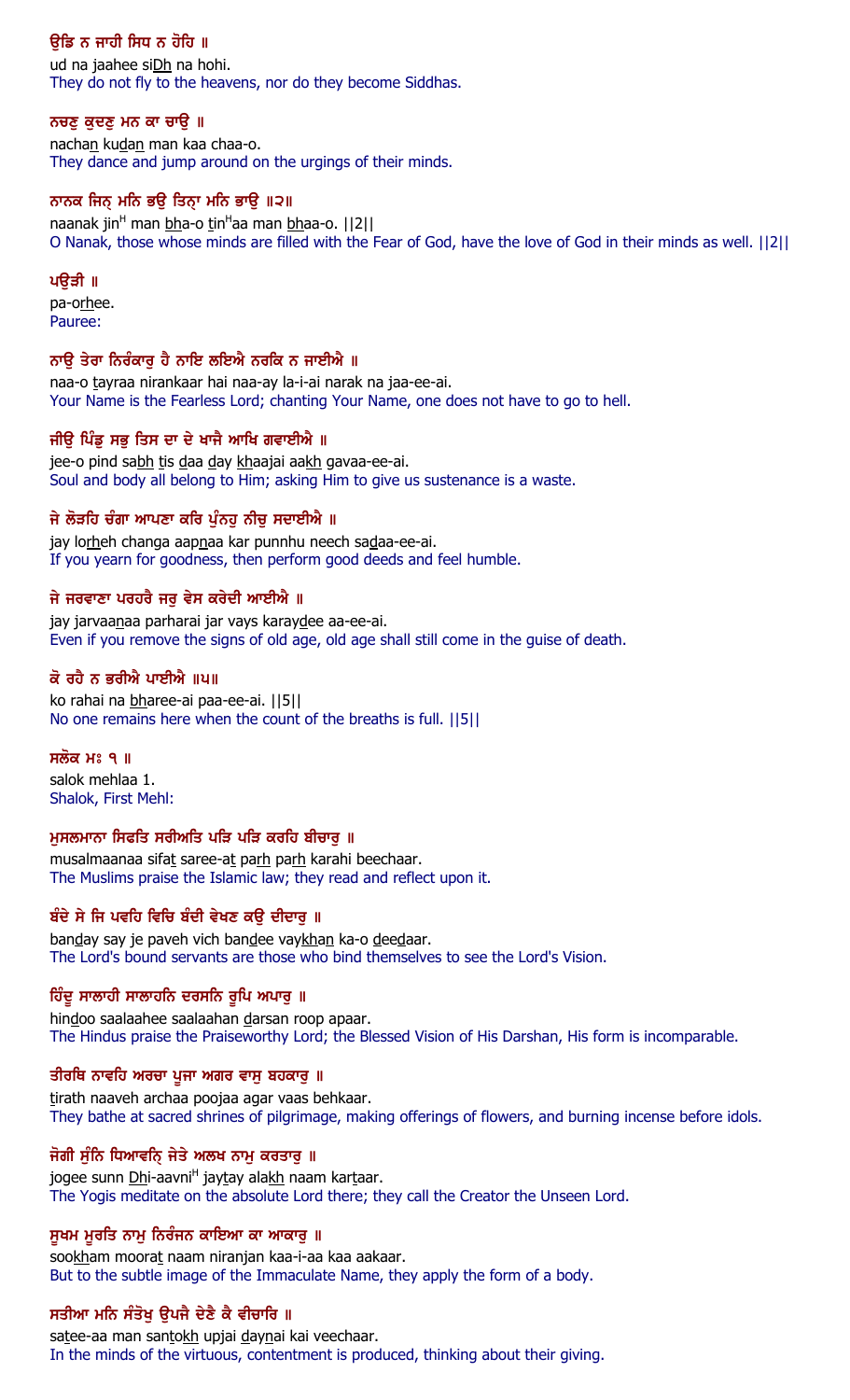# ਦੇ ਦੇ ਮੰਗਹਿ ਸਹਸਾ ਗੁਣਾ ਸੋਭ ਕਰੇ ਸੰਸਾਰੂ ॥

day day mangeh sahsaa goonaa sobh karay sansaar. They give and give, but ask a thousand-fold more, and hope that the world will honor them.

### ਚੋਰਾ ਜਾਰਾ ਤੈ ਕੁੜਿਆਰਾ ਖਾਰਾਬਾ ਵੇਕਾਰ ॥

choraa jaaraa tai koorhi-aaraa khaaraabaa vaykaar. The thieves, adulterers, perjurers, evil-doers and sinners

### ਇਕਿ ਹੋਦਾ ਖਾਇ ਚਲਹਿ ਐਥਾਉ ਤਿਨਾ ਭਿ ਕਾਈ ਕਾਰ ॥

ik hodaa khaa-ay chaleh aithaa-oo tinaa bhe kaa-ee kaar. - after using up what good karma they had, they depart; have they done any good deeds here at all?

### ਜਲਿ ਥਲਿ ਜੀਆ ਪਰੀਆ ਲੋਆ ਆਕਾਰਾ ਆਕਾਰ ॥

jal thal jee-aa puree-aa lo-aa aakaaraa aakaar. There are beings and creatures in the water and on the land, in the worlds and universes, form upon form.

### ਓਇ ਜਿ ਆਖਹਿ ਸੁ ਤੂੰਹੈ ਜਾਣਹਿ ਤਿਨਾ ਭਿ ਤੇਰੀ ਸਾਰ ॥

o-ay je aa<u>kh</u>ahi so <u>t</u>oo<sup>n</sup>hai jaa<u>n</u>eh <u>t</u>inaa <u>bh</u>e tayree saar. Whatever they say, You know; You care for them all.

### ਨਾਨਕ ਭਗਤਾ ਭੁਖ ਸਾਲਾਹਣੁ ਸਚੁ ਨਾਮੁ ਆਧਾਰੁ ॥

naanak bhagtaa bhukh saalaahan sach naam aaDhaar. O Nanak, the hunger of the devotees is to praise You; the True Name is their only support.

### ਸਦਾ ਅਨੰਦਿ ਰਹਹਿ ਦਿਨੁ ਰਾਤੀ ਗੁਣਵੰਤਿਆ ਪਾ ਛਾਰੁ ॥੧॥

sadaa anand raheh din raatee gunvanti-aa paa chhaar. ||1|| They live in eternal bliss, day and night; they are the dust of the feet of the virtuous. ||1||

#### $H<sub>8</sub>$  9  $\parallel$

mehlaa 1. First Mehl:

### ਮਿਟੀ ਮੁਸਲਮਾਨ ਕੀ ਪੇੜੈ ਪਈ ਕੁਮਿਆਰ ॥

mitee musalmaan kee pay<u>rh</u>ai pa-ee kum<sup>H</sup>i-aar. The clay of the Muslim's grave becomes clay for the potter's wheel.

### ਘੜਿ ਭਾਂਡੇ ਇਟਾ ਕੀਆ ਜਲਦੀ ਕਰੇ ਪਕਾਰ ॥

gha<u>rh bh</u>aa<sup>n</sup>day itaa kee-aa jal<u>d</u>ee karay pukaar. Pots and bricks are fashioned from it, and it cries out as it burns.

### ਜਲਿ ਜਲਿ ਰੋਵੈ ਬਪੜੀ ਝੜਿ ਝੜਿ ਪਵਹਿ ਅੰਗਿਆਰ ॥

jal jal rovai bapurhee jharh jharh paveh angi-aar. The poor clay burns, burns and weeps, as the fiery coals fall upon it.

### ਨਾਨਕ ਜਿਨਿ ਕਰਤੈ ਕਾਰਣੂ ਕੀਆ ਸੋ ਜਾਣੈ ਕਰਤਾਰੂ ॥੨॥

naanak jin kartai kaaran kee-aa so jaanai kartaar. ||2|| O Nanak, the Creator created the creation; the Creator Lord alone knows. ||2||

### ਪਉੜੀ ॥

pa-orhee. Pauree:

### ਬਿਨ ਸਤਿਗੁਰ ਕਿਨੈ ਨ ਪਾਇਓ ਬਿਨੂ ਸਤਿਗੁਰ ਕਿਨੈ ਨ ਪਾਇਆ ॥

bin satgur kinai na paa-i-o bin satgur kinai na paa-i-aa. Without the True Guru, no one has obtained the Lord; without the True Guru, no one has obtained the Lord.

### ਸਤਿਗੁਰ ਵਿਚਿ ਆਪੂ ਰਖਿਓਨੂ ਕਰਿ ਪਰਗਟੂ ਆਖਿ ਸੁਣਾਇਆ ॥

satgur vich aap rakhi-on kar pargat aakh sunaa-i-aa. He has placed Himself within the True Guru; revealing Himself, He declares this openly.

### ਸਤਿਗਰ ਮਿਲਿਐ ਸਦਾ ਮਕਤ ਹੈ ਜਿਨਿ ਵਿਚਹ ਮੋਹ ਚਕਾਇਆ ॥

satgur mili-ai sadaa mukat hai jin vichahu moh chukaa-i-aa. Meeting the True Guru, eternal liberation is obtained; He has banished attachment from within.

# ੳਤਮ ਏਹ ਬੀਚਾਰ ਹੈ ਜਿਨਿ ਸਚੇ ਸਿੳ ਚਿਤ ਲਾਇਆ ॥

utam ayhu beechaar hai jin sachay si-o chit laa-i-aa. This is the highest thought, that one's consciousness is attached to the True Lord.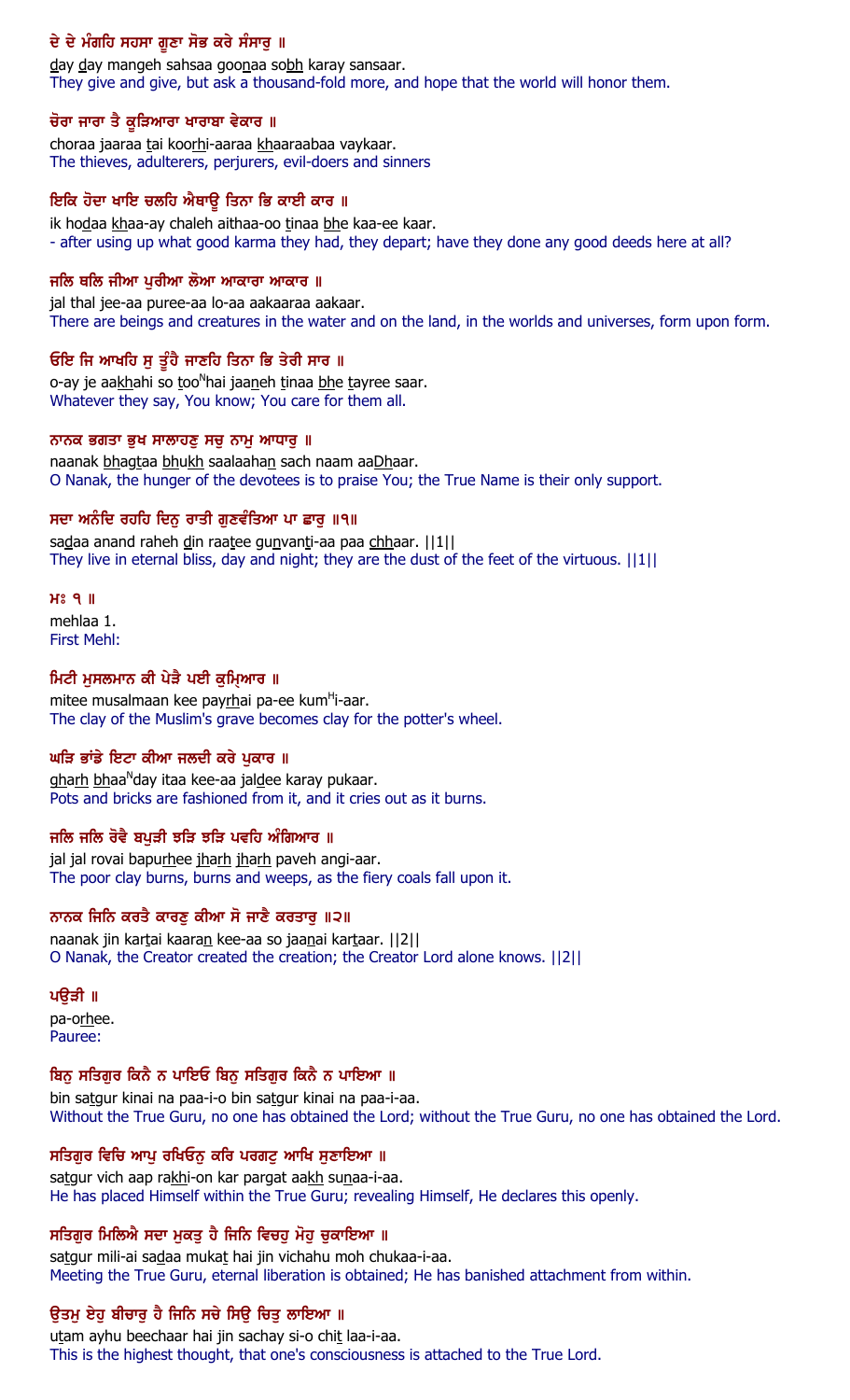### ਜਗਜੀਵਨੂ ਦਾਤਾ ਪਾਇਆ ॥੬॥

jagjeevan daataa paa-i-aa. ||6|| Thus the Lord of the World, the Great Giver is obtained. ||6||

ਸਲੋਕ ਮਃ ੧ ॥ salok mehlaa 1. Shalok, First Mehl:

### ਹੳ ਵਿਚਿ ਆਇਆ ਹੳ ਵਿਚਿ ਗਇਆ ॥

ha-o vich aa-i-aa ha-o vich ga-i-aa. In ego they come, and in ego they go.

### ਹਉ ਵਿਚਿ ਜੰਮਿਆ ਹਉ ਵਿਚਿ ਮੁਆ ॥

ha-o vich jammi-aa ha-o vich mu-aa. In ego they are born, and in ego they die.

### ਹਉ ਵਿਚਿ ਦਿਤਾ ਹਉ ਵਿਚਿ ਲਇਆ ॥

ha-o vich ditaa ha-o vich la-i-aa. In ego they give, and in ego they take.

### ਹਉ ਵਿਚਿ ਖਟਿਆ ਹਉ ਵਿਚਿ ਗਇਆ ॥

ha-o vich khati-aa ha-o vich ga-i-aa. In ego they earn, and in ego they lose.

### ਹਉ ਵਿਚਿ ਸਚਿਆਰੁ ਕੁੜਿਆਰੁ ॥

ha-o vich sachiaar koorhi-aar. In ego they become truthful or false.

### ਹਉ ਵਿਚਿ ਪਾਪ ਪੁੰਨ ਵੀਚਾਰੁ ॥

ha-o vich paap punn veechaar. In ego they reflect on virtue and sin.

### ਹਉ ਵਿਚਿ ਨਰਕਿ ਸੁਰਗਿ ਅਵਤਾਰੂ ॥

ha-o vich narak surag avtaar. In ego they go to heaven or hell.

### ਹਉ ਵਿਚਿ ਹਸੈ ਹਉ ਵਿਚਿ ਰੋਵੈ ॥

ha-o vich hasai ha-o vich rovai. In ego they laugh, and in ego they weep.

### ਹਉ ਵਿਚਿ ਭਰੀਐ ਹਉ ਵਿਚਿ ਧੋਵੈ ॥

ha-o vich bharee-ai ha-o vich Dhovai. In ego they become dirty, and in ego they are washed clean.

### ਹਉ ਵਿਚਿ ਜਾਤੀ ਜਿਨਸੀ ਖੋਵੈ ॥

ha-o vich jaatee jinsee khovai. In ego they lose social status and class.

### ਹਉ ਵਿਚਿ ਮੁਰਖੁ ਹਉ ਵਿਚਿ ਸਿਆਣਾ ॥

ha-o vich moorakh ha-o vich si-aanaa. In ego they are ignorant, and in ego they are wise.

#### ਮੋਖ ਮੁਕਤਿ ਕੀ ਸਾਰ ਨ ਜਾਣਾ ॥

mokh mukat kee saar na jaanaa. They do not know the value of salvation and liberation.

### ਹਉ ਵਿਚਿ ਮਾਇਆ ਹਉ ਵਿਚਿ ਛਾਇਆ ॥

ha-o vich maa-i-aa ha-o vich chhaa-i-aa. In ego they love Maya, and in ego they are kept in darkness by it.

### ਹੳਮੈ ਕਰਿ ਕਰਿ ਜੰਤ ੳਪਾਇਆ ॥

ha-umai kar kar jant upaa-i-aa. Living in ego, mortal beings are created.

### ਹਉਮੈ ਬੁਝੈ ਤਾ ਦਰੁ ਸੁਝੈ ॥

ha-umai boojhai taa dar soojhai. When one understands ego, then the Lord's gate is known.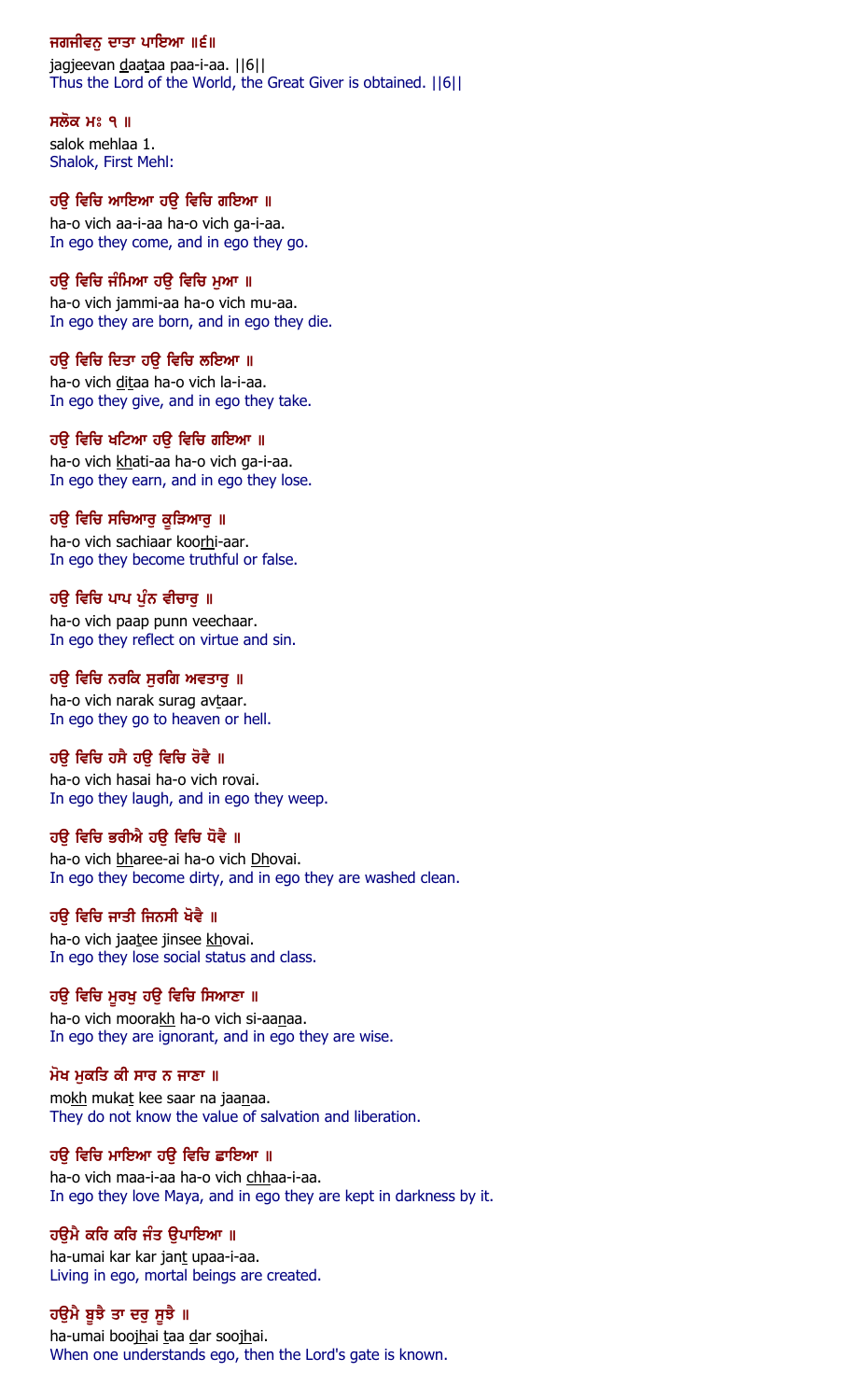# ਗਿਆਨ ਵਿਹੁਣਾ ਕਥਿ ਕਥਿ ਲੁਝੈ ॥

gi-aan vihoonaa kath kath loojhai. Without spiritual wisdom, they babble and argue.

# ਨਾਨਕ ਹੁਕਮੀ ਲਿਖੀਐ ਲੇਖੁ ॥

naanak hukmee likee-ai laykh. O Nanak, by the Lord's Command, destiny is recorded.

# ਜੇਹਾ ਵੇਖਹਿ ਤੇਹਾ ਵੇਖੁ ॥੧॥

jayhaa vaykheh tayhaa vaykh. ||1|| As the Lord sees us, so are we seen.  $||1||$ 

# ਮਹਲਾ $\overline{2}$   $\overline{1}$

mehlaa 2. Second Mehl:

# ਹਉਮੈ ਏਹਾ ਜਾਤਿ ਹੈ ਹਉਮੈ ਕਰਮ ਕਮਾਹਿ ॥

ha-umai ayhaa jaat hai ha-umai karam kamaahi. This is the nature of ego, that people perform their actions in ego.

# ਹਉਮੈ ਏਈ ਬੰਧਨਾ ਫਿਰਿ ਫਿਰਿ ਜੋਨੀ ਪਾਹਿ ॥

ha-umai ay-ee banDhnaa fir fir jonee paahi. This is the bondage of ego, that time and time again, they are reborn.

# ਹਉਮੈ ਕਿਥਹੁ ਉਪਜੈ ਕਿਤੁ ਸੰਜਮਿ ਇਹ ਜਾਇ ॥

ha-umai kithhu oopjai kit sanjam ih jaa-ay. Where does ego come from? How can it be removed?

# ਹਉਮੈ ਏਹੋ ਹੁਕਮੂ ਹੈ ਪਇਐ ਕਿਰਤਿ ਫਿਰਾਹਿ ॥

ha-umai ayho hukam hai pa-i-ai kirat firaahi. This ego exists by the Lord's Order; people wander according to their past actions.

# ਹਉਮੈ ਦੀਰਘ ਰੋਗੂ ਹੈ ਦਾਰੂ ਭੀ ਇਸੂ ਮਾਹਿ ॥

ha-umai deeragh rog hai daaroo bhee is maahi. Ego is a chronic disease, but it contains its own cure as well.

# ਕਿਰਪਾ ਕਰੇ ਜੇ ਆਪਣੀ ਤਾ ਗਰ ਕਾ ਸਬਦ ਕਮਾਹਿ ॥

kirpaa karay jay aapnee taa gur kaa sabad kamaahi. If the Lord grants His Grace, one acts according to the Teachings of the Guru's Shabad.

# ਨਾਨਕੂ ਕਹੈ ਸੁਣਹੁ ਜਨਹੁ ਇਤੁ ਸੰਜਮਿ ਦੁਖ ਜਾਹਿ ॥੨॥

naanak kahai sunhu janhu it sanjam dukh jaahi. ||2|| Nanak says, listen, people: in this way, troubles depart. ||2||

# ਪਉੜੀ ॥

pa-orhee. Pauree:

# ਸੇਵ ਕੀਤੀ ਸੰਤੋਖੀੲਂੀ ਜਿਨ੍ਹੀ ਸਚੋ ਸਚੁ ਧਿਆਇਆ ॥

sayv kee<u>t</u>ee san<u>tokh</u>ee-ee<sup>n</sup> jin<sup>н</sup>ee sacho sach <u>Dh</u>i-aa-i-aa. Those who serve are content. They meditate on the Truest of the True.

# ਓਨੀ ਮੰਦੈ ਪੈਰੂ ਨ ਰਖਿਓ ਕਰਿ ਸੁਕ੍ਰਿਤੂ ਧਰਮੂ ਕਮਾਇਆ ॥

on<sup>H</sup>ee man<u>d</u>ai pair na ra<u>kh</u>i-o kar sukari<u>t Dh</u>aram kamaa-i-aa. They do not place their feet in sin, but do good deeds and live righteously in Dharma.

# ਓਨੀ ਦੁਨੀਆ ਤੋੜੇ ਬੰਧਨਾ ਅੰਨੂ ਪਾਣੀ ਥੋੜਾ ਖਾਇਆ ॥

on<sup>H</sup>ee <u>d</u>unee-aa <u>torh</u>ay ban<u>Dh</u>naa ann paanee thorhaa khaa-i-aa. They burn away the bonds of the world, and eat a simple diet of grain and water.

# ਤੂੰ ਬਖਸੀਸੀ ਅਗਲਾ ਨਿਤ ਦੇਵਹਿ ਚੜਹਿ ਸਵਾਇਆ ॥

<u>t</u>oo<sup>n</sup> ba<u>kh</u>seesee aglaa ni<u>t d</u>ayveh cha<u>rh</u>eh savaa-i-aa. You are the Great Forgiver; You give continually, more and more each day.

# ਵਡਿਆਈ ਵਡਾ ਪਾਇਆ ॥੭॥

vadi-aa-ee vadaa paa-i-aa. ||7|| By His greatness, the Great Lord is obtained. ||7||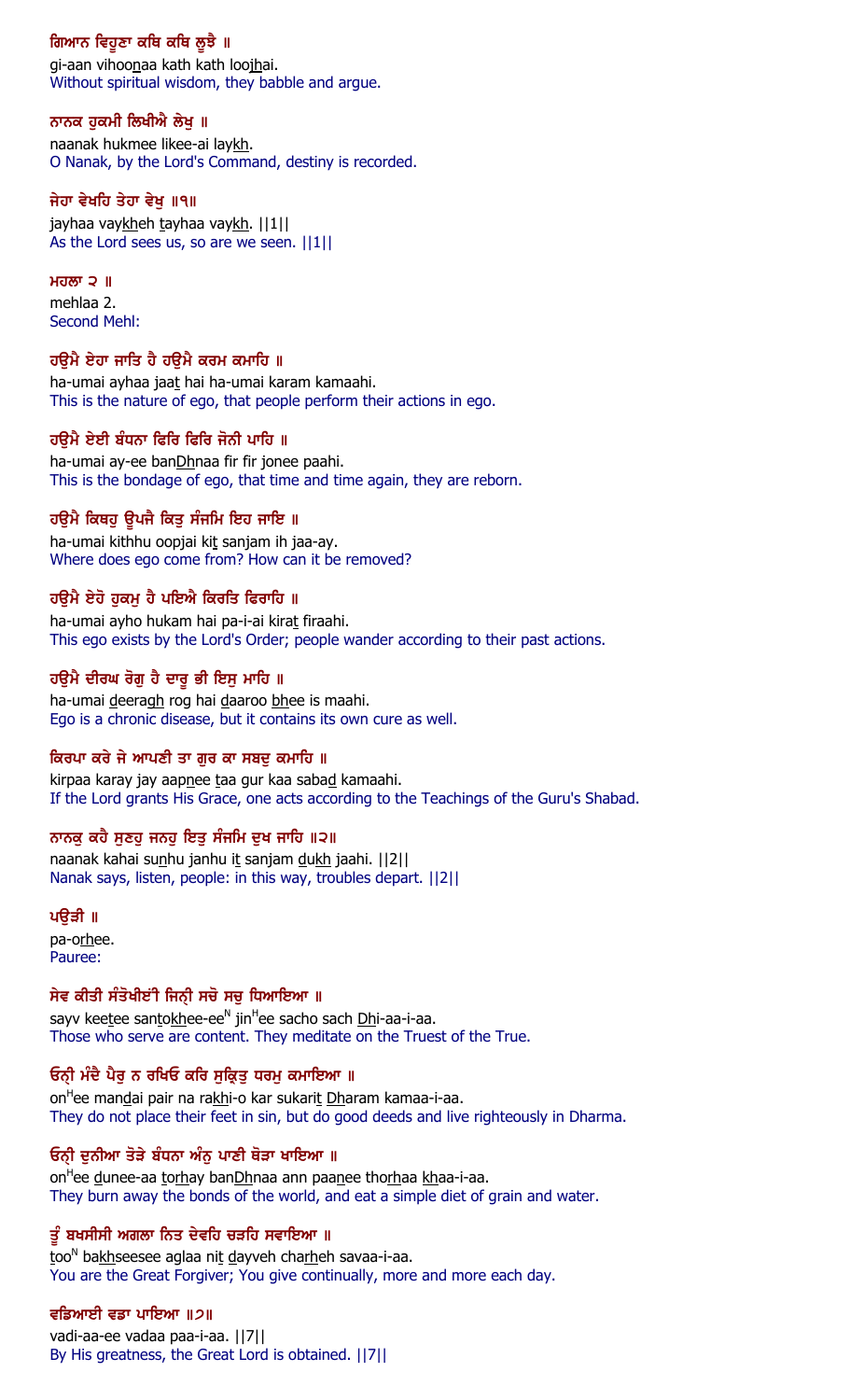### ਸਲੋਕ ਮਃ ੧ ॥

salok mehlaa 1. Shalok, First Mehl:

### ਪੂਰਖਾਂ ਬਿਰਖਾਂ ਤੀਰਥਾਂ ਤਟਾਂ ਮੇਘਾਂ ਖੇਤਾਂਹ ॥

pur<u>kh</u>aa<sup>n</sup> bir<u>kh</u>aa<sup>n</sup> teerthaa<sup>n</sup> tataa<sup>n</sup> may<u>gh</u>aa<sup>n</sup> khaytaa<sup>n</sup>h. Men, trees, sacred shrines of pilgrimage, banks of sacred rivers, clouds, fields,

# ਦੀਪਾਂ ਲੋਆਂ ਮੰਡਲਾਂ ਖੰਡਾਂ ਵਰਭੰਡਾਂਹ ॥

<u>d</u>eepaa<sup>n</sup> lo-aa<sup>n</sup> mandlaa<sup>n</sup> khandaa<sup>n</sup> var<u>bh</u>andaa<sup>n</sup>h. islands, continents, worlds, solar systems, and universes;

### ਅੰਡਜ ਜੇਰਜ ੳਤਭਜਾਂ ਖਾਣੀ ਸੇਤਜਾਂਹ ॥

andaj jayraj u<u>t-bh</u>ujaa<sup>n</sup> khaa<u>n</u>ee say<u>t</u>jaa<sup>n</sup>h. the four sources of creation - born of eggs, born of the womb, born of the earth and born of sweat;

### ਸੋ ਮਿਤਿ ਜਾਣੈ ਨਾਨਕਾ ਸਰਾਂ ਮੇਰਾਂ ਜੰਤਾਹ ॥

so mi<u>t</u> jaa<u>n</u>ai naankaa saraa<sup>n</sup> mayraa<sup>n</sup> jan<u>t</u>aah. oceans, mountains, and all beings - O Nanak, He alone knows their condition.

### ਨਾਨਕ ਜੰਤ ੳਪਾਇ ਕੈ ਸੰਮਾਲੇ ਸਭਨਾਹ ॥

naanak jant upaa-ay kai sammaalay sabhnaah. O Nanak, having created the living beings, He cherishes them all.

### ਜਿਨਿ ਕਰਤੈ ਕਰਣਾ ਕੀਆ ਚਿੰਤਾ ਭਿ ਕਰਣੀ ਤਾਹ ॥

jin kartai karnaa kee-aa chintaa bhe karnee taah. The Creator who created the creation, takes care of it as well.

### ਸੋ ਕਰਤਾ ਚਿੰਤਾ ਕਰੇ ਜਿਨਿ ੳਪਾਇਆ ਜਗ ॥

so kartaa chintaa karay jin upaa-i-aa jag. He, the Creator who formed the world, cares for it.

### ਤਿਸੁ ਜੋਹਾਰੀ ਸੁਅਸਤਿ ਤਿਸੁ ਤਿਸੁ ਦੀਬਾਣੂ ਅਭਗੂ ॥

tis johaaree su-asat tis tis deebaan abhag. Unto Him I bow and offer my reverence; His Royal Court is eternal.

### ਨਾਨਕ ਸਚੇ ਨਾਮ ਬਿਨ ਕਿਆ ਟਿਕਾ ਕਿਆ ਤਗ ॥੧॥

naanak sachay naam bin ki-aa tikaa ki-aa tag. ||1|| O Nanak, without the True Name, of what use is the frontal mark of the Hindus, or their sacred thread? ||1||

#### $H<sup>o</sup>$   $H<sup>o</sup>$

mehlaa 1. First Mehl:

### ਲਖ ਨੇਕੀਆ ਚੰਗਿਆਈਆ ਲਖ ਪੁੰਨਾ ਪਰਵਾਣੂ ॥

lakh naykee-aa chang-aa-ee-aa lakh punnaa parvaan. Hundreds of thousands of virtues and good actions, and hundreds of thousands of blessed charities,

### ਲਖ ਤਪ ਉਪਰਿ ਤੀਰਥਾਂ ਸਹਜ ਜੋਗ ਬੇਬਾਣ ॥

la<u>kh</u> tap upar teerthaa<sup>n</sup> sahj jog baybaa<u>n</u>. hundreds of thousands of penances at sacred shrines, and the practice of Sehj Yoga in the wilderness,

### ਲਖ ਸੁਰਤਣ ਸੰਗਰਾਮ ਰਣ ਮਹਿ ਛੁਟਹਿ ਪਰਾਣ ॥

lakh soortan sangraam ran meh chhuteh paraan. hundreds of thousands of courageous actions and giving up the breath of life on the field of battle,

### ਲਖ ਸੂਰਤੀ ਲਖ ਗਿਆਨ ਧਿਆਨ ਪੜੀਅਹਿ ਪਾਠ ਪੁਰਾਣ ॥

lakh surtee lakh gi-aan Dhi-aan parhee-ah paath puraan. hundreds of thousands of divine understandings, hundreds of thousands of divine wisdoms and meditations and readings of the Vedas and the Puraanas

### ਜਿਨਿ ਕਰਤੈ ਕਰਣਾ ਕੀਆ ਲਿਖਿਆ ਆਵਣ ਜਾਣੂ ॥

jin kartai karnaa kee-aa likhi-aa aavan jaan.

- before the Creator who created the creation, and who ordained coming and going,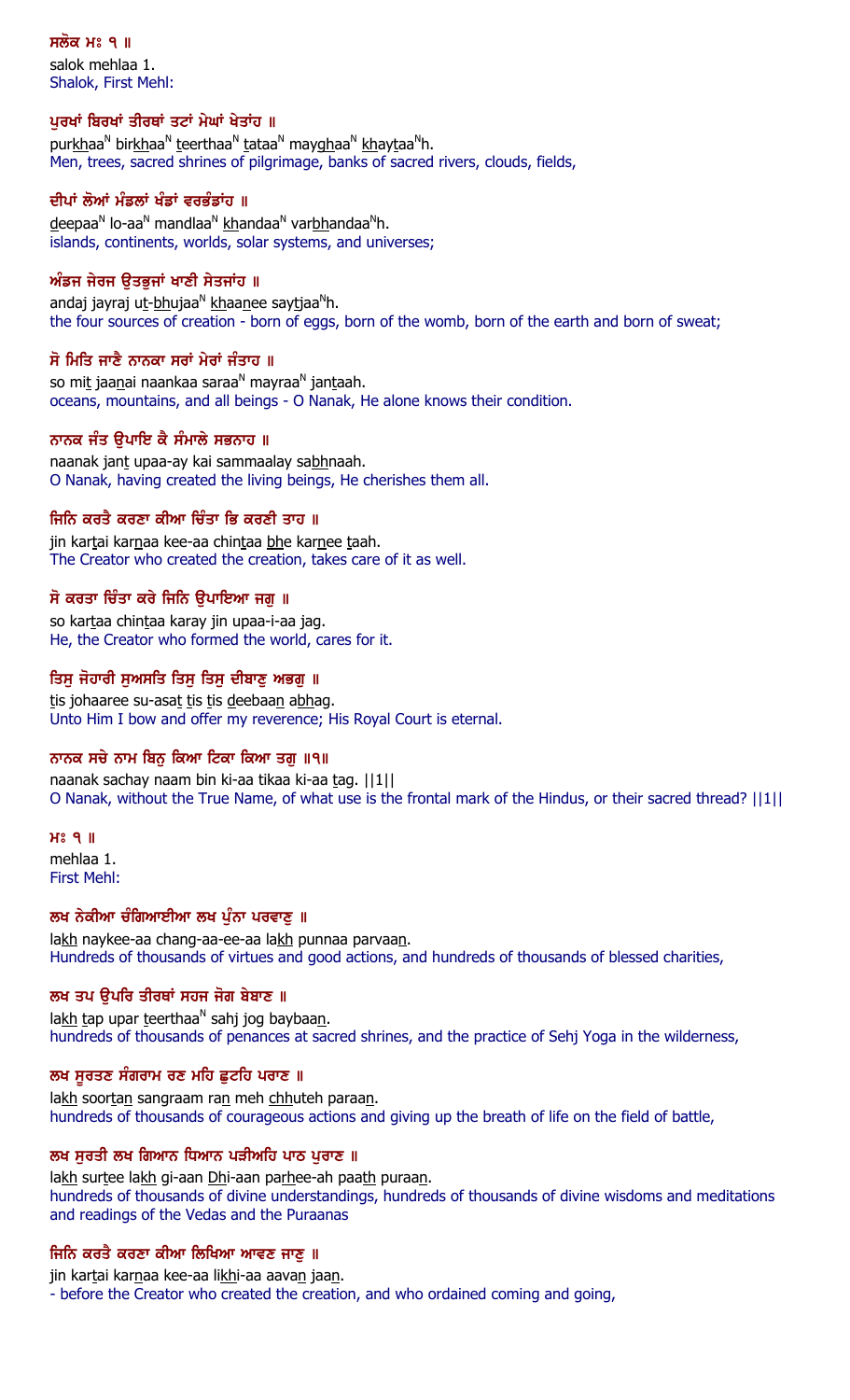# ਨਾਨਕ ਮਤੀ ਮਿਥਿਆ ਕਰਮੂ ਸਚਾ ਨੀਸਾਣੂ ॥੨॥

naanak matee mithi-aa karam sachaa neesaan. ||2|| O Nanak, all these things are false. True is the Insignia of His Grace. ||2||

### ਪਉੜੀ ॥

pa-orhee. Pauree:

# ਸਚਾ ਸਾਹਿਬੁ ਏਕੁ ਤੂੰ ਜਿਨਿ ਸਚੋ ਸਚੁ ਵਰਤਾਇਆ ॥

sachaa saahib ayk <u>t</u>oo<sup>n</sup> jin sacho sach var<u>t</u>aa-i-aa. You alone are the True Lord. The Truth of Truths is pervading everywhere.

# ਜਿਸੁ ਤੂੰ ਦੇਹਿ ਤਿਸੁ ਮਿਲੈ ਸਚੁ ਤਾ ਤਿਨ੍ਹੀ ਸਚੁ ਕਮਾਇਆ ॥

jis <u>t</u>oo<sup>n</sup> deh tis milai sach taa tin<sup>H</sup>ee sach kamaa-i-aa. He alone receives the Truth, unto whom You give it; then, he practices Truth.

# ਸਤਿਗੁਰਿ ਮਿਲਿਐ ਸਚੁ ਪਾਇਆ ਜਿਨ੍ ਕੈ ਹਿਰਦੈ ਸਚੁ ਵਸਾਇਆ ॥

sa<u>t</u>gur mili-ai sach paa-i-aa jin<sup>H</sup> kai hir<u>d</u>ai sach vasaa-i-aa. Meeting the True Guru, Truth is found. In His Heart, Truth is abiding.

# ਮੁਰਖ ਸਚੁ ਨ ਜਾਣਨੀ ਮਨਮੁਖੀ ਜਨਮੁ ਗਵਾਇਆ ॥

moora<u>kh</u> sach na jaanan<sup>H</sup>ee manmu<u>kh</u>ee janam gavaa-i-aa. The fools do not know the Truth. The self-willed manmukhs waste their lives away in vain.

# ਵਿਚਿ ਦੁਨੀਆ ਕਾਹੇ ਆਇਆ ॥੮॥

vich dunee-aa kaahay aa-i-aa. ||8|| Why have they even come into the world? ||8||

### ਸਲੋਕ ਮਃ ੧ ॥

salok mehlaa 1. Shalok, First Mehl:

### ਪੜਿ ਪੜਿ ਗਡੀ ਲਦੀਅਹਿ ਪੜਿ ਪੜਿ ਭਰੀਅਹਿ ਸਾਥ ॥

parh parh gadee ladee-ah parh parh bharee-ah saath. You may read and read loads of books; you may read and study vast multitudes of books.

# ਪਤਿ ਪਤਿ ਬੇਤੀ ਪਾਈਐ ਪਤਿ ਪਤਿ ਗਡੀਅਹਿ ਖਾਤ ॥

parh parh bayrhee paa-ee-ai parh parh gadee-ah khaat. You may read and read boat-loads of books; you may read and read and fill pits with them.

# ਪੜੀਅਹਿ ਜੇਤੇ ਬਰਸ ਬਰਸ ਪੜੀਅਹਿ ਜੇਤੇ ਮਾਸ ॥

parhee-ah jaytay baras baras parhee-ah jaytay maas. You may read them year after year; you may read them as many months are there are.

# ਪੜੀਐ ਜੇਤੀ ਆਰਜਾ ਪੜੀਅਹਿ ਜੇਤੇ ਸਾਸ ॥

parhee-ai jaytee aarjaa parhee-ah jaytay saas. You may read them all your life; you may read them with every breath.

# ਨਾਨਕ ਲੇਖੈ ਇਕ ਗਲ ਹੋਰੁ ਹਉਮੈ ਝਖਣਾ ਝਾਖ ॥੧॥

naanak laykhai ik gal hor ha-umai jhakh-naa jhaakh. ||1|| O Nanak, only one thing is of any account: everything else is useless babbling and idle talk in ego. ||1||

 $H<sub>8</sub>$  9  $H<sub>1</sub>$ mehlaa 1. First Mehl:

### ਲਿਖਿ ਲਿਖਿ ਪੜਿਆ ॥

likh likh parhi-aa. The more one write and reads,

ਤੇਤਾ ਕੜਿਆ ॥ taytaa karhi-aa. the more one burns.

ਬਹ ਤੀਰਥ ਭਵਿਆ ॥ baho tirath bhavi-aa. The more one wanders at sacred shrines of pilgrimage,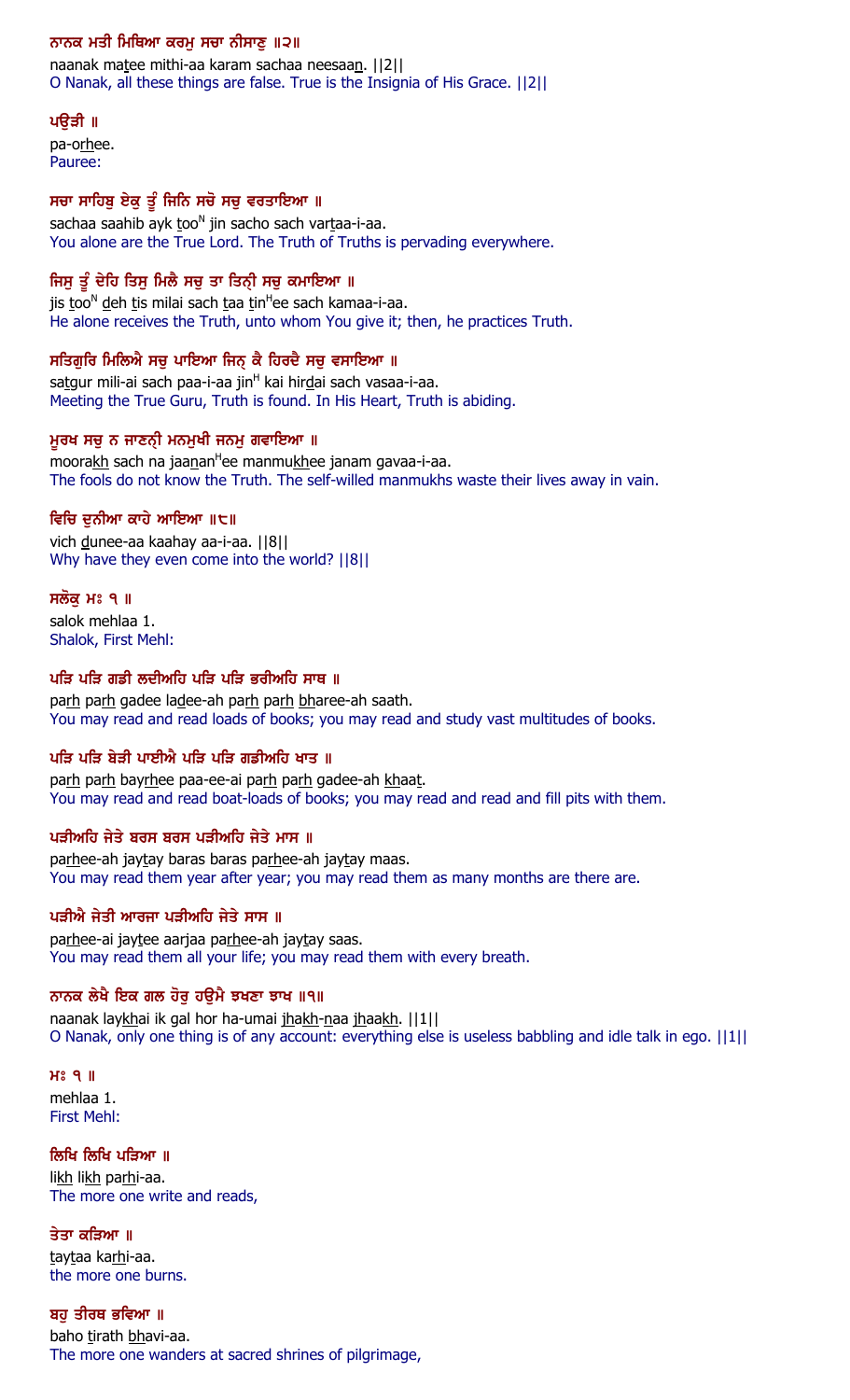### ਤੇਤੋ ਲਵਿਆ ॥

tayto lavi-aa. the more one talks uselessly.

### ਬਹੁ ਭੇਖ ਕੀਆ ਦੇਹੀ ਦੁਖੁ ਦੀਆ ॥

baho bhaykh kee-aa dayhee dukh dee-aa. The more one wears religious robes, the more pain he causes his body.

### ਸਹ ਵੇ ਜੀਆ ਅਪਣਾ ਕੀਆ ॥

saho vay jee-aa apnaa kee-aa. O my soul, you must endure the consequences of your own actions.

### ਅੰਨ ਨ ਖਾਇਆ ਸਾਦ ਗਵਾਇਆ ॥

ann na khaa-i-aa saad gavaa-i-aa. One who does not eat the corn, misses out on the taste.

### ਬਹੁ ਦੁਖੁ ਪਾਇਆ ਦੂਜਾ ਭਾਇਆ ॥

baho dukh paa-i-aa doojaa bhaa-i-aa. One obtains great pain, in the love of duality.

### ਬਸਤ੍ਰ ਨ ਪਹਿਰੈ ॥

bastar na pahirai. One who does not wear any clothes,

### ਅਹਿਨਿਸਿ ਕਹਰੈ $\,$  ॥

ahinis kahrai. suffers night and day.

ਮੋਨਿ ਵਿਗੁਤਾ ॥ mon vigootaa. Through silence, he is ruined.

### ਕਿਉ ਜਾਗੈ ਗੁਰ ਬਿਨੁ ਸੁਤਾ ॥

ki-o jaagai gur bin sootaa. How can the sleeping one be awakened without the Guru?

### ਪਗ ੳਪੇਤਾਣਾ ॥

pag upaytaanaa. One who goes barefoot

### ਅਪਣਾ ਕੀਆ ਕਮਾਣਾ ॥

apnaa kee-aa kamaanaa. suffers by his own actions.

# ਅਲੂ ਮਲੂ ਖਾਈ ਸਿਰਿ ਛਾਈ ਪਾਈ ॥

al mal khaa-ee sir chhaa-ee paa-ee. One who eats filth and throws ashes on his head

# ਮੁਰਖਿ ਅੰਧੈ ਪਤਿ ਗਵਾਈ ॥

moorakh anDhai pat gavaa-ee. - the blind fool loses his honor.

# ਵਿਣੁ ਨਾਵੈ ਕਿਛੁ ਥਾਇ ਨ ਪਾਈ ॥

vin naavai kichh thaa-ay na paa-ee. Without the Name, nothing is of any use.

### ਰਹੈ ਬੇਬਾਣੀ ਮੜੀ ਮਸਾਣੀ ॥

rahai baybaanee marhee masaanee. One who lives in the wilderness, in cemetaries and cremation grounds

### ਅੰਧ ਨ ਜਾਣੈ ਫਿਰਿ ਪਛਤਾਣੀ ॥

anDh na jaanai fir pachhutaanee. - that blind man does not know the Lord; he regrets and repents in the end.

# ਸਤਿਗਰ ਭੇਟੇ ਸੋ ਸਖ ਪਾਏ ॥

satgur bhaytay so sukh paa-ay. One who meets the True Guru finds peace.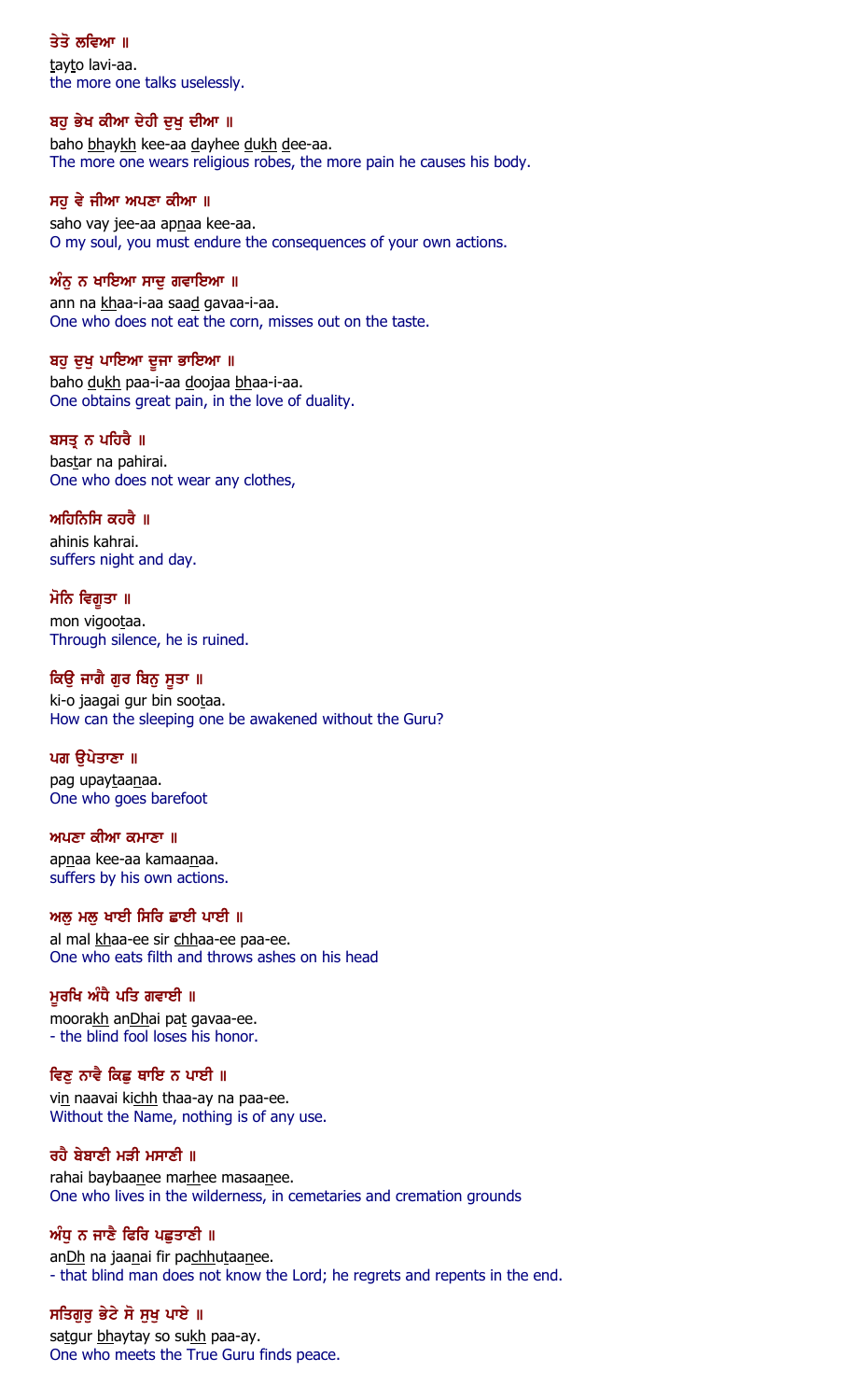# ਹਰਿ ਕਾ ਨਾਮੂ ਮੰਨਿ ਵਸਾਏ ॥

har kaa naam man vasaa-ay. He enshrines the Name of the Lord in his mind.

### ਨਾਨਕ ਨਦਰਿ ਕਰੇ ਸੋ ਪਾਏ ॥

naanak nadar karay so paa-ay. O Nanak, when the Lord grants His Grace, He is obtained.

### ਆਸ ਅੰਦੇਸੇ ਤੇ ਨਿਹਕੇਵਲ ਹੳਮੈ ਸਬਦਿ ਜਲਾਏ ॥੨॥

aas andaysay tay nihkayval ha-umai sabad jalaa-ay. ||2|| He becomes free of hope and fear, and burns away his ego with the Word of the Shabad. ||2||

### ਪੳੜੀ ॥

pa-orhee. Pauree:

### ਭਗਤ ਤੇਰੈ ਮਨਿ ਭਾਵਦੇ ਦਰਿ ਸੋਹਨਿ ਕੀਰਤਿ ਗਾਵਦੇ ॥

bhagat tayrai man bhaavday dar sohan keerat gaavday. Your devotees are pleasing to Your Mind, Lord. They look beautiful at Your door, singing Your Praises.

### ਨਾਨਕ ਕਰਮਾ ਬਾਹਰੇ ਦਰਿ ਢੋਅ ਨ ਲਹਨੀ ਧਾਵਦੇ ॥

naanak karmaa baahray <u>d</u>ar <u>dh</u>o-a na lehn<sup>H</sup>ee <u>Dh</u>aav<u>d</u>ay. O Nanak, those who are denied Your Grace, find no shelter at Your Door; they continue wandering.

# ਇਕਿ ਮੁਲੂ ਨ ਬੁਝਨਿ੍ ਆਪਣਾ ਅਣਹੋਦਾ ਆਪੁ ਗਣਾਇਦੇ ॥

ik mool na buj<u>h</u>ni<sup>H</sup> aap<u>n</u>aa a<u>n</u>ho<u>d</u>aa aap ga<u>n</u>aa-i<u>d</u>ay. Some do not understand their origins, and without cause, they display their self-conceit.

# ਹਉ ਢਾਢੀ ਕਾ ਨੀਚ ਜਾਤਿ ਹੋਰਿ ਉਤਮ ਜਾਤਿ ਸਦਾਇਦੇ ॥

ha-o dhaadhee kaa neech jaat hor utam jaat sadaa-iday. I am the Lord's minstrel, of low social status; others call themselves high caste.

### ਤਿਨ੍ ਮੰਗਾ ਜਿ ਤੁਝੈ ਧਿਆਇਦੇ ॥੯॥

<u>t</u>in<sup>H</sup> mangaa je <u>tujh</u>ai <u>Dh</u>i-aa-i<u>d</u>ay. ||9|| I seek those who meditate on You. ||9||

### ਸਲੋਕ ਮਃ ੧ ॥

salok mehlaa 1. Shalok, First Mehl:

### ਕੁੜੂ ਰਾਜਾ ਕੁੜੂ ਪਰਜਾ ਕੁੜੂ ਸਭੂ ਸੰਸਾਰੂ ॥

koorh raajaa koorh parjaa koorh sabh sansaar. False is the king, false are the subjects; false is the whole world.

# ਕੁੜੂ ਮੰਡਪ ਕੁੜੂ ਮਾੜੀ ਕੁੜੂ ਬੈਸਣਹਾਰੂ ॥

koorh mandap koorh maarhee koorh baisanhaar. False is the mansion, false are the skyscrapers; false are those who live in them.

# ਕੁੜੂ ਸੁਇਨਾ ਕੁੜੂ ਰੁਪਾ ਕੁੜੂ ਪੈਨ੍ਣਹਾਰੂ ॥

koo<u>rh</u> su-inaa koo<u>rh</u> rupaa koo<u>rh</u> pain<sup>H</sup>a<u>n</u>haar. False is gold, and false is silver; false are those who wear them.

### ਕੁੜੂ ਕਾਇਆ ਕੁੜੂ ਕਪੜੂ ਕੁੜੂ ਰੁਪੂ ਅਪਾਰੂ ॥

koorh kaa-i-aa koorh kaparh koorh roop apaar. False is the body, false are the clothes; false is incomparable beauty.

### ਕੁੜੂ ਮੀਆ ਕੁੜੂ ਬੀਬੀ ਖਪਿ ਹੋਏ ਖਾਰੂ ॥

koorh mee-aa koorh beebee khap ho-ay khaar. False is the husband, false is the wife; they mourn and waste away.

### ਕੁੜਿ ਕੁੜੈ ਨੇਹੁ ਲਗਾ ਵਿਸਰਿਆ ਕਰਤਾਰੁ ॥

koorh koorhai nayhu lagaa visri-aa kartaar. The false ones love falsehood, and forget their Creator.

# ਕਿਸ ਨਾਲਿ ਕੀਚੈ ਦੋਸਤੀ ਸਭ ਜਗ ਚਲਣਹਾਰ ॥

kis naal keechai dostee sabh jag chalanhaar. With whom should I become friends, if all the world shall pass away?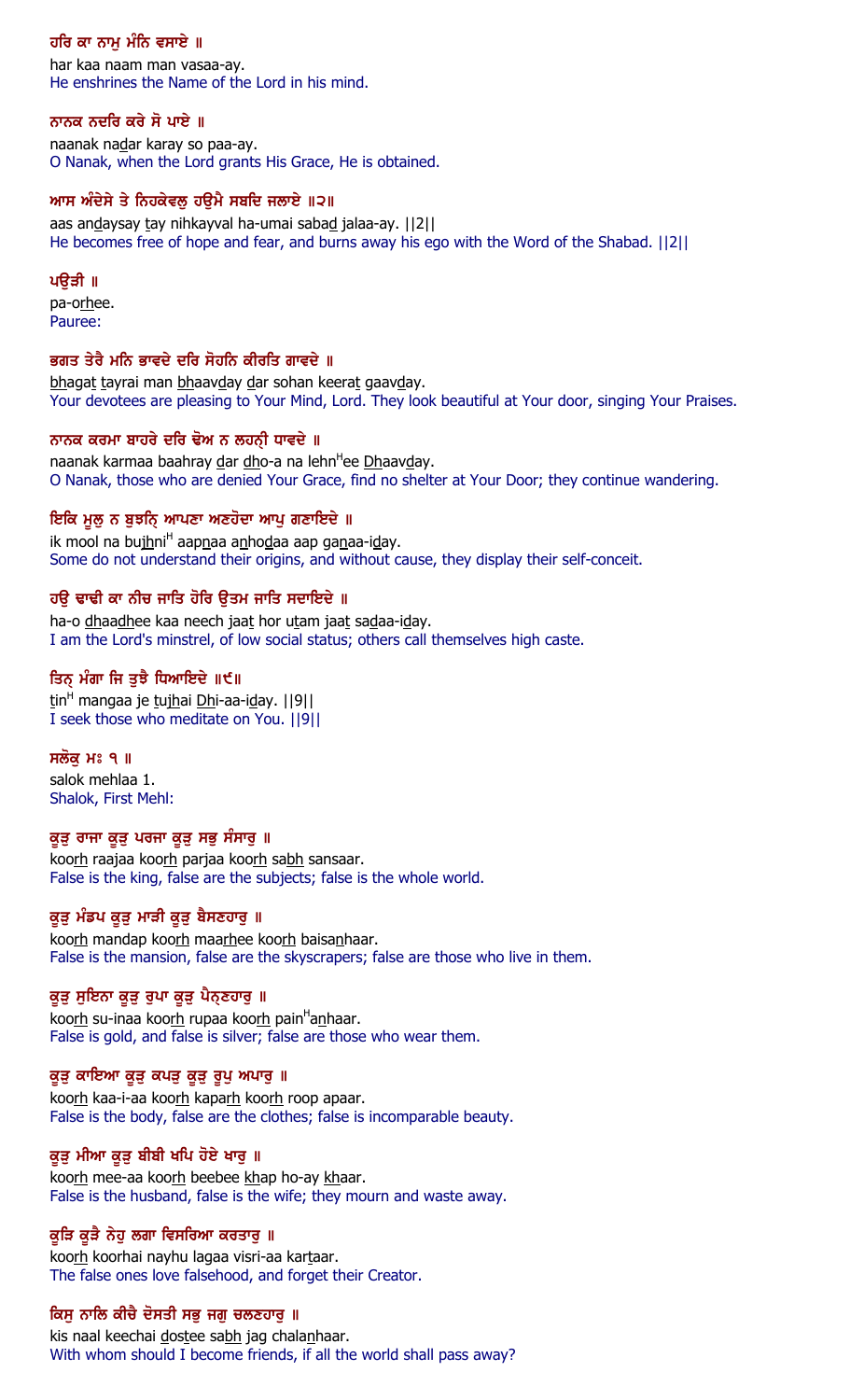# ਕੁੜੂ ਮਿਠਾ ਕੁੜੂ ਮਾਖਿਉ ਕੁੜੂ ਡੋਬੇ ਪੁਰੂ ॥

koorh mithaa koorh maakhi-o koorh dobay poor. False is sweetness, false is honey; through falsehood, boat-loads of men have drowned.

### ਨਾਨਕੁ ਵਖਾਣੈ ਬੇਨਤੀ ਤੁਧੁ ਬਾਝੁ ਕੂੜੋ ਕੂੜੁ ॥੧॥

naanak vakhaanai bayntee tuDh baajh koorho koorh. ||1|| Nanak speaks this prayer: without You, Lord, everything is totally false. ||1||

#### $H<sup>o</sup>$   $I<sub>II</sub>$

mehlaa 1. First Mehl:

### ਸਚ ਤਾ ਪਰ ਜਾਣੀਐ ਜਾ ਰਿਦੈ ਸਚਾ ਹੋਇ ॥

sach taa par jaanee-ai jaa ridai sachaa ho-ay. One knows the Truth only when the Truth is in his heart.

### ਕੁੜ ਕੀ ਮਲੁ ਉਤਰੈ ਤਨੁ ਕਰੇ ਹਛਾ ਧੋਇ ॥

koorh kee mal utrai tan karay hachhaa Dho-ay. The filth of falsehood departs, and the body is washed clean.

### ਸਚੁ ਤਾ ਪਰੁ ਜਾਣੀਐ ਜਾ ਸਚਿ ਧਰੇ ਪਿਆਰੁ ॥

sach taa par jaanee-ai jaa sach Dharay pi-aar. One knows the Truth only when he bears love to the True Lord.

### ਨਾਉ ਸੁਣਿ ਮਨੁ ਰਹਸੀਐ ਤਾ ਪਾਏ ਮੋਖ ਦੁਆਰੁ ॥

naa-o sun man rehsee-ai taa paa-ay mokh du-aar. Hearing the Name, the mind is enraptured; then, he attains the gate of salvation.

### ਸਚੂ ਤਾ ਪਰੂ ਜਾਣੀਐ ਜਾ ਜੁਗਤਿ ਜਾਣੈ ਜੀਉ ॥

sach taa par jaanee-ai jaa jugat jaanai jee-o. One knows the Truth only when he knows the true way of life.

### ਧਰਤਿ ਕਾਇਆ ਸਾਧਿ ਕੈ ਵਿਚਿ ਦੇਇ ਕਰਤਾ ਬੀੳ ॥

Dharat kaa-i-aa saaDh kai vich day-ay kartaa bee-o. Preparing the field of the body, he plants the Seed of the Creator.

### ਸਚ ਤਾ ਪਰ ਜਾਣੀਐ ਜਾ ਸਿਖ ਸਚੀ ਲੇਇ ॥

sach taa par jaanee-ai jaa sikh sachee lay-ay. One knows the Truth only when he receives true instruction.

# ਦਇਆ ਜਾਣੈ ਜੀਅ ਕੀ ਕਿਛੂ ਪੁੰਨੂ ਦਾਨੂ ਕਰੇਇ ॥

da-i-aa jaanai jee-a kee kichh punn daan karay-i. Showing mercy to other beings, he makes donations to charities.

### ਸਚੁ ਤਾਂ ਪਰੁ ਜਾਣੀਐ ਜਾ ਆਤਮ ਤੀਰਥਿ ਕਰੇ ਨਿਵਾਸੁ ॥

sach <u>t</u>aa<sup>n</sup> par jaa<u>n</u>ee-ai jaa aa<u>t</u>am <u>t</u>irath karay nivaas. One knows the Truth only when he dwells in the sacred shrine of pilgrimage of his own soul.

# ਸਤਿਗੁਰੂ ਨੋ ਪੁਛਿ ਕੈ ਬਹਿ ਰਹੈ ਕਰੇ ਨਿਵਾਸੁ ॥

satguroo no puchh kai bahi rahai karay nivaas. He sits and receives instruction from the True Guru, and lives in accordance with His Will.

### ਸਚੂ ਸਭਨਾ ਹੋਇ ਦਾਰੂ ਪਾਪ ਕਢੈ ਧੋਇ ॥

sach sabhnaa ho-ay daaroo paap kadhai Dho-ay. Truth is the medicine for all; it removes and washes away our sins.

### ਨਾਨਕ ਵਖਾਣੇ ਬੇਨਤੀ ਜਿਨ ਸਚੂ ਪਲੈ ਹੋਇ ॥੨॥

naanak vakhaanai bayntee jin sach palai ho-ay. ||2|| Nanak speaks this prayer to those who have Truth in their laps. ||2||

### ਪੳੜੀ ॥

pa-orhee. Pauree:

### ਦਾਨ ਮਹਿੰਡਾ ਤਲੀ ਖਾਕ ਜੇ ਮਿਲੈ ਤ ਮਸਤਕਿ ਲਾਈਐ ॥

daan mahindaa talee khaak jay milai ta mastak laa-ee-ai. The gift I seek is the dust of the feet of the Saints; if I were to obtain it, I would apply it to my forehead.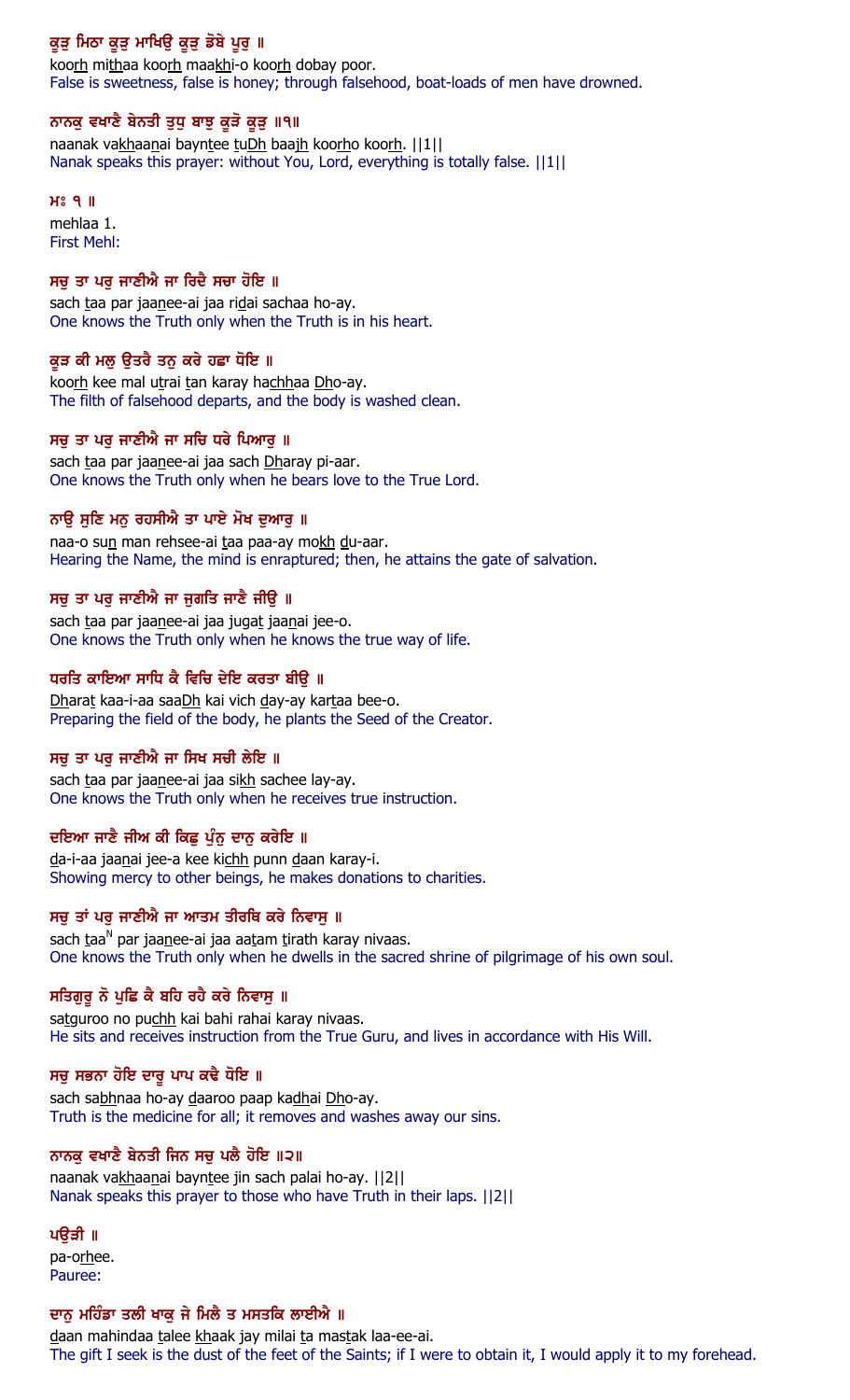# ਕੁੜਾ ਲਾਲਚੂ ਛਡੀਐ ਹੋਇ ਇਕ ਮਨਿ ਅਲਖੂ ਧਿਆਈਐ ॥

koorhaa laalach chhadee-ai ho-ay ik man alakh Dhi-aa-ee-ai. Renounce false greed, and meditate single-mindedly on the unseen Lord.

#### ਫਲੂ ਤੇਵੇਹੋ ਪਾਈਐ ਜੇਵੇਹੀ ਕਾਰ ਕਮਾਈਐ ॥

fal tayvayho paa-ee-ai jayvayhee kaar kamaa-ee-ai. As are the actions we commit, so are the rewards we receive.

### ਜੇ ਹੋਵੈ ਪੂਰਬਿ ਲਿਖਿਆ ਤਾ ਧੁੜਿ ਤਿਨ੍ਹਾ ਦੀ ਪਾਈਐ ॥

jay hovai poorab li<u>kh</u>i-aa <u>t</u>aa <u>Dh</u>oo<u>rh</u> tin<sup>H</sup>aa <u>d</u>ee paa-ee-ai. If it is so pre-ordained, then one obtains the dust of the feet of the Saints.

#### ਮਤਿ ਥੋੜੀ ਸੇਵ ਗਵਾਈਐ ॥੧੦॥

mat thorhee sayv gavaa-ee-ai. ||10|| But through small-mindedness, we forfeit the merits of selfless service. ||10||

#### ਸਲੱਕੁ ਮਃ ੧ ॥

salok mehlaa 1. Shalok, First Mehl:

# ਸਚਿ ਕਾਲੁ ਕੁੜੁ ਵਰਤਿਆ ਕਲਿ ਕਾਲਖ ਬੇਤਾਲ ॥

sach kaal koorh varti-aa kal kaalakh baytaal. There is a famine of Truth; falsehood prevails, and the blackness of the Dark Age of Kali Yuga has turned men into demons.

#### ਬੀਉ ਬੀਜਿ ਪਤਿ ਲੈ ਗਏ ਅਬ ਕਿਉ ਉਗਵੈ ਦਾਲਿ ॥

bee-o beej pat lai ga-ay ab ki-o ugvai daal. Those who planted their seed have departed with honor; now, how can the shattered seed sprout?

### ਜੇ ਇਕੁ ਹੋਇ ਤ ਉਗਵੈ ਰੁਤੀ ਹੁ ਰੁਤਿ ਹੋਇ ॥

jay ik ho-ay ta ugvai rutee hoo rut ho-ay. If the seed is whole, and it is the proper season, then the seed will sprout.

#### ਨਾਨਕ ਪਾਹੈ ਬਾਹਰਾ ਕੋਰੈ ਰੰਗੂ ਨ ਸੋਇ ॥

naanak paahai baahraa korai rang na so-ay. O Nanak, without treatment, the raw fabric cannot be dyed.

### ਭੈ ਵਿਚਿ ਖੁੰਬਿ ਚੜਾਈਐ ਸਰਮੂ ਪਾਹੂ ਤਨਿ ਹੋਇ ॥

bhai vich khumb charhaa-ee-ai saram paahu tan ho-ay. In the Fear of God it is bleached white, if the treatment of modesty is applied to the cloth of the body.

#### ਨਾਨਕ ਭਗਤੀ ਜੇ ਰਪੈ ਕੁੜੈ ਸੋਇ ਨ ਕੋਇ ॥੧॥

naanak bhagtee jay rapai koorhai so-ay na ko-ay. ||1|| O Nanak, if one is imbued with devotional worship, his reputation is not false. ||1||

H<sub>2</sub> 9 || mehlaa 1. First Mehl:

#### ਲਬੂ ਪਾਪੂ ਦੁਇ ਰਾਜਾ ਮਹਤਾ ਕੁੜੂ ਹੋਆ ਸਿਕਦਾਰੂ ॥

lab paap du-ay raajaa mahtaa koorh ho-aa sikdaar. Greed and sin are the king and prime minister; falsehood is the treasurer.

#### ਕਾਮੂ ਨੇਬੂ ਸਦਿ ਪੁਛੀਐ ਬਹਿ ਬਹਿ ਕਰੇ ਬੀਚਾਰੂ ॥

kaam nayb sad puchhee-ai bahi bahi karay beechaar. Sexual desire, the chief advisor, is summoned and consulted; they all sit together and contemplate their plans.

#### ਅੰਧੀ ਰਯਤਿ ਗਿਆਨ ਵਿਹੁਣੀ ਭਾਹਿ ਭਰੇ ਮੁਰਦਾਰੁ ॥

anDhee rayat gi-aan vihoonee bhaahi bharay murdaar. Their subjects are blind, and without wisdom, they try to please the will of the dead.

#### ਗਿਆਨੀ ਨਚਹਿ ਵਾਜੇ ਵਾਵਹਿ ਰੁਪ ਕਰਹਿ ਸੀਗਾਰੂ ॥

gi-aanee nacheh vaajay vaaveh roop karahi seegaar. The spiritually wise dance and play their musical instruments, adorning themselves with beautiful decorations.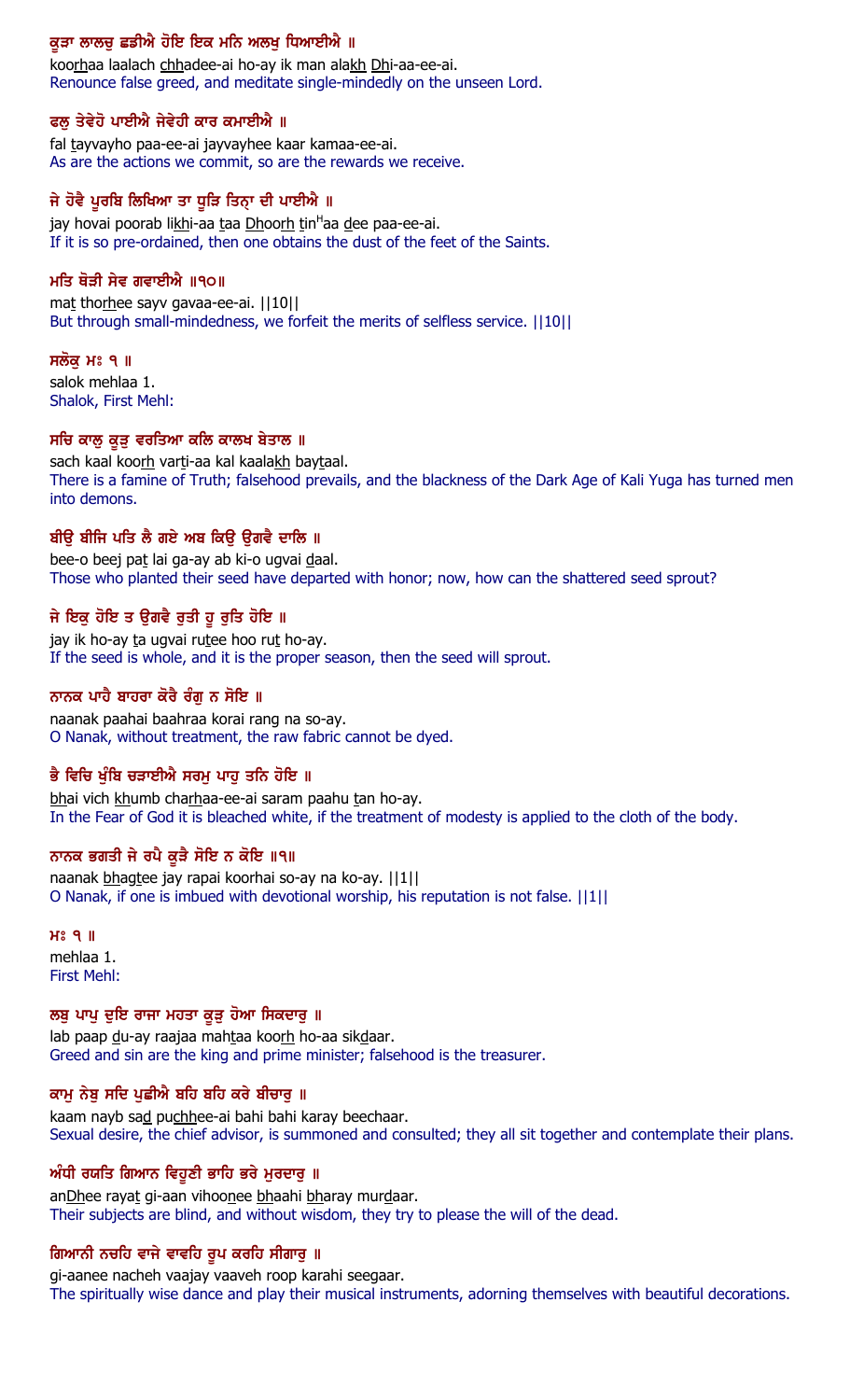# ਉਚੇ ਕੁਕਹਿ ਵਾਦਾ ਗਾਵਹਿ ਜੋਧਾ ਕਾ ਵੀਚਾਰੂ ॥

oochay kookeh vaadaa gaavahi joDhaa kaa veechaar. They shout out loud, and sing epic poems and heroic stories.

### ਮੁਰਖ ਪੰਡਿਤ ਹਿਕਮਤਿ ਹੁਜਤਿ ਸੰਜੈ ਕਰਹਿ ਪਿਆਰੂ ॥

moorakh pandit hikmat hujat sanjai karahi pi-aar. The fools call themselves spiritual scholars, and by their clever tricks, they love to gather wealth.

# ਧਰਮੀ ਧਰਮੁ ਕਰਹਿ ਗਾਵਾਵਹਿ ਮੰਗਹਿ ਮੋਖ ਦੁਆਰੁ ॥

Dharmee Dharam karahi gaavaaveh mangeh mokh du-aar. The righteous waste their righteousness, by asking for the door of salvation.

### ਜਤੀ ਸਦਾਵਹਿ ਜਗਤਿ ਨ ਜਾਣਹਿ ਛਡਿ ਬਹਹਿ ਘਰ ਬਾਰ ॥

jatee sadaaveh jugat na jaaneh chhad baheh ghar baar. They call themselves celibate, and abandon their homes, but they do not know the true way of life.

# ਸਭੁ ਕੋ ਪੂਰਾ ਆਪੇ ਹੋਵੈ ਘਟਿ ਨ ਕੋਈ ਆਖੈ ॥

sabh ko pooraa aapay hovai ghat na ko-ee aakhai. Everyone calls himself perfect; none call themselves imperfect.

### ਪਤਿ ਪਰਵਾਣਾ ਪਿਛੈ ਪਾਈਐ ਤਾ ਨਾਨਕ ਤੋਲਿਆ ਜਾਪੈ ॥੨॥

pat parvaanaa pichhai paa-ee-ai taa naanak toli-aa jaapai. [[2]] If the weight of honor is placed on the scale, then, O Nanak, one sees his true weight. ||2||

### H<sub>2</sub> 9 ||

mehlaa 1. First Mehl:

### ਵਦੀ ਸੁ ਵਜਗਿ ਨਾਨਕਾ ਸਚਾ ਵੇਖੈ ਸੋਇ ॥

vadee so vajag naankaa sachaa vaykhai so-ay. Evil actions become publicly known; O Nanak, the True Lord sees everything.

### ਸਭਨੀ ਛਾਲਾ ਮਾਰੀਆ ਕਰਤਾ ਕਰੇ ਸੁ ਹੋਇ ॥

sabhnee chhaalaa maaree-aa kartaa karay so ho-ay. Everyone makes the attempt, but that alone happens which the Creator Lord does.

# ਅਗੈ ਜਾਤਿ ਨ ਜੋਰ ਹੈ ਅਗੈ ਜੀੳ ਨਵੇ ॥

agai jaat na jor hai agai jee-o navay. In the world hereafter, social status and power mean nothing; hereafter, the soul is new.

### ਜਿਨ ਕੀ ਲੇਖੈ ਪਤਿ ਪਵੈ ਚੰਗੇ ਸੇਈ ਕੇਇ ॥੩॥

jin kee laykhai pat pavai changay say-ee kay-ay. [[3]] Those few, whose honor is confirmed, are good. ||3||

# ਪਉੜੀ ॥

pa-orhee. Pauree:

### ਧੁਰਿ ਕਰਮੂ ਜਿਨਾ ਕਉ ਤੁਧੂ ਪਾਇਆ ਤਾ ਤਿਨੀ ਖਸਮੂ ਧਿਆਇਆ ॥

Dhur karam jinaa ka-o tuDh paa-i-aa taa tinee khasam Dhi-aa-i-aa. Only those whose karma You have pre-ordained from the very beginning, O Lord, meditate on You.

### ਏਨਾ ਜੱਤਾ ਕੇ ਵਸਿ ਕਿਛੂ ਨਾਹੀ ਤੁਧੂ ਵੇਕੀ ਜਗਤੂ ਉਪਾਇਆ ।।

aynaa jantaa kai vas kichh naahee tuDh vaykee jagat upaa-i-aa. Nothing is in the power of these beings; You created the various worlds.

### ਇਕਨਾ ਨੋ ਤੁੰ ਮੇਲਿ ਲੈਹਿ ਇਕਿ ਆਪਹੁ ਤੁਧੁ ਖੁਆਇਆ ॥

iknaa no too<sup>n</sup> mayl laihi ik aaphu tu<u>Dh kh</u>u-aa-i-aa. Some, You unite with Yourself, and some, You lead astray.

### ਗਰ ਕਿਰਪਾ ਤੇ ਜਾਣਿਆ ਜਿਥੈ ਤਧ ਆਪ ਬਝਾਇਆ ॥

gur kirpaa tay jaani-aa jithai tuDh aap bujhaa-i-aa. By Guru's Grace You are known; through Him, You reveal Yourself.

### ਸਹਜੇ ਹੀ ਸਚਿ ਸਮਾਇਆ ॥੧੧॥

sehjay hee sach samaa-i-aa. ||11|| We are easily absorbed in You.  $||11||$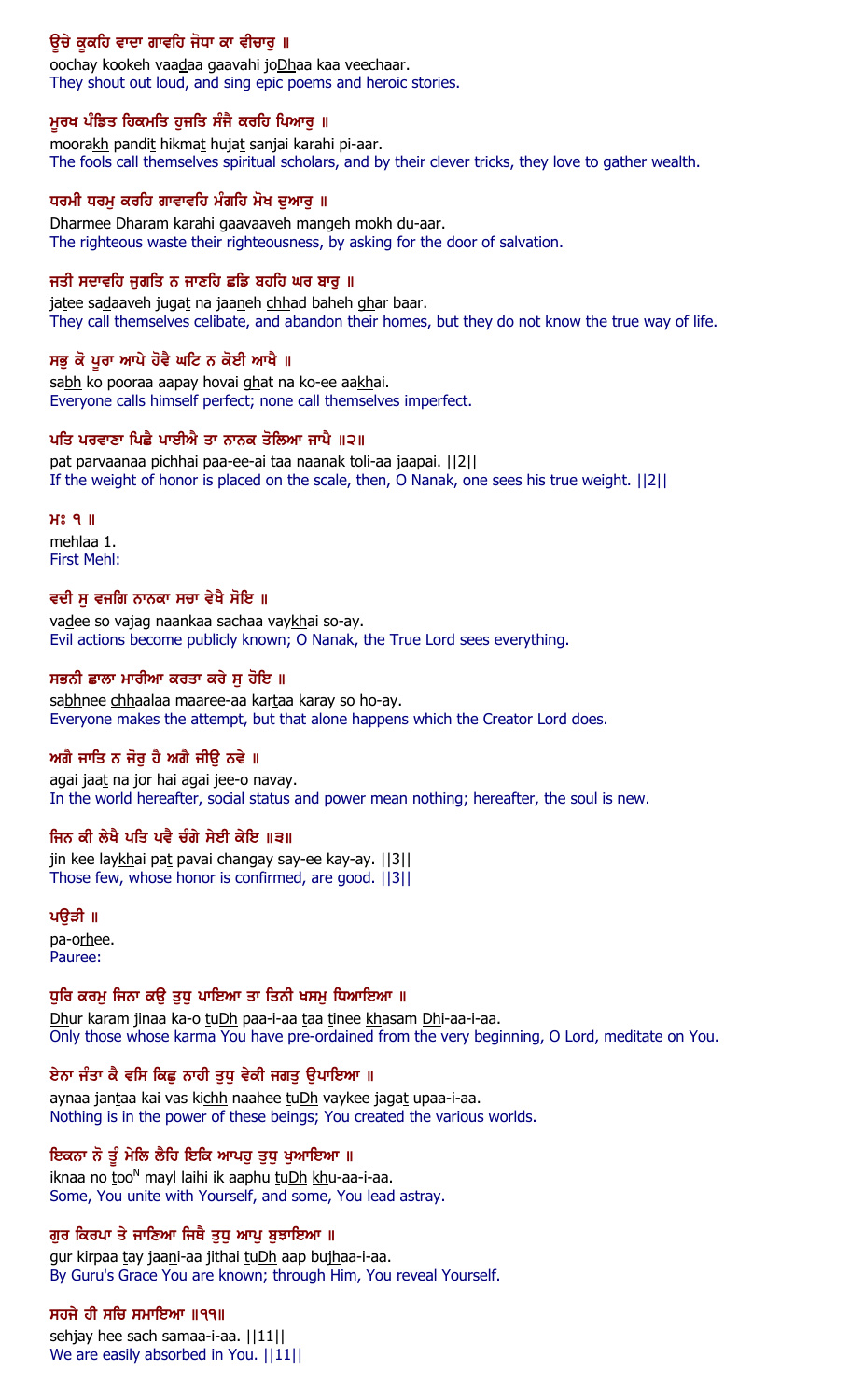ਸਲੋਕ ਮਃ ੧ ॥

salok mehlaa 1. Shalok, First Mehl:

### ਦੁਖੁ ਦਾਰੁ ਸੁਖੁ ਰੋਗੁ ਭਇਆ ਜਾ ਸੁਖੁ ਤਾਮਿ ਨ ਹੋਈ ॥

dukh daaroo sukh rog bha-i-aa jaa sukh taam na ho-ee. Suffering is the medicine, and pleasure the disease, because where there is pleasure, there is no desire for God.

# ਤੂੰ ਕਰਤਾ ਕਰਣਾ ਮੈ ਨਾਹੀ ਜਾ ਹਉ ਕਰੀ ਨ ਹੋਈ ॥੧॥

too<sup>n</sup> kar<u>t</u>aa kar<u>n</u>aa mai naahee jaa ha-o karee na ho-ee. [[1][ You are the Creator Lord; I can do nothing. Even if I try, nothing happens.  $||1||$ 

# ਬਲਿਹਾਰੀ ਕਦਰਤਿ ਵਸਿਆ ॥

balihaaree kudrat vasi-aa. I am a sacrifice to Your almighty creative power which is pervading everywhere.

### ਤੇਰਾ ਅੰਤ ਨ ਜਾਈ ਲਖਿਆ ॥੧॥ ਰਹਾੳ ॥

tayraa ant na jaa-ee lakhi-aa. ||1|| rahaa-o. Your limits cannot be known. ||1||Pause||

### ਜਾਤਿ ਮਹਿ ਜੋਤਿ ਜੋਤਿ ਮਹਿ ਜਾਤਾ ਅਕਲ ਕਲਾ ਭਰਪੁਰਿ ਰਹਿਆ ॥

jaat meh jot jot meh jaataa akal kalaa bharpoor rahi-aa. Your Light is in Your creatures, and Your creatures are in Your Light; Your almighty power is pervading everywhere.

# ਤੂੰ ਸਚਾ ਸਾਹਿਬੁ ਸਿਫਤਿ ਸੁਆਲਿ੍ਉ ਜਿਨਿ ਕੀਤੀ ਸੋ ਪਾਰਿ ਪਇਆ ॥

<u>t</u>oo<sup>n</sup> sachaa saahib sifa<u>t</u> su-aaliha-o jin kee<u>t</u>ee so paar pa-i-aa. You are the True Lord and Master; Your Praise is so beautiful. One who sings it, is carried across.

### ਕਹੁ ਨਾਨਕ ਕਰਤੇ ਕੀਆ ਬਾਤਾ ਜੋ ਕਿਛੂ ਕਰਣਾ ਸੁ ਕਰਿ ਰਹਿਆ ॥੨॥

kaho naanak kartay kee-aa baataa jo kichh karnaa so kar rahi-aa. [[2]] Nanak speaks the stories of the Creator Lord; whatever He is to do, He does. ||2||

 $H<sub>0</sub>$  2  $\parallel$ mehlaa 2. Second Mehl:

# ਜੋਗ ਸਬਦੰ ਗਿਆਨ ਸਬਦੰ ਬੇਦ ਸਬਦੰ ਬਾਹਮਣਹ ॥

jog sab<u>d</u>a<sup>n</sup> gi-aan sab<u>d</u>a<sup>n</sup> bay<u>d</u> sab<u>d</u>a<sup>n</sup> baraahma<u>n</u>eh. The Way of Yoga is the Way of spiritual wisdom; the Vedas are the Way of the Brahmins.

# ਖਤ੍ਰੀ ਸਬਦੰ ਸੁਰ ਸਬਦੰ ਸੁਦ੍ਰ ਸਬਦੰ ਪਰਾ ਕ੍ਰਿਤਹ **॥**

<u>kh</u>aṯree sab<u>d</u>a<sup>N</sup> soor sab<u>d</u>a<sup>N</sup> soo<u>d</u>ar sab<u>d</u>a<sup>N</sup> paraa kirṯeh. The Way of the Khshatriya is the Way of bravery; the Way of the Shudras is service to others.

# ਸਰਬ ਸਬਦੰ ਏਕ ਸਬਦੰ ਜੇ ਕੋ ਜਾਣੈ ਭੇਉ ॥ ਨਾਨਕੁ ਤਾ ਕਾ ਦਾਸੁ ਹੈ ਸੋਈ ਨਿਰੰਜਨ ਦੇਉ ॥੩॥

sarab sabda<sup>n</sup> ayk sabda<sup>n</sup> jay ko jaa<u>n</u>ai <u>bh</u>ay-o. naanak taa kaa daas hai so-ee niranjan day-o. ||3|| The Way of all is the Way of the One; Nanak is a slave to one who knows this secret; he himself is the Immaculate Divine Lord. ||3||

 $H<sup>o</sup>$  2  $\parallel$ mehlaa 2. Second Mehl:

### ਏਕ ਕ੍ਰਿਸਨੰ ਸਰਬ ਦੇਵਾ ਦੇਵ ਦੇਵਾ ਤ ਆਤਮਾ ॥

ayk krisan<sup>n</sup> sarab <u>d</u>ayvaa <u>d</u>ayv <u>d</u>ayvaa <u>t</u>a aa<u>t</u>maa. The One Lord Krishna is the Divine Lord of all; He is the Divinity of the individual soul.

# ਆਤਮਾ ਬਾਸੁਦੇਵਸਿ਼ ਜੇ ਕੋ ਜਾਣੈ ਭੇਉ ॥ ਨਾਨਕੁ ਤਾ ਕਾ ਦਾਸੁ ਹੈ ਸੋਈ ਨਿਰੰਜਨ ਦੇਉ ॥੪॥

aatmaa baasdayvsi-y jay ko jaanai bhay-o. naanak taa kaa daas hai so-ee niranjan day-o. [[4]] Nanak is a slave to anyone who understands this mystery of the all-pervading Lord; he himself is the Immaculate Divine Lord. ||4||

 $H<sub>8</sub>$   $Q<sub>1</sub>$ mehlaa 1. First Mehl: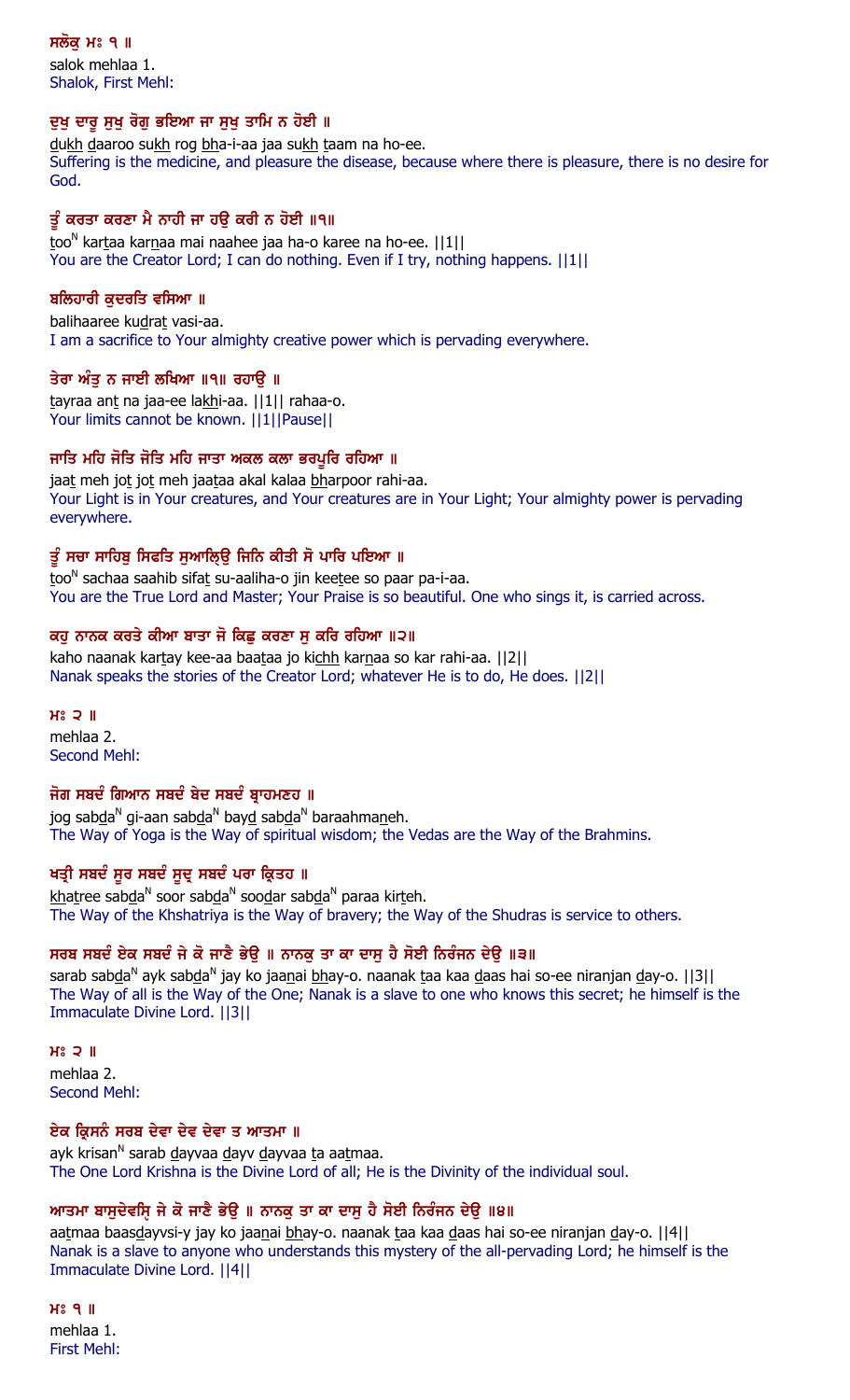# ਕੁੰਭੇ ਬਧਾ ਜਲੂ ਰਹੈ ਜਲ ਬਿਨੂ ਕੁੰਭੂ ਨ ਹੋਇ ॥

kumbhay baDhaa jal rahai jal bin kumbh na ho-ay. Water remains confined within the pitcher, but without water, the pitcher could not have been formed;

# ਗਿਆਨ ਕਾ ਬਧਾ ਮਨੁ ਰਹੈ ਗੁਰ ਬਿਨੁ ਗਿਆਨੁ ਨ ਹੋਇ ॥੫॥

gi-aan kaa baDhaa man rahai gur bin gi-aan na ho-ay. ||5|| just so, the mind is restrained by spiritual wisdom, but without the Guru, there is no spiritual wisdom. ||5||

### ਪੳੜੀ ॥

pa-orhee. Pauree:

# ਪੜਿਆ ਹੋਵੈ ਗਨਹਗਾਰ ਤਾ ਓਮੀ ਸਾਧ ਨ ਮਾਰੀਐ ॥

parhi-aa hovai gunahgaar taa omee saaDh na maaree-ai. If an educated person is a sinner, then the illiterate holy man is not to be punished.

### ਜੇਹਾ ਘਾਲੇ ਘਾਲਣਾ ਤੇਵੇਹੋ ਨਾਉ ਪਚਾਰੀਐ ॥

jayhaa ghaalay ghaalnaa tayvayho naa-o pachaaree-ai. As are the deeds done, so is the reputation one acquires.

### ਐਸੀ ਕਲਾ ਨ ਖੇਡੀਐ ਜਿਤੂ ਦਰਗਹ ਗਇਆ ਹਾਰੀਐ ॥

aisee kalaa na khaydee-ai jit dargeh ga-i-aa haaree-ai. So do not play such a game, which will bring you to ruin at the Court of the Lord.

# ਪੜਿਆ ਅਤੈ ਓਮੀਆ ਵੀਚਾਰੂ ਅਗੈ ਵੀਚਾਰੀਐ ॥

parhi-aa atai omee-aa veechaar agai veechaaree-ai. The accounts of the educated and the illiterate shall be judged in the world hereafter.

### ਮੁਹਿ ਚਲੈ ਸੂ ਅਗੈ ਮਾਰੀਐ ॥੧੨॥

muhi chalai so agai maaree-ai. ||12|| One who stubbornly follows his own mind shall suffer in the world hereafter. ||12||

### ਸਲੋਕੁ ਮਃ ੧ ॥

salok mehlaa 1. Shalok, First Mehl:

# ਨਾਨਕ ਮੇਰੂ ਸਰੀਰ ਕਾ ਇਕੁ ਰਥੁ ਇਕੁ ਰਥਵਾਹੂ ॥

naanak mayr sareer kaa ik rath ik rathvaahu. O Nanak, the soul of the body has one chariot and one charioteer.

### ਜੁਗੁ ਜੁਗੁ ਫੇਰਿ ਵਟਾਈਅਹਿ ਗਿਆਨੀ ਬੁਝਹਿ ਤਾਹਿ ॥

jug jug fayr vataa-ee-ah gi-aanee bujheh taahi. In age after age they change; the spiritually wise understand this.

### ਸਤਜੁਗਿ ਰਥੂ ਸੰਤੋਖ ਕਾ ਧਰਮੂ ਅਗੈ ਰਥਵਾਹੂ ॥

satjug rath santokh kaa Dharam agai rathvaahu. In the Golden Age of Sat Yuga, contentment was the chariot and righteousness the charioteer.

# ਤ੍ਰੇਤੈ ਰਥੂ ਜਤੈ ਕਾ ਜੋਰੂ ਅਗੈ ਰਥਵਾਹੂ ॥

taraytai rath jatai kaa jor agai rathvaahu. In the Silver Age of Traytaa Yuga, celibacy was the chariot and power the charioteer.

### ਦੁਆਪੁਰਿ ਰਥੂ ਤਪੈ ਕਾ ਸਤੂ ਅਗੈ ਰਥਵਾਹੂ ॥

du-aapur rath tapai kaa sat agai rathvaahu. In the Brass Age of Dwaapar Yuga, penance was the chariot and truth the charioteer.

### ਕਲਜੁਗਿ ਰਥੂ ਅਗਨਿ ਕਾ ਕੁੜੂ ਅਗੈ ਰਥਵਾਹੁ ॥੧॥

kaljug rath agan kaa koorh agai rathvaahu. | | 1 | | In the Iron Age of Kali Yuga, fire is the chariot and falsehood the charioteer. ||1||

# $H<sup>o</sup>$   $9$   $\parallel$

mehlaa 1. First Mehl: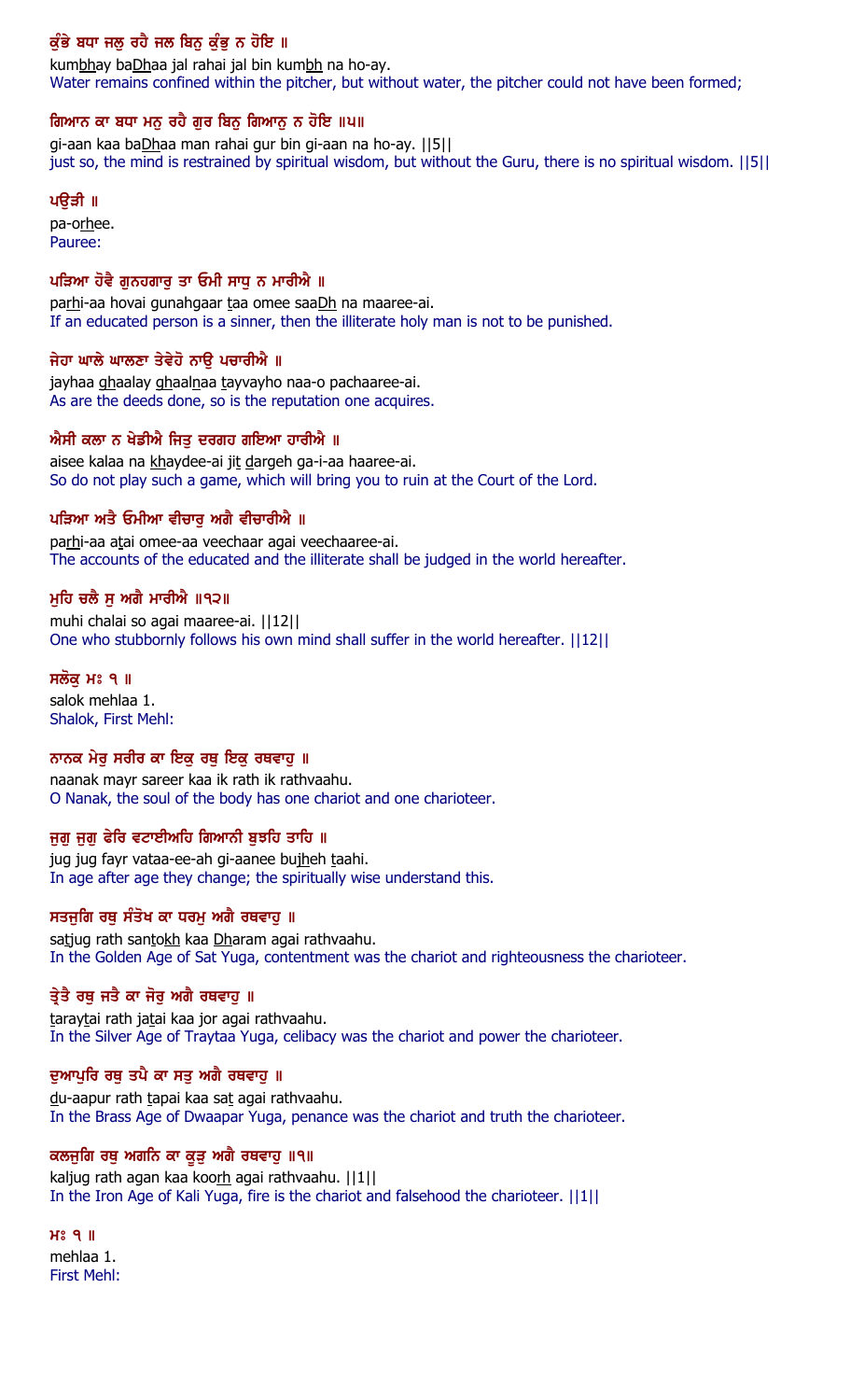# ਸਾਮ ਕਹੈ ਸੇਤੰਬਰੂ ਸੁਆਮੀ ਸਚ ਮਹਿ ਆਛੈ ਸਾਚਿ ਰਹੇ ॥ ਸਭੂ ਕੋ ਸਚਿ ਸਮਾਵੈ ॥

saam kahai saytambar su-aamee sach meh aachhai saach rahay. sabh ko sach samaavai. The Sama Veda says that the Lord Master is robed in white; in the Age of Truth, everyone desired Truth, abided in Truth, and was merged in the Truth.

# ਰਿਗ ਕਹੈ ਰਹਿਆ ਭਰਪੁਰਿ ॥

rig kahai rahi-aa bharpoor. The Rig Veda says that God is permeating and pervading everywhere;

### ਰਾਮ ਨਾਮੂ ਦੇਵਾ ਮਹਿ ਸੁਰੂ ॥

raam naam dayvaa meh soor. among the deities, the Lord's Name is the most exalted.

### ਨਾਇ ਲਇਐ ਪਰਾਛਤ ਜਾਹਿ ॥

naa-ay la-i-ai paraachhat jaahi. Chanting the Name, sins depart;

### ਨਾਨਕ ਤਉ ਮੋਖੰਤਰ ਪਾਹਿ ॥

naanak ta-o mokhantar paahi. O Nanak, then, one obtains salvation.

### ਜੁਜ ਮਹਿ ਜੋਰਿ ਛਲੀ ਚੰਦ੍ਰਾਵਲਿ ਕਾਨ੍ ਕ੍ਰਿਸਨੁ ਜਾਦਮੁ ਭਇਆ ॥

juj meh jor <u>chh</u>alee chan<u>d</u>raaval kaan<sup>H</sup> krisan jaa<u>d</u>am <u>bh</u>a-i-aa. In the Jujar Veda, Kaan Krishna of the Yaadva tribe seduced Chandraavali by force.

### ਪਾਰਜਾਤੂ ਗੋਪੀ ਲੈ ਆਇਆ ਬਿੰਦ੍ਰਾਬਨ ਮਹਿ ਰੰਗੂ ਕੀਆ ॥

paarjaat gopee lai aa-i-aa bindraaban meh rang kee-aa. He brought the Elysian Tree for his milk-maid, and revelled in Brindaaban.

### ਕਲਿ ਮਹਿ ਬੇਦੁ ਅਥਰਬਣੁ ਹੁਆ ਨਾਉ ਖੁਦਾਈ ਅਲਹੁ ਭਇਆ ॥

kal meh bayd atharban hoo-aa naa-o khudaa-ee alhu bha-i-aa. In the Dark Age of Kali Yuga, the Atharva Veda became prominent; Allah became the Name of God.

### ਨੀਲ ਬਸਤ੍ਰ ਲੇ ਕਪੜੇ ਪਹਿਰੇ ਤੁਰਕ ਪਠਾਣੀ ਅਮਲੁ ਕੀਆ ॥

neel bastar lay kaprhay pahiray turak pathaanee amal kee-aa. Men began to wear blue robes and garments; Turks and Pat'haans assumed power.

### ਚਾਰੇ ਵੇਦ ਹੋਏ ਸਚਿਆਰ ॥

chaaray vayd ho-ay sachiaar. The four Vedas each claim to be true.

### ਪੜਹਿ ਗਣਹਿ ਤਿਨ ਚਾਰ ਵੀਚਾਰ ॥

pa<u>rh</u>eh gu<u>n</u>eh tin<sup>H</sup> chaar veechaar. Reading and studying them, four doctrines are found.

# ਭਾਉ ਭਗਤਿ ਕਰਿ ਨੀਚੁ ਸਦਾਏ ॥ ਤਉ ਨਾਨਕ ਮੋਖੰਤਰੁ ਪਾਏ ॥੨॥

bhaa-o bhagat kar neech sadaa-ay. ta-o naanak mokhantar paa-ay. [[2]] With loving devotional worship, abiding in humility, O Nanak, salvation is attained. ||2||

### ਪਉੜੀ ॥

pa-orhee. Pauree:

# ਸਤਿਗੁਰ ਵਿਟਹੁ ਵਾਰਿਆ ਜਿਤੁ ਮਿਲਿਐ ਖਸਮੁ ਸਮਾਲਿਆ ॥

satgur vitahu vaari-aa jit mili-ai khasam samaali-aa. I am a sacrifice to the True Guru; meeting Him, I have come to cherish the Lord Master.

# ਜਿਨਿ ਕਰਿ ਉਪਦੇਸ਼ ਗਿਆਨ ਅੰਜਨ ਦੀਆ ਇਨੀ ਨੇਤੀ ਜਗਤੂ ਨਿਹਾਲਿਆ **॥**

jin kar up<u>d</u>ays gi-aan anjan <u>d</u>ee-aa in<sup>H</sup>ee naytree jagat nihaali-aa. He has taught me and given me the healing ointment of spiritual wisdom, and with these eyes, I behold the world.

### ਖਸਮੂ ਛੋਡਿ ਦੂਜੈ ਲਗੇ ਡੁਬੇ ਸੇ ਵਣਜਾਰਿਆ ॥

khasam chhod doojai lagay dubay say vanjaari-aa. Those dealers who abandon their Lord and Master and attach themselves to another, are drowned.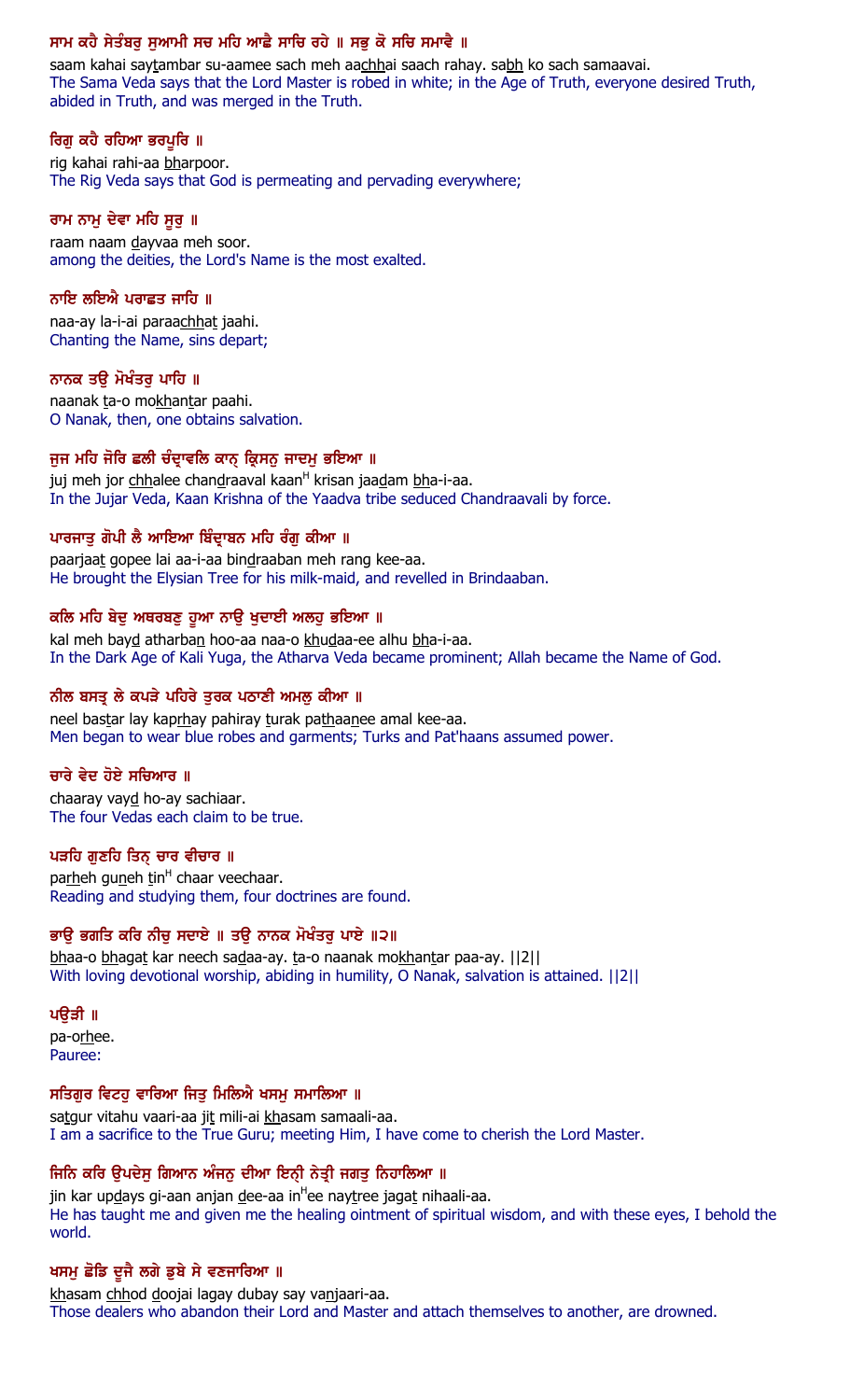# ਸਤਿਗੁਰੂ ਹੈ ਬੋਹਿਥਾ ਵਿਰਲੈ ਕਿਨੈ ਵੀਚਾਰਿਆ ॥

satguroo hai bohithaa virlai kinai veechaari-aa. The True Guru is the boat, but few are those who realize this.

### ਕਰਿ ਕਿਰਪਾ ਪਾਰਿ ਉਤਾਰਿਆ ॥੧੩॥

kar kirpaa paar utaari-aa. ||13|| Granting His Grace, He carries them across. ||13||

### ਸਲੋਕ ਮਃ ੧ ॥

salok mehlaa 1. Shalok, First Mehl:

### ਸਿੰਮਲ ਰੁਖੁ ਸਰਾਇਰਾ ਅਤਿ ਦੀਰਘ ਅਤਿ ਮੁਚੁ ॥

simmal rukh saraa-iraa at deeragh at much. The simmal tree is straight as an arrow; it is very tall, and very thick.

### ਓਇ ਜਿ ਆਵਹਿ ਆਸ ਕਰਿ ਜਾਹਿ ਨਿਰਾਸੇ ਕਿਤੁ ॥

o-ay je aavahi aas kar jaahi niraasay kit. But those birds which visit it hopefully, depart disappointed.

### ਫਲ ਫਿਕੇ ਫੁਲ ਬਕਬਕੇ ਕੰਮਿ ਨ ਆਵਹਿ ਪਤ ॥

fal fikay ful bakbakay kamm na aavahi pat. Its fruits are tasteless, its flowers are nauseating, and its leaves are useless.

### ਮਿਠਤੂ ਨੀਵੀ ਨਾਨਕਾ ਗੁਣ ਚੰਗਿਆਈਆ ਤਤੁ ॥

mithat neevee naankaa gun chang-aa-ee-aa tat. Sweetness and humility, O Nanak, are the essence of virtue and goodness.

# ਸਭੁ ਕੋ ਨਿਵੈ ਆਪ ਕਉ ਪਰ ਕਉ ਨਿਵੈ ਨ ਕੋਇ ॥

sabh ko nivai aap ka-o par ka-o nivai na ko-ay. Everyone bows down to himself; no one bows down to another.

### ਧਰਿ ਤਾਰਾਜੂ ਤੋਲੀਐ ਨਿਵੈ ਸੂ ਗਉਰਾ ਹੋਇ ॥

Dhar taaraajoo tolee-ai nivai so ga-uraa ho-ay. When something is placed on the balancing scale and weighed, the side which descends is heavier.

# ਅਪਰਾਧੀ ਦੁਣਾ ਨਿਵੈ ਜੋ ਹੰਤਾ ਮਿਰਗਾਹਿ ॥

apraaDhee doonaa nivai jo hantaa miragaahi. The sinner, like the deer hunter, bows down twice as much.

### ਸੀਸਿ ਨਿਵਾਇਐ ਕਿਆ ਥੀਐ ਜਾ ਰਿਦੈ ਕੁਸੁਧੇ ਜਾਹਿ ॥੧॥

sees nivaa-i-ai ki-aa thee-ai jaa ridai kusuDhay jaahi. ||1|| But what can be achieved by bowing the head, when the heart is impure?  $||1||$ 

 $H<sub>8</sub>$   $Q<sub>1</sub>$ mehlaa 1. First Mehl:

### ਪੜਿ ਪੁਸਤਕ ਸੰਧਿਆ ਬਾਦੰ ॥

pa<u>rh</u> pus<u>t</u>ak san<u>Dh</u>i-aa baa<u>d</u>a<sup>n</sup>. You read your books and say your prayers, and then engage in debate;

### ਸਿਲ ਪੁਜਸਿ ਬਗ਼ੁਲ ਸਮਾਧੰ ॥

sil poojas bagul samaa<u>Dh</u>a<sup>n</sup>. you worship stones and sit like a stork, pretending to be in Samaadhi.

### ਮੁਖਿ ਝੂਠ ਬਿਭੁਖਣ ਸਾਰੰ ॥

mu<u>kh jh</u>oo<u>th</u> bi<u>bh</u>oo<u>khan</u> saara<sup>n</sup>. With your mouth you utter falsehood, and you adorn yourself with precious decorations;

### ਤ੍ਰੈਪਾਲ ਤਿਹਾਲ ਬਿਚਾਰੰ ॥

<u>t</u>araipaal <u>t</u>ihaal bichaara<sup>n</sup>. you recite the three lines of the Gayatri three times a day.

# ਗਲਿ ਮਾਲਾ ਤਿਲਕ ਲਿਲਾਟੰ ॥

gal maalaa tilak lilaata<sup>n</sup>. Around your neck is a rosary, and on your forehead is a sacred mark;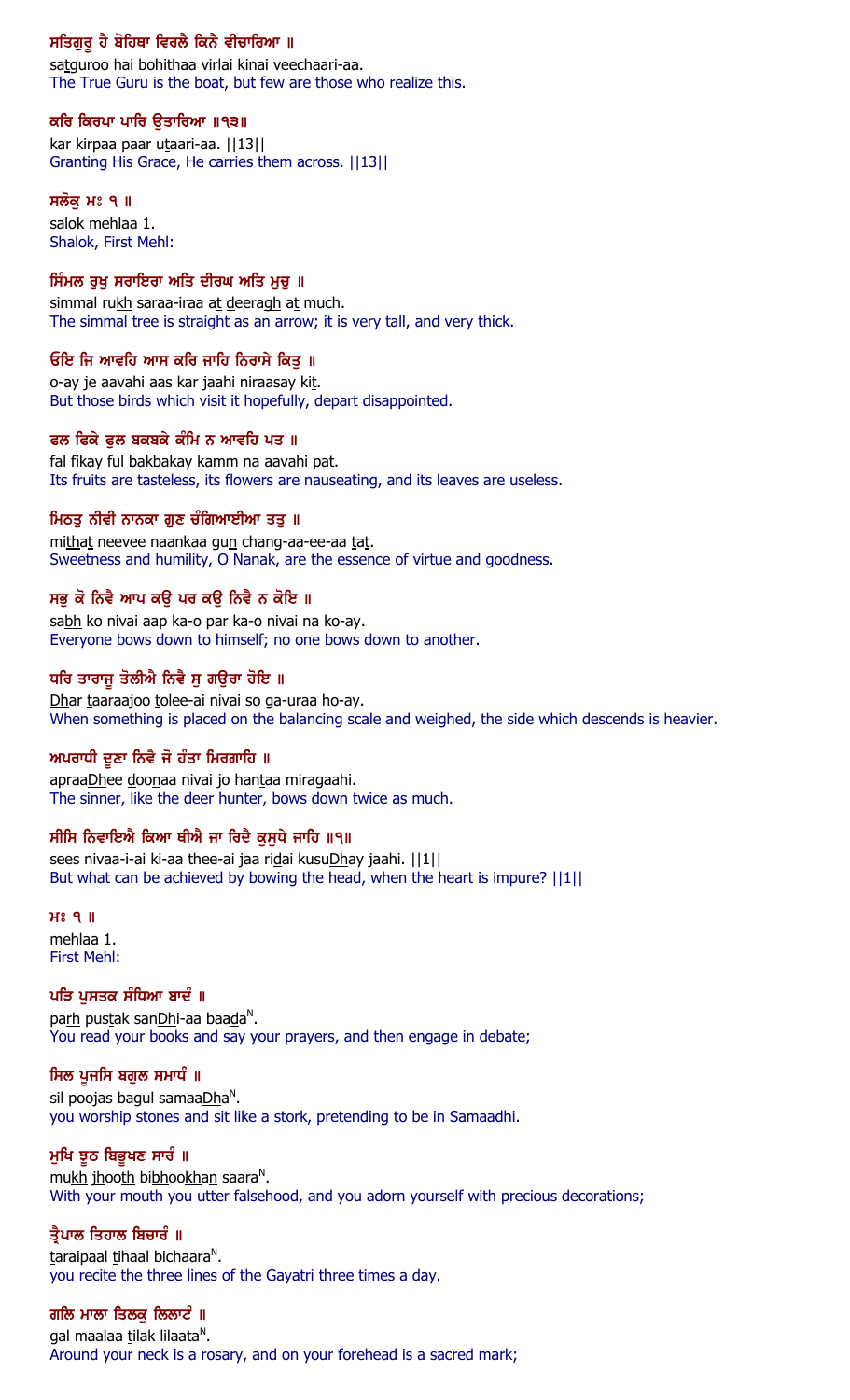# ਦੁਇ ਧੋਤੀ ਬਸਤ੍ਰ ਕਪਾਟੰ ॥

<u>d</u>u-ay <u>Dhot</u>ee bas<u>t</u>ar kapaata<sup>n</sup>. upon your head is a turban, and you wear two loin cloths.

# ਜੇ ਜਾਣਸਿ ਬ੍ਰਹਮੰ ਕਰਮੰ ॥

jay jaa<u>n</u>as barahma<sup>n</sup> karma<sup>n</sup>. If you knew the nature of God,

### ਸਭਿ ਫੋਕਟ ਨਿਸਚੳ ਕਰਮੰ ॥

sa<u>bh</u> fokat nischa-o karma<sup>n</sup>. you would know that all of these beliefs and rituals are in vain.

### ਕਹੁ ਨਾਨਕ ਨਿਹਚਉ ਧਿਆਵੈ ॥

kaho naanak nihcha-o Dhi-aavai. Says Nanak, meditate with deep faith;

### ਵਿਣੁ ਸਤਿਗੁਰ ਵਾਟ ਨ ਪਾਵੈ ॥੨॥

vin satgur vaat na paavai. | | 2 | | without the True Guru, no one finds the Way. ||2||

#### ਪਉੜੀ ॥

pa-orhee. Pauree:

### ਕਪੜ੍ਹ ਰੂਪੁ ਸੁਹਾਵਣਾ ਛਡਿ ਦੁਨੀਆ ਅੰਦਰਿ ਜਾਵਣਾ ॥

kaparh roop suhaavanaa chhad dunee-aa andar jaavnaa. Abandoning the world of beauty, and beautiful clothes, one must depart.

### ਮੰਦਾ ਚੰਗਾ ਆਪਣਾ ਆਪੇ ਹੀ ਕੀਤਾ ਪਾਵਣਾ ॥

mandaa changa aapnaa aapay hee keetaa paavnaa. He obtains the rewards of his good and bad deeds.

### ਹਕਮ ਕੀਏ ਮਨਿ ਭਾਵਦੇ ਰਾਹਿ ਭੀੜੈ ਅਗੈ ਜਾਵਣਾ ॥

hukam kee-ay man bhaavday raahi bheerhai agai jaavnaa. He may issue whatever commands he wishes, but he shall have to take to the narrow path hereafter.

### ਨੰਗਾ ਦੋਜਕਿ ਚਾਲਿਆ ਤਾ ਦਿਸੈ ਖਰਾ ਡਰਾਵਣਾ ॥

nangaa dojak chaali-aa taa disai kharaa daraavanaa. He goes to hell naked, and he looks hideous then.

### ਕਰਿ ਅਉਗਣ ਪਛੋਤਾਵਣਾ ॥੧੪॥

kar a-ugan pachhotaavanaa. | | 14 | | He regrets the sins he committed. ||14||

#### ਸਲੋਕੁ ਮਃ ੧ ॥

salok mehlaa 1. Shalok, First Mehl:

### ਦਇਆ ਕਪਾਹ ਸੰਤੋਖੁ ਸੁਤੁ ਜਤੁ ਗੰਢੀ ਸਤੁ ਵਟੁ ॥

da-i-aa kapaah santokh soot jat gandhee sat vat. Make compassion the cotton, contentment the thread, modesty the knot and truth the twist.

#### ਏਹੂ ਜਨੇਉ ਜੀਅ ਕਾ ਹਈ ਤ ਪਾਡੇ ਘਤੂ ॥

ayhu janay-oo jee-a kaa ha-ee ta paaday ghat. This is the sacred thread of the soul; if you have it, then go ahead and put it on me.

### ਨਾ ਏਹੁ ਤੁਟੈ ਨਾ ਮਲੂ ਲਗੈ ਨਾ ਏਹੁ ਜਲੈ ਨ ਜਾਇ ॥

naa ayhu tutai naa mal lagai naa ayhu jalai na jaa-ay. It does not break, it cannot be soiled by filth, it cannot be burnt, or lost.

### ਧੰਨੂ ਸੂ ਮਾਣਸ ਨਾਨਕਾ ਜੋ ਗਲਿ ਚਲੇ ਪਾਇ ॥

Dhan so maanas naankaa jo gal chalay paa-ay. Blessed are those mortal beings, O Nanak, who wear such a thread around their necks.

### ਚੳਕੜਿ ਮਲਿ ਅਣਾਇਆ ਬਹਿ ਚੳਕੈ ਪਾਇਆ ॥

cha-ukarh mul anaa-i-aa bahi cha-ukai paa-i-aa. You buy the thread for a few shells, and seated in your enclosure, you put it on.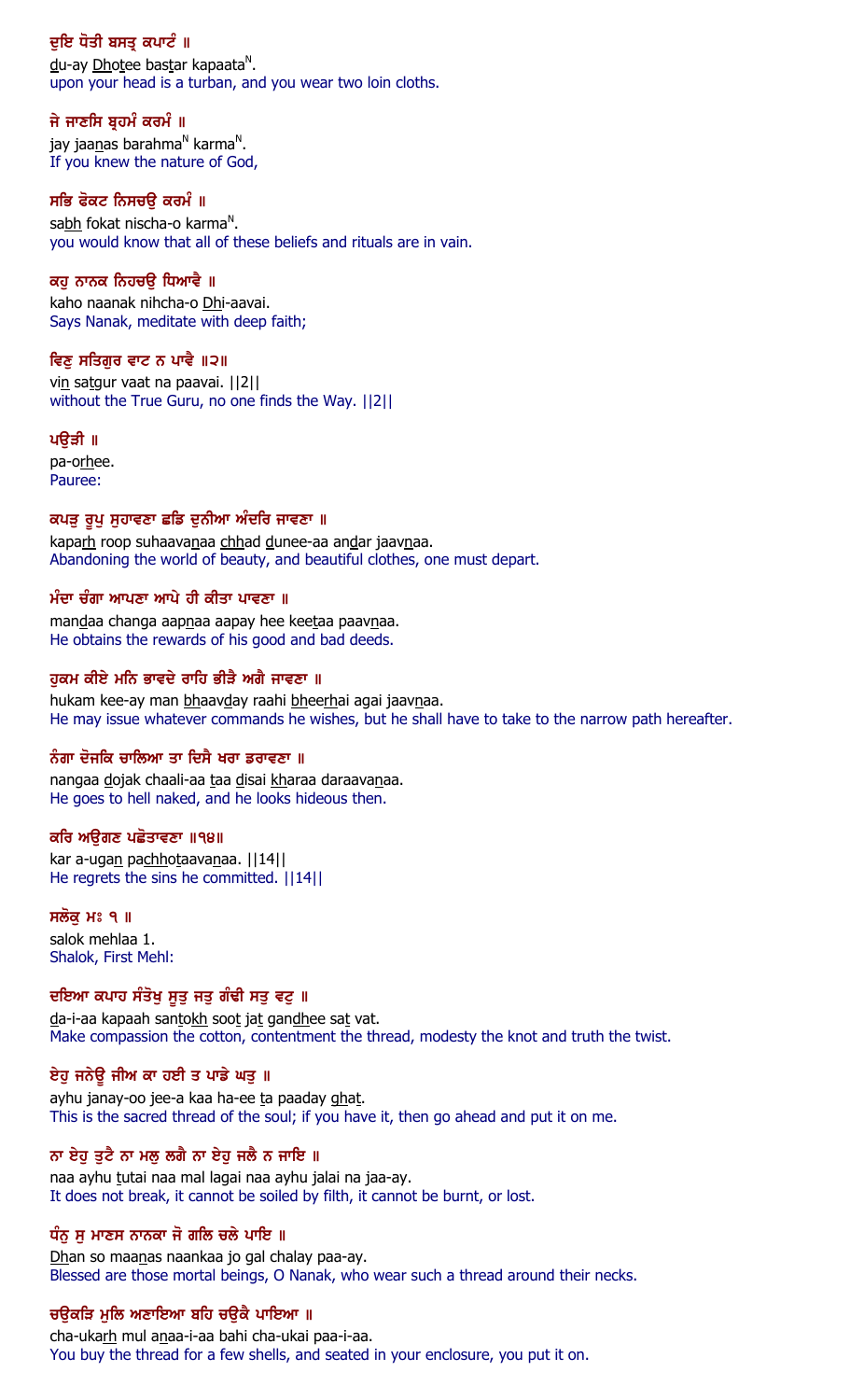# ਸਿਖਾ ਕੰਨਿ ਚੜਾਈਆ ਗੁਰੂ ਬ੍ਰਾਹਮਣੂ ਥਿਆ ॥

sikhaa kann charhaa-ee-aa gur baraahman thi-aa. Whispering instructions into others' ears, the Brahmin becomes a guru.

### ਓਹੁ ਮੁਆ ਓਹੁ ਝੜਿ ਪਇਆ ਵੇਤਗਾ ਗਇਆ ॥੧॥

oh mu-aa oh jharh pa-i-aa vaytgaa ga-i-aa. ||1|| But he dies, and the sacred thread falls away, and the soul departs without it. ||1||

#### $H<sup>o</sup>$   $I<sub>II</sub>$

mehlaa 1. First Mehl:

### ਲਖ ਚੋਰੀਆ ਲਖ ਜਾਰੀਆ ਲਖ ਕੁੜੀਆ ਲਖ ਗਾਲਿ ॥

lakh choree-aa lakh jaaree-aa lakh koorhee-aa lakh gaal. He commits thousands of robberies, thousands of acts of adultery, thousands of falsehoods and thousands of abuses.

# ਲਖ ਠਗੀਆ ਪਹਿਨਾਮੀਆ ਰਾਤਿ ਦਿਨਸ ਜੀਅ ਨਾਲਿ ॥

lakh thagee-aa pahinaamee-aa raat dinas jee-a naal. He practices thousands of deceptions and secret deeds, night and day, against his fellow beings.

### ਤਗੁ ਕਪਾਹਹੁ ਕਤੀਐ ਬਾਮ੍ਣੁ ਵਟੇ ਆਇ ॥

<u>t</u>ag kapaahahu ka<u>t</u>ee-ai baam<sup>H</sup>a<u>n</u> vatay aa-ay. The thread is spun from cotton, and the Brahmin comes and twists it.

# ਕੁਹਿ ਬਕਰਾ ਰਿੰਨਿ੍ ਖਾਇਆ ਸਭੁ ਕੋ ਆਖੈ ਪਾਇ ॥

kuhi bakraa rinni<sup>H</sup> khaa-i-aa sabh ko aakhai paa-ay. The goat is killed, cooked and eaten, and everyone then says, "Put on the sacred thread."

# ਹੋਇ ਪੁਰਾਣਾ ਸੁਟੀਐ ਭੀ ਫਿਰਿ ਪਾਈਐ ਹੋਰੂ ॥

ho-ay puraanaa sutee-ai bhee fir paa-ee-ai hor. When it wears out, it is thrown away, and another one is put on.

### ਨਾਨਕ ਤਗੂ ਨ ਤੁਟਈ ਜੇ ਤਗਿ ਹੋਵੈ ਜੋਰੂ ॥੨॥

naanak tag na tut-ee jay tag hovai jor. ||2|| O Nanak, the thread would not break, if it had any real strength. ||2||

### $H_0^{\circ}$  9  $\parallel$

mehlaa 1. First Mehl:

# ਨਾਇ ਮੰਨਿਐ ਪਤਿ ਉਪਜੈ ਸਾਲਾਹੀ ਸਚੂ ਸੂਤੂ ॥

naa-ay mani-ai pat oopjai saalaahee sach soot. Believing in the Name, honor is obtained. The Lord's Praise is the true sacred thread.

# ਦਰਗਹ ਅੰਦਰਿ ਪਾਈਐ ਤਗੁ ਨ ਤੂਟਸਿ ਪੂਤ ॥੩॥

dargeh andar paa-ee-ai tag na tootas poot. [3] Such a sacred thread is worn in the Court of the Lord; it shall never break. ||3||

#### $H<sup>o</sup>$   $I<sub>II</sub>$ mehlaa 1. First Mehl:

### ਤਗੁ ਨ ਇੰਦ੍ਰੀ ਤਗੁ ਨ ਨਾਰੀ ॥

tag na indree tag na naaree. There is no sacred thread for the sexual organ, and no thread for woman.

# ਭਲਕੇ ਥੁਕ ਪਵੈ ਨਿਤ ਦਾੜੀ ॥

bhalkay thuk pavai nit daarhee. The man's beard is spat upon daily.

### ਤਗੂ ਨ ਪੈਰੀ ਤਗੂ ਨ ਹਥੀ ॥

tag na pairee tag na hathee. There is no sacred thread for the feet, and no thread for the hands;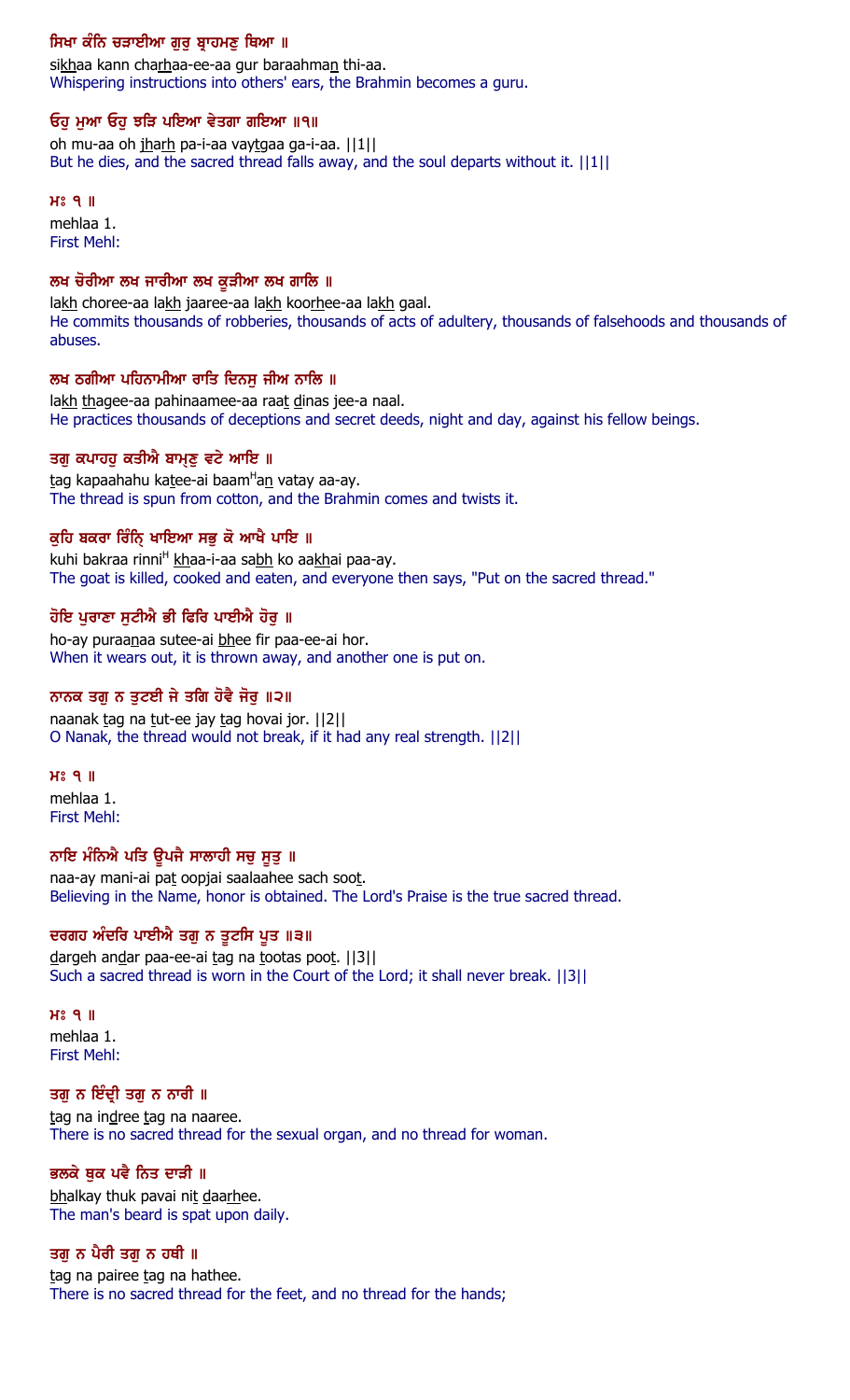### ਤਗ ਨ ਜਿਹਵਾ ਤਗ ਨ ਅਖੀ ॥

tag na jihvaa tag na akhee. no thread for the tongue, and no thread for the eyes.

### ਵੇਤਗਾ ਆਪੇ ਵਤੈ ॥

vaytgaa aapay vatai. The Brahmin himself goes to the world hereafter without a sacred thread.

# ਵਟਿ ਧਾਗੇ ਅਵਰਾ ਘਤੈ ॥

vat Dhaagay avraa ghatai. Twisting the threads, he puts them on others.

# ਲੈ ਭਾੜਿ ਕਰੇ ਵੀਆਹ ॥

lai bhaarh karay vee-aahu. He takes payment for performing marriages;

### ਕਢਿ ਕਾਗਲੁ ਦਸੇ ਰਾਹੁ ॥

kadh kaagal dasay raahu. reading their horoscopes, he shows them the way.

# ਸੁਣਿ ਵੇਖਹੁ ਲੋਕਾ ਏਹੁ ਵਿਡਾਣੁ ॥

sun vaykhhu lokaa ayhu vidaan. Hear, and see, O people, this wondrous thing.

# ਮਨਿ ਅੰਧਾ ਨਾਉ ਸੁਜਾਣੂ ॥੪॥

man anDhaa naa-o sujaan. ||4|| He is mentally blind, and yet his name is wisdom. ||4||

### ਪੳੜੀ ॥

pa-orhee. Pauree:

### ਸਾਹਿਬ ਹੋਇ ਦਇਆਲ ਕਿਰਪਾ ਕਰੇ ਤਾ ਸਾਈ ਕਾਰ ਕਰਾਇਸੀ ॥

saahib ho-ay da-i-aal kirpaa karay taa saa-ee kaar karaa-isee. One, upon whom the Merciful Lord bestows His Grace, performs His service.

# ਸੋ ਸੇਵਕ ਸੇਵਾ ਕਰੇ ਜਿਸ ਨੋ ਹਕਮ ਮਨਾਇਸੀ ॥

so sayvak sayvaa karay jis no hukam manaa-isee. That servant, whom the Lord causes to obey the Order of His Will, serves Him.

# ਹਕਮਿ ਮੰਨਿਐ ਹੋਵੈ ਪਰਵਾਣ ਤਾ ਖਸਮੈ ਕਾ ਮਹਲ ਪਾਇਸੀ ॥

hukam mani-ai hovai parvaan taa khasmai kaa mahal paa-isee. Obeying the Order of His Will, he becomes acceptable, and then, he obtains the Mansion of the Lord's Presence.

# ਖਸਮੈ ਭਾਵੈ ਸੋ ਕਰੇ ਮਨਹ ਚਿੰਦਿਆ ਸੋ ਫਲ ਪਾਇਸੀ ॥

khasmai bhaavai so karay manhu chindi-aa so fal paa-isee. One who acts to please His Lord and Master, obtains the fruits of his mind's desires.

# ਤਾ ਦਰਗਹ ਪੈਧਾ ਜਾਇਸੀ ॥੧੫॥

taa dargeh paiDhaa jaa-isee. | | 15| | Then, he goes to the Court of the Lord, wearing robes of honor. ||15||

# ਸਲੋਕ ਮਃ ੧ ॥

salok mehlaa 1. Shalok, First Mehl:

# ਗਊ ਬਿਰਾਹਮਣ ਕਉ ਕਰ ਲਾਵਹੁ ਗੋਬਰਿ ਤਰਣੂ ਨ ਜਾਈ ॥

ga-oo biraahman ka-o kar laavhu gobar taran na jaa-ee. They tax the cows and the Brahmins, but the cow-dung they apply to their kitchen will not save them.

# ਧੋਤੀ ਟਿਕਾ ਤੈ ਜਪਮਾਲੀ ਧਾਨੂ ਮਲੇਛਾਂ ਖਾਈ ॥

Dhotee tikaa tai japmaalee Dhaan malaychhaa<sup>N</sup> khaa-ee. They wear their loin cloths, apply ritual frontal marks to their foreheads, and carry their rosaries, but they eat food with the Muslims.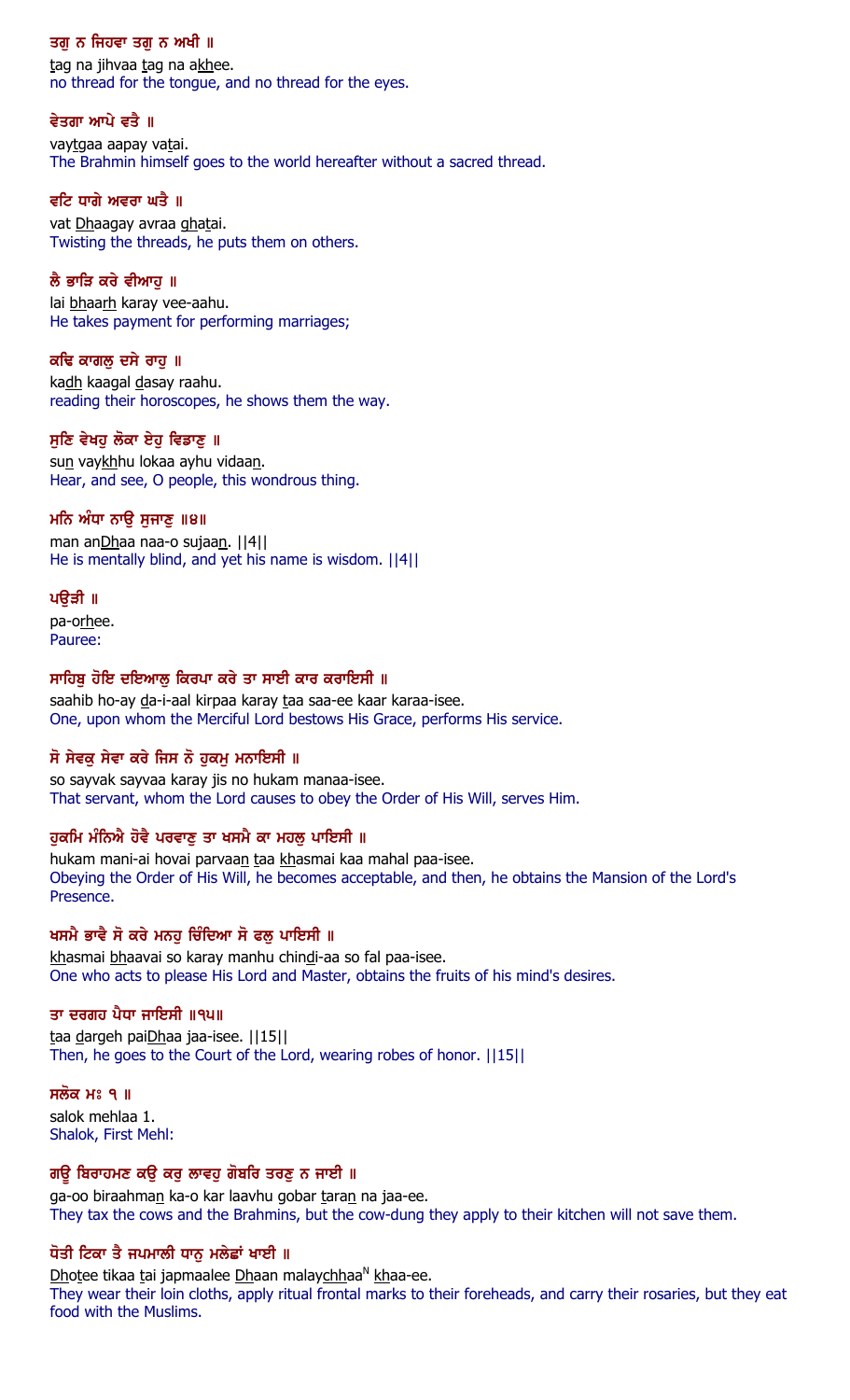# ਅੰਤਰਿ ਪੂਜਾ ਪੜਹਿ ਕਤੇਬਾ ਸੰਜਮੂ ਤੁਰਕਾ ਭਾਈ ॥

antar poojaa parheh kataybaa sanjam turkaa bhaa-ee. O Siblings of Destiny, you perform devotional worship indoors, but read the Islamic sacred texts, and adopt the Muslim way of life.

### ਛੋਡੀਲੇ ਪਾਖੰਡਾ ॥

chhodeelay paakhandaa. Renounce your hypocrisy!

### ਨਾਮਿ ਲਇਐ ਜਾਹਿ ਤਰੰਦਾ ॥੧॥

naam la-i-ai jaahi tarandaa. ||1|| Taking the Naam, the Name of the Lord, you shall swim across. ||1||

# $H<sub>8</sub>$   $Q<sub>1</sub>$

mehlaa 1. First Mehl:

### ਮਾਣਸ ਖਾਣੇ ਕਰਹਿ ਨਿਵਾਜ ॥

maanas khaanay karahi nivaaj. The man-eaters say their prayers.

### ਛਰੀ ਵਗਾਇਨਿ ਤਿਨ ਗਲਿ ਤਾਗ ॥

chhuree vagaa-in tin gal taag. Those who wield the knife wear the sacred thread around their necks.

### ਤਿਨ ਘਰਿ ਬ੍ਰਹਮਣ ਪੁਰਹਿ ਨਾਦ ॥

tin ghar barahman pooreh naad. In their homes, the Brahmins sound the conch.

# ਉਨ੍ਹਾ ਭਿ ਆਵਹਿ ਓਈ ਸਾਦ ॥

un<sup>H</sup>aa <u>bh</u>e aavahi o-ee saa<u>d</u>. They too have the same taste.

### ਕੁੜੀ ਰਾਸਿ ਕੁੜਾ ਵਾਪਾਰੁ ॥

koorhee raas koorhaa vaapaar. False is their capital, and false is their trade.

### ਕੁੜੂ ਬੋਲਿ ਕਰਹਿ ਆਹਾਰੂ ॥

koorh bol karahi aahaar. Speaking falsehood, they take their food.

### ਸਰਮ ਧਰਮ ਕਾ ਡੇਰਾ ਦੁਰਿ ॥

saram Dharam kaa dayraa door. The home of modesty and Dharma is far from them.

### ਨਾਨਕ ਕੁੜੂ ਰਹਿਆ ਭਰਪੁਰਿ ॥

naanak koorh rahi-aa bharpoor. O Nanak, they are totally permeated with falsehood.

### ਮਥੈ ਟਿਕਾ ਤੇੜਿ ਧੋਤੀ ਕਖਾਈ ॥

mathai tikaa tayrh Dhotee kakhaa-ee. The sacred marks are on their foreheads, and the saffron loin-cloths are around their waists;

### ਹਥਿ ਛੁਰੀ ਜਗਤ ਕਾਸਾਈ ॥

hath chhuree jagat kaasaa-ee. in their hands they hold the knives - they are the butchers of the world!

### ਨੀਲ ਵਸਤ੍ਰ ਪਹਿਰਿ ਹੋਵਹਿ ਪਰਵਾਣੂ ॥

neel vastar pahir hoveh parvaan. Wearing blue robes, they seek the approval of the Muslim rulers.

### ਮਲੇਛ ਧਾਨੂ ਲੇ ਪੁਜਹਿ ਪੁਰਾਣੂ ॥

malaychh Dhaan lay poojeh puraan. Accepting bread from the Muslim rulers, they still worship the Puraanas.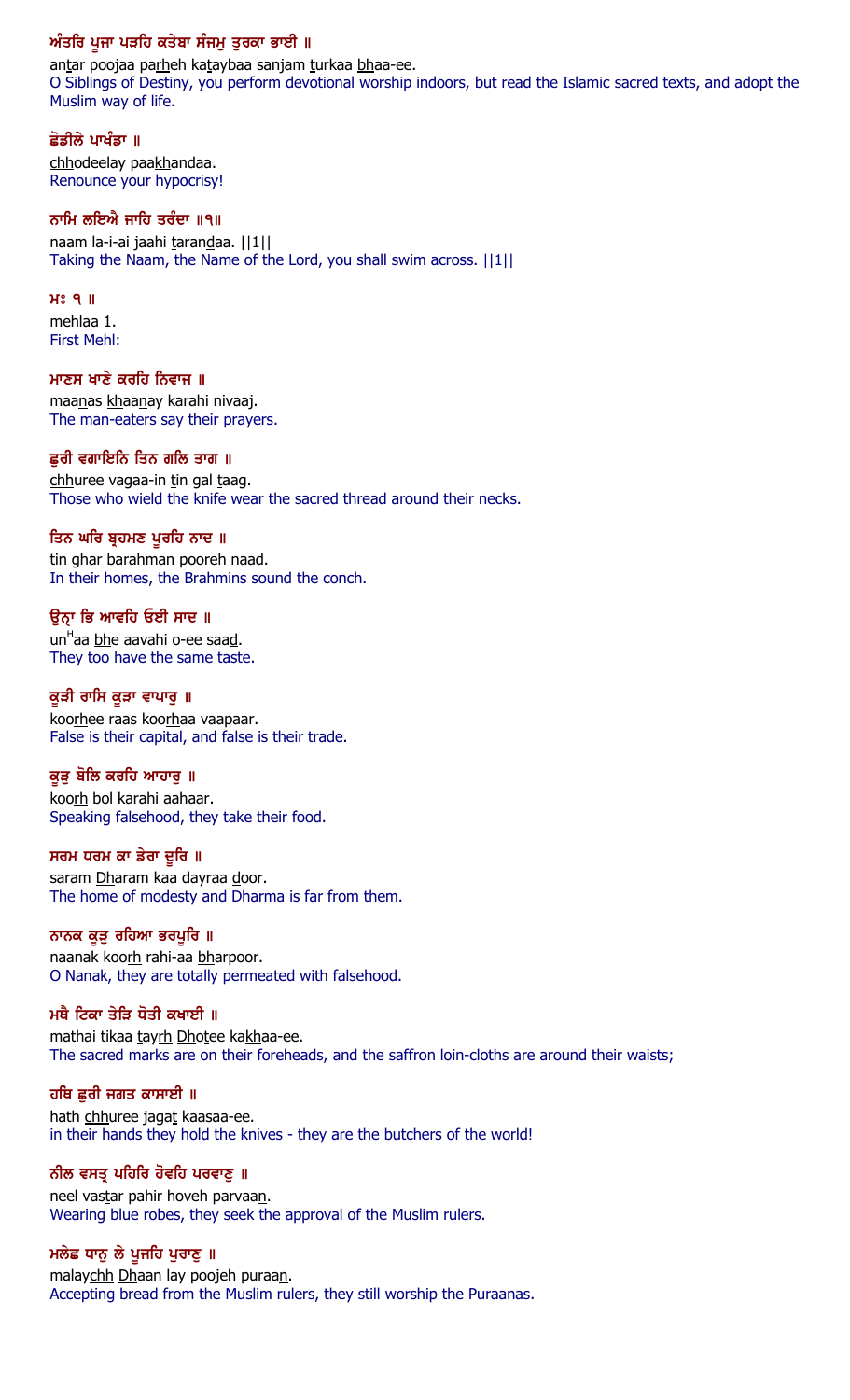#### ਅਭਾਖਿਆ ਕਾ ਕਠਾ ਬਕਰਾ ਖਾਣਾ ॥

abhaakhi-aa kaa kuthaa bakraa khaanaa. They eat the meat of the goats, killed after the Muslim prayers are read over them,

### ਚਉਕੇ ਉਪਰਿ ਕਿਸੈ ਨ ਜਾਣਾ ॥

cha-ukay upar kisai na jaanaa. but they do not allow anyone else to enter their kitchen areas.

### ਦੇ ਕੈ ਚੳਕਾ ਕਢੀ ਕਾਰ ॥

day kai cha-ukaa kadhee kaar. They draw lines around them, plastering the ground with cow-dung.

### ੳਪਰਿ ਆਇ ਬੈਠੇ ਕੁੜਿਆਰ ॥

upar aa-ay baithay koorhi-aar. The false come and sit within them.

### ਮਤੁ ਭਿਟੈ ਵੇ ਮਤੁ ਭਿਟੈ ॥ ਇਹੁ ਅੰਨੁ ਅਸਾਡਾ ਫਿਟੈ ॥

mat bhitai vay mat bhitai. ih ann asaadaa fitai. They cry out, "Do not touch our food, or it will be polluted!"

### ਤਨਿ ਫਿਟੈ ਫੇੜ ਕਰੇਨਿ ॥

tan fitai fayrh karayn. But with their polluted bodies, they commit evil deeds.

### ਮਨਿ ਜੁਠੈ ਚੁਲੀ ਭਰੇਨਿ ॥

man joothai chulee bharayn. With filthy minds, they try to cleanse their mouths.

### ਕਹੁ ਨਾਨਕ ਸਚੁ ਧਿਆਈਐ ॥

kaho naanak sach Dhi-aa-ee-ai. Says Nanak, meditate on the True Lord.

#### ਸੁਚਿ ਹੋਵੈ ਤਾ ਸਚੁ ਪਾਈਐ ॥੨॥

such hovai taa sach paa-ee-ai. ||2|| If you are pure, you will obtain the True Lord. ||2||

#### ਪੳੜੀ ॥

pa-orhee. Pauree:

### ਚਿਤੈ ਅੰਦਰਿ ਸਭੁ ਕੋ ਵੇਖਿ ਨਦਰੀ ਹੇਠਿ ਚਲਾਇਦਾ ॥

chitai andar sabh ko vaykh nadree hayth chalaa-idaa. All are within Your mind; You see and move them under Your Glance of Grace, O Lord.

### ਆਪੇ ਦੇ ਵਡਿਆਈਆ ਆਪੇ ਹੀ ਕਰਮ ਕਰਾਇਦਾ ॥

aapay day vadi-aa-ee-aa aapay hee karam karaa-idaa. You Yourself grant them glory, and You Yourself cause them to act.

### ਵਡਹੂ ਵਡਾ ਵਡ ਮੇਦਨੀ ਸਿਰੇ ਸਿਰਿ ਧੰਧੈ ਲਾਇਦਾ ॥

vadahu vadaa vad maydnee siray sir DhanDhai laa-idaa. The Lord is the greatest of the great; great is His world. He enjoins all to their tasks.

### ਨਦਰਿ ਉਪਠੀ ਜੇ ਕਰੇ ਸੁਲਤਾਨਾ ਘਾਹੁ ਕਰਾਇਦਾ ॥

nadar upthee jay karay sultaanaa ghaahu karaa-idaa. If he should cast an angry glance, He can transform kings into blades of grass.

### ਦਰਿ ਮੰਗਨਿ ਭਿਖ ਨ ਪਾਇਦਾ ॥੧੬॥

dar mangan bhikh na paa-idaa. | 16| | Even though they may beg from door to door, no one will give them charity. ||16||

#### ਸਲੋਕ ਮਃ ੧ ॥

salok mehlaa 1. Shalok, First Mehl:

### ਜੇ ਮੋਹਾਕਾ ਘਰ ਮਹੈ ਘਰ ਮਹਿ ਪਿਤਰੀ ਦੇਇ ॥

jay mohaakaa ghar muhai ghar muhi pitree day-ay. The thief robs a house, and offers the stolen goods to his ancestors.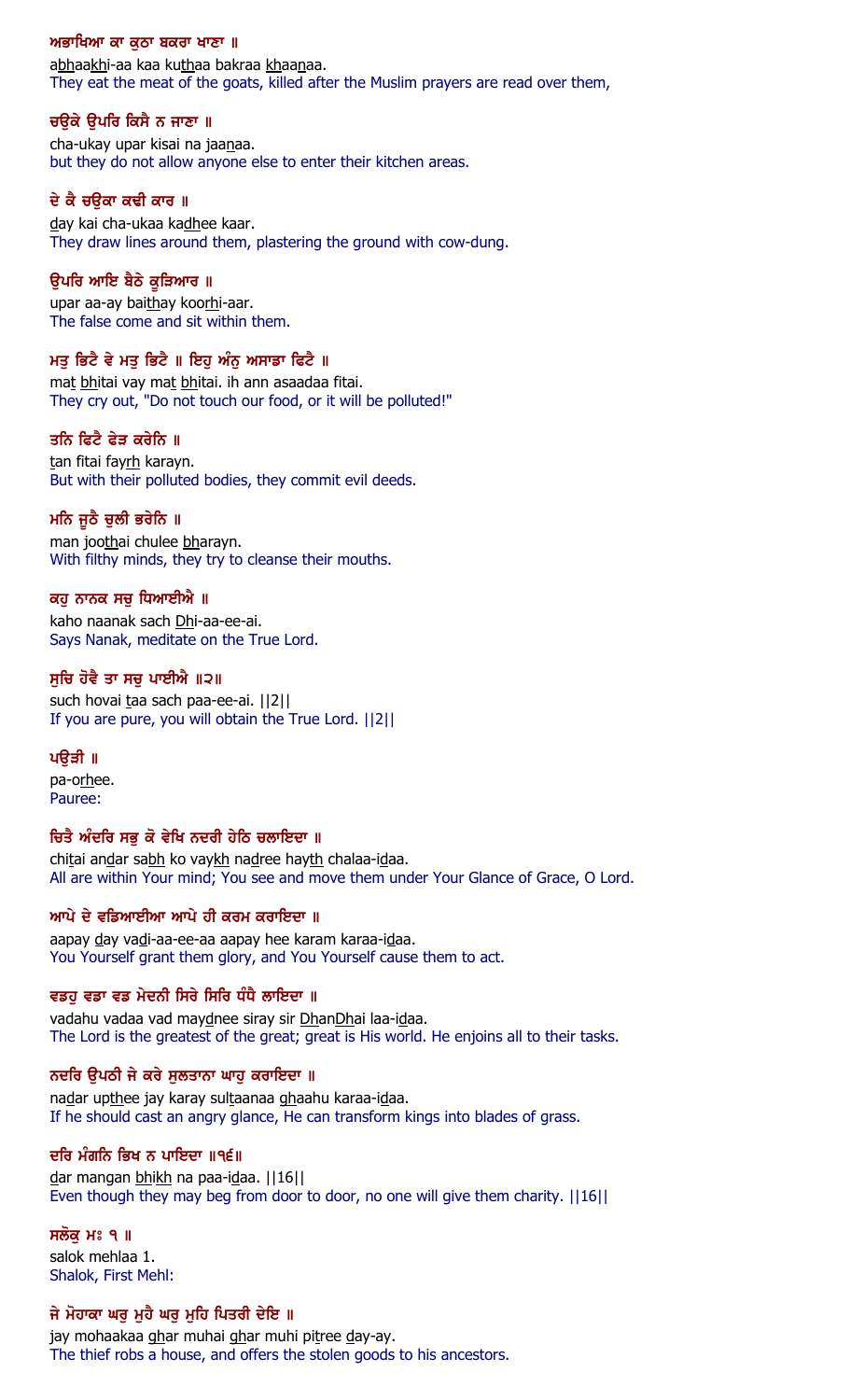# ਅਗੈ ਵਸਤੂ ਸਿਞਾਣੀਐ ਪਿਤਰੀ ਚੋਰ ਕਰੇਇ ॥

agai vasat sinjaanee-ai pitree chor karay-i. In the world hereafter, this is recognized, and his ancestors are considered thieves as well.

### ਵਢੀਅਹਿ ਹਥ ਦਲਾਲ ਕੇ ਮੁਸਫੀ ਏਹ ਕਰੇਇ ॥

vadhee-ah hath dalaal kay musfee ayh karay-i. The hands of the go-between are cut off; this is the Lord's justice.

### ਨਾਨਕ ਅਗੈ ਸੋ ਮਿਲੈ ਜਿ ਖਟੇ ਘਾਲੇ ਦੇਇ ॥੧॥

naanak agai so milai je khatay ghaalay day-ay. ||1|| O Nanak, in the world hereafter, that alone is received, which one gives to the needy from his own earnings and labor. ||1||

#### $H<sup>o</sup>$   $I<sub>II</sub>$

mehlaa 1. First Mehl:

### ਜਿਉ ਜੋਰੁ ਸਿਰਨਾਵਣੀ ਆਵੈ ਵਾਰੋ ਵਾਰ ॥

ji-o joroo sirnaavanee aavai vaaro vaar. As a woman has her periods, month after month,

### ਜੁਠੇ ਜੁਠਾ ਮੁਖਿ ਵਸੈ ਨਿਤ ਨਿਤ ਹੋਇ ਖੁਆਰੁ ॥

joothay joothaa mukh vasai nit nit ho-ay khu-aar. so does falsehood dwell in the mouth of the false; they suffer forever, again and again.

### ਸੁਚੇ ਏਹਿ ਨ ਆਖੀਅਹਿ ਬਹਨਿ ਜਿ ਪਿੰਡਾ ਧੋਇ ॥

soochay ayhi na aakhee-ahi bahan je pindaa Dho-ay. They are not called pure, who sit down after merely washing their bodies.

# ਸੁਚੇ ਸੇਈ ਨਾਨਕਾ ਜਿਨ ਮਨਿ ਵਸਿਆ ਸੋਇ ॥੨॥

soochay say-ee naankaa jin man vasi-aa so-ay. ||2|| Only they are pure, O Nanak, within whose minds the Lord abides. ||2||

### ਪੳੜੀ ॥

pa-orhee. Pauree:

### ਤੁਰੇ ਪਲਾਣੇ ਪਉਣ ਵੇਗ ਹਰ ਰੰਗੀ ਹਰਮ ਸਵਾਰਿਆ ॥

turay palaanay pa-un vayg har rangee haram savaari-aa. With saddled horses, as fast as the wind, and harems decorated in every way;

### ਕੋਠੇ ਮੰਡਪ ਮਾੜੀਆ ਲਾਇ ਬੈਠੇ ਕਰਿ ਪਾਸਾਰਿਆ ॥

kothay mandap maarhee-aa laa-ay baithay kar paasaari-aa. in houses and pavilions and lofty mansions, they dwell, making ostentatious shows.

### ਚੀਜ ਕਰਨਿ ਮਨਿ ਭਾਵਦੇ ਹਰਿ ਬੁਝਨਿ ਨਾਹੀ ਹਾਰਿਆ ॥

cheej karan man bhaavday har bujhan naahee haari-aa. They act out their minds' desires, but they do not understand the Lord, and so they are ruined.

# ਕਰਿ ਫੁਰਮਾਇਸਿ ਖਾਇਆ ਵੇਖਿ ਮਹਲਤਿ ਮਰਣੂ ਵਿਸਾਰਿਆ ॥

kar furmaa-is khaa-i-aa vaykh mahlat maran visaari-aa. Asserting their authority, they eat, and beholding their mansions, they forget about death.

### ਜਰ ਆਈ ਜੋਬਨਿ ਹਾਰਿਆ  $||92||$

jar aa-ee joban haari-aa. ||17|| But old age comes, and youth is lost. ||17||

# ਸਲੋਕ ਮਃ ੧ ॥

salok mehlaa 1. Shalok, First Mehl:

# ਜੇ ਕਰਿ ਸੁਤਕੁ ਮੰਨੀਐ ਸਭ ਤੈ ਸੁਤਕੁ ਹੋਇ ॥

jay kar sootak mannee-ai sabh tai sootak ho-ay. If one accepts the concept of impurity, then there is impurity everywhere.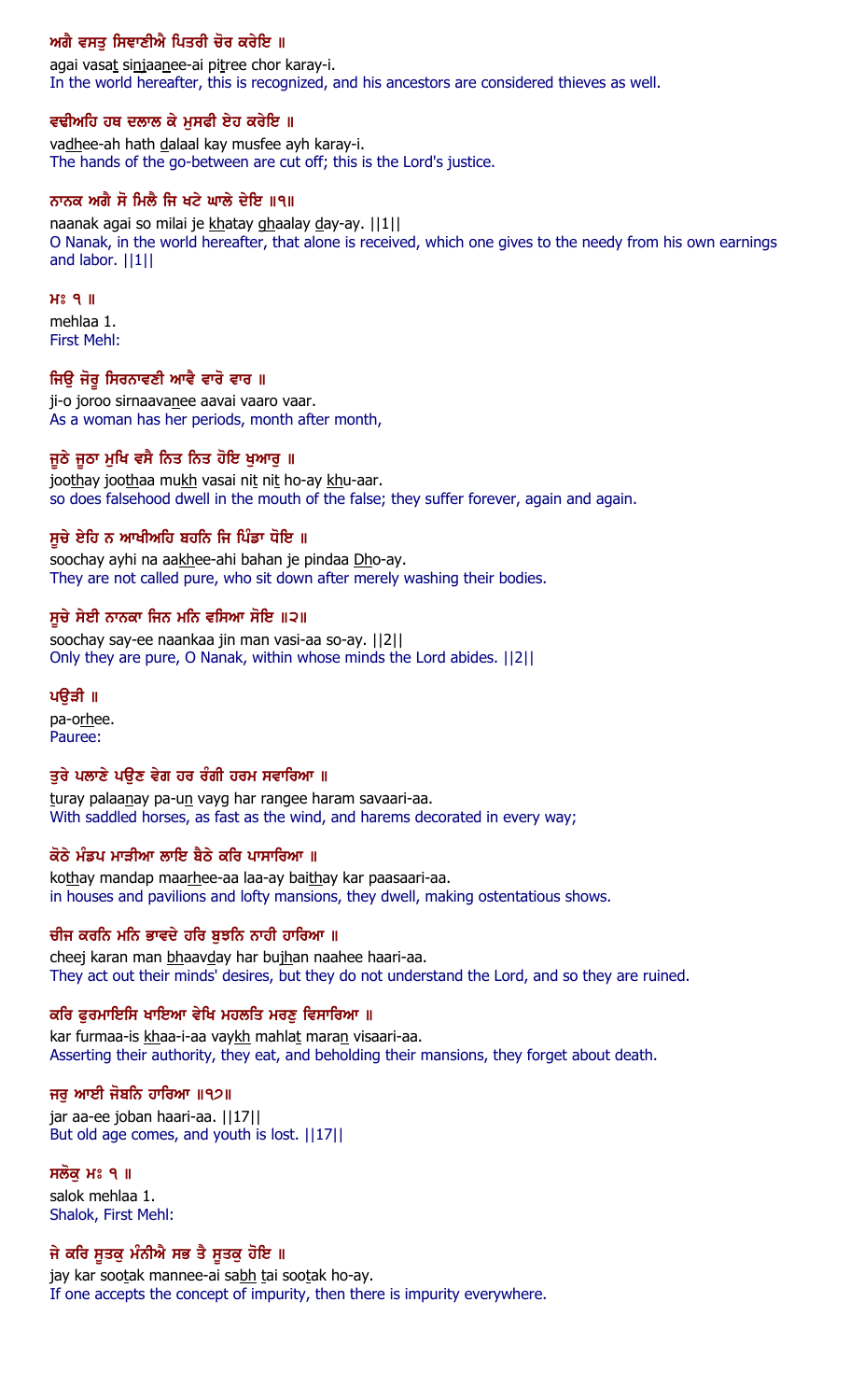# ਗੋਹੇ ਅਤੈ ਲਕੜੀ ਅੰਦਰਿ ਕੀੜਾ ਹੋਇ ॥

gohay atai lakrhee andar keerhaa ho-ay. In cow-dung and wood there are worms.

### ਜੇਤੇ ਦਾਣੇ ਅੰਨ ਕੇ ਜੀਆ ਬਾਝੂ ਨ ਕੋਇ ॥

jaytay daanay ann kay jee-aa baajh na ko-ay. As many as are the grains of corn, none is without life.

### ਪਹਿਲਾ ਪਾਣੀ ਜੀਉ ਹੈ ਜਿਤੂ ਹਰਿਆ ਸਭੂ ਕੋਇ ॥

pahilaa paanee jee-o hai jit hari-aa sabh ko-ay. First, there is life in the water, by which everything else is made green.

### ਸੁਤਕੁ ਕਿਉ ਕਰਿ ਰਖੀਐ ਸੁਤਕੁ ਪਵੈ ਰਸੋਇ ॥

sootak ki-o kar rakhee-ai sootak pavai raso-ay. How can it be protected from impurity? It touches our own kitchen.

### ਨਾਨਕ ਸੂਤਕੁ ਏਵ ਨ ਉਤਰੈ ਗਿਆਨੁ ਉਤਾਰੇ ਧੋਇ ॥੧॥

naanak sootak ayv na utrai gi-aan utaaray Dho-ay. ||1|| O Nanak, impurity cannot be removed in this way; it is washed away only by spiritual wisdom. ||1||

H<sub>2</sub> 9 || mehlaa 1. First Mehl:

### ਮਨ ਕਾ ਸੁਤਕੁ ਲੋਭੁ ਹੈ ਜਿਹਵਾ ਸੁਤਕੁ ਕੁੜੁ ॥

man kaa sootak lobh hai jihvaa sootak koorh. The impurity of the mind is greed, and the impurity of the tongue is falsehood.

### ਅਖੀ ਸੁਤਕੁ ਵੇਖਣਾ ਪਰ ਤ੍ਰਿਅ ਪਰ ਧਨ ਰੁਪੁ ॥

akhee sootak vaykh-naa par tari-a par Dhan roop. The impurity of the eyes is to gaze upon the beauty of another man's wife, and his wealth.

### ਕੰਨੀ ਸੂਤਕੂ ਕੰਨਿ ਪੈ ਲਾਇਤਬਾਰੀ ਖਾਹਿ ॥

kannee sootak kann pai laa-itbaaree khaahi. The impurity of the ears is to listen to the slander of others.

### ਨਾਨਕ ਹੰਸਾ ਆਦਮੀ ਬਧੇ ਜਮ ਪੁਰਿ ਜਾਹਿ ॥੨॥

naanak hansaa aadmee baDhay jam pur jaahi. ||2|| O Nanak, the mortal's soul goes, bound and gagged to the city of Death. ||2||

#### $H<sup>o</sup>$   $I<sub>II</sub>$

mehlaa 1. First Mehl:

# ਸਭੋ ਸੁਤਕੁ ਭਰਮੁ ਹੈ ਦੁਜੈ ਲਗੈ ਜਾਇ ॥

sabho sootak bharam hai doojai lagai jaa-ay. All impurity comes from doubt and attachment to duality.

# ਜੰਮਣੁ ਮਰਣਾ ਹੁਕਮੁ ਹੈ ਭਾਣੈ ਆਵੈ ਜਾਇ ॥

jaman marnaa hukam hai bhaanai aavai jaa-ay. Birth and death are subject to the Command of the Lord's Will; through His Will we come and go.

### ਖਾਣਾ ਪੀਣਾ ਪਵਿਤ੍ਰ ਹੈ ਦਿਤੋਨੂ ਰਿਜਕੂ ਸੰਬਾਹਿ ॥

khaanaa peenaa pavitar hai diton rijak sambaahi. Eating and drinking are pure, since the Lord gives nourishment to all.

### ਨਾਨਕ ਜਿਨ੍ਹੀ ਗੁਰਮੁਖਿ ਬੁਝਿਆ ਤਿਨ੍ਾ ਸੁਤਕੁ ਨਾਹਿ ॥੩॥

naanak jin<sup>H</sup>ee gurmu<u>kh</u> bu<u>ih</u>i-aa tin<sup>H</sup>aa sootak naahi. ||3|| O Nanak, the Gurmukhs, who understand the Lord, are not stained by impurity. ||3||

### ਪੳੜੀ ॥

pa-orhee. Pauree:

### ਸਤਿਗਰ ਵਡਾ ਕਰਿ ਸਾਲਾਹੀਐ ਜਿਸ ਵਿਚਿ ਵਡੀਆ ਵਡਿਆਈਆ ॥

satgur vadaa kar salaahee-ai jis vich vadee-aa vadi-aa-ee-aa. Praise the Great True Guru; within Him is the greatest greatness.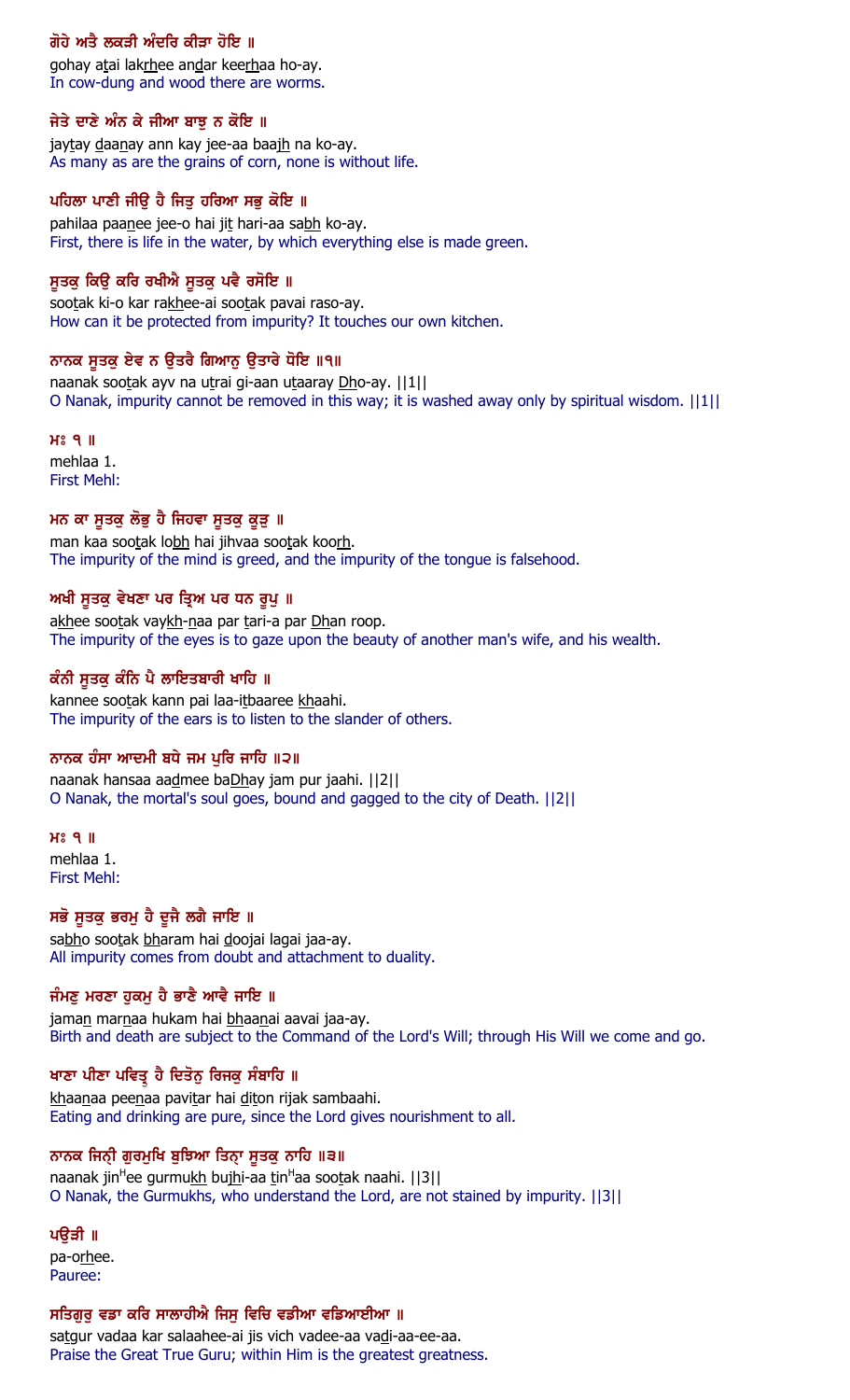### ਸਹਿ ਮੇਲੇ ਤਾ ਨਦਰੀ ਆਈਆ ॥

seh maylay taa nadree aa-ee-aa. When the Lord causes us to meet the Guru, then we come to see them.

### ਜਾ ਤਿਸੁ ਭਾਣਾ ਤਾ ਮਨਿ ਵਸਾਈਆ ॥

jaa tis bhaanaa taa man vasaa-ee-aa. When it pleases Him, they come to dwell in our minds.

#### ਕਰਿ ਹੁਕਮੁ ਮਸਤਕਿ ਹਥੁ ਧਰਿ ਵਿਚਹੁ ਮਾਰਿ ਕਢੀਆ ਬੁਰਿਆਈਆ ॥

kar hukam mastak hath Dhar vichahu maar kadhee-aa buri-aa-ee-aa. By His Command, when He places His hand on our foreheads, wickedness departs from within.

### ਸਹਿ ਤੁਠੈ ਨਉ ਨਿਧਿ ਪਾਈਆ ॥੧੮॥

seh tuthai na-o niDh paa-ee-aa. ||18|| When the Lord is thoroughly pleased, the nine treasures are obtained. ||18||

#### ਸਲੱਕੁ ਮਃ ੧ ॥

salok mehlaa 1. Shalok, First Mehl:

### ਪਹਿਲਾ ਸੂਚਾ ਆਪਿ ਹੋਇ ਸੁਚੈ ਬੈਠਾ ਆਇ ॥

pahilaa suchaa aap ho-ay suchai baithaa aa-ay. First, purifying himself, the Brahmin comes and sits in his purified enclosure.

### ਸੁਚੇ ਅਗੈ ਰਖਿਓਨੂ ਕੋਇ ਨ ਭਿਟਿਓ ਜਾਇ ॥

suchay agai rakhi-on ko-ay na bhiti-o jaa-ay. The pure foods, which no one else has touched, are placed before him.

#### ਸੂਚਾ ਹੋਇ ਕੈ ਜੇਵਿਆ ਲਗਾ ਪੜਣਿ ਸਲੋਕੂ ॥

suchaa ho-ay kai jayvi-aa lagaa parhan salok. Being purified, he takes his food, and begins to read his sacred verses.

### ਕੁਹਥੀ ਜਾਈ ਸਟਿਆ ਕਿਸੂ ਏਹੂ ਲਗਾ ਦੋਖੂ ॥

kuhthee jaa-ee sati-aa kis ayhu lagaa dokh. But it is then thrown into a filthy place - whose fault is this?

### ਅੰਨੂ ਦੇਵਤਾ ਪਾਣੀ ਦੇਵਤਾ ਬੈਸੰਤਰੂ ਦੇਵਤਾ ਲੂਣੂ ਪੰਜਵਾ ਪਾਇਆ ਘਿਰਤੂ ॥

ann dayvtaa paanee dayvtaa baisantar dayvtaa loon panjvaa paa-i-aa ghirat. The corn is sacred, the water is sacred; the fire and salt are sacred as well; when the fifth thing, the ghee, is added,

#### ਤਾ ਹੋਆ ਪਾਕ ਪਵਿਤ ॥

taa ho-aa paak pavit. then the food becomes pure and sanctified.

### ਪਾਪੀ ਸਿਉ ਤਨੁ ਗਡਿਆ ਥੁਕਾ ਪਈਆ ਤਿਤੁ ॥

paapee si-o tan gadi-aa thukaa pa-ee-aa tit. Coming into contact with the sinful human body, the food becomes so impure that is is spat upon.

### ਜਿਤੁ ਮੁਖਿ ਨਾਮੁ ਨ ਉਚਰਹਿ ਬਿਨੁ ਨਾਵੈ ਰਸ ਖਾਹਿ ॥

jit mukh naam na oochrahi bin naavai ras khaahi. That mouth which does not chant the Naam, and without the Name eats tasty foods

### ਨਾਨਕ ਏਵੈ ਜਾਣੀਐ ਤਿਤੁ ਮੁਖਿ ਥੁਕਾ ਪਾਹਿ ॥੧॥

naanak ayvai jaanee-ai tit mukh thukaa paahi. ||1|| - O Nanak, know this: such a mouth is to be spat upon. ||1||

H<sub>2</sub> 9 || mehlaa 1. First Mehl:

### ਭੰਡਿ ਜੰਮੀਐ ਭੰਡਿ ਨਿੰਮੀਐ ਭੰਡਿ ਮੰਗਣੂ ਵੀਆਹੂ ॥

bhand jammee-ai bhand nimmee-ai bhand mangan vee-aahu. From woman, man is born; within woman, man is conceived; to woman he is engaged and married.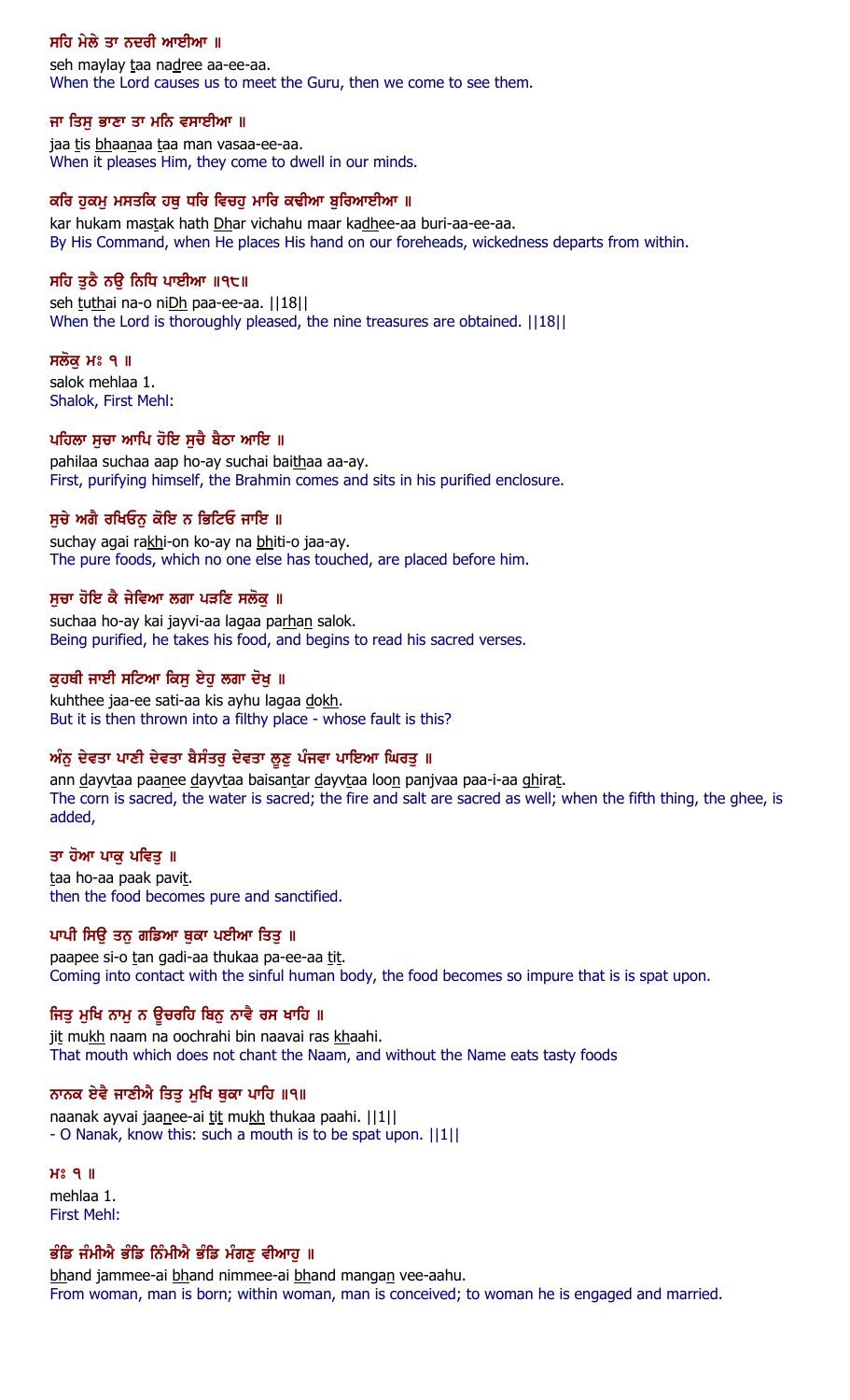# ਭੰਡਹੂ ਹੋਵੈ ਦੋਸਤੀ ਭੰਡਹੂ ਚਲੈ ਰਾਹੂ ॥

bhandahu hovai dostee bhandahu chalai raahu. Woman becomes his friend; through woman, the future generations come.

# ਭੰਡੂ ਮੁਆ ਭੰਡੂ ਭਾਲੀਐ ਭੰਡਿ ਹੋਵੈ ਬੰਧਾਨੂ ॥

bhand mu-aa bhand bhaalee-ai bhand hovai banDhaan. When his woman dies, he seeks another woman; to woman he is bound.

# ਸੋ ਕਿੳ ਮੰਦਾ ਆਖੀਐ ਜਿਤ ਜੰਮਹਿ ਰਾਜਾਨ ॥

so ki-o mandaa aakhee-ai jit jameh raajaan. So why call her bad? From her, kings are born.

# ਭੰਡਹੂ ਹੀ ਭੰਡੂ ਉਪਜੈ ਭੰਡੈ ਬਾਝੂ ਨ ਕੋਇ ॥

bhandahu hee bhand oopjai bhandai baajh na ko-ay. From woman, woman is born; without woman, there would be no one at all.

# ਨਾਨਕ ਭੰਡੈ ਬਾਹਰਾ ਏਕੋ ਸਚਾ ਸੋਇ ॥

naanak bhandai baahraa ayko sachaa so-ay. O Nanak, only the True Lord is without a woman.

# ਜਿਤੂ ਮੁਖਿ ਸਦਾ ਸਾਲਾਹੀਐ ਭਾਗਾ ਰਤੀ ਚਾਰਿ ॥

jit mukh sadaa salaahee-ai bhaagaa ratee chaar. That mouth which praises the Lord continually is blessed and beautiful.

# ਨਾਨਕ ਤੇ ਮੁਖ ਉਜਲੇ ਤਿਤੁ ਸਚੈ ਦਰਬਾਰਿ ॥੨॥

naanak tay mukh oojlay tit sachai darbaar. [2] O Nanak, those faces shall be radiant in the Court of the True Lord. ||2||

### ਪਉੜੀ ॥

pa-orhee. Pauree:

# ਸਭੁ ਕੋ ਆਖੈ ਆਪਣਾ ਜਿਸੁ ਨਾਹੀ ਸੋ ਚੁਣਿ ਕਢੀਐ ॥

sabh ko aakhai aapnaa jis naahee so chun kadhee-ai. All call You their own, Lord; one who does not own You, is picked up and thrown away.

# ਕੀਤਾ ਆਪੋ ਆਪਣਾ ਆਪੇ ਹੀ ਲੇਖਾ ਸੰਢੀਐ ॥

keetaa aapo aapnaa aapay hee laykhaa sandhee-ai. Everyone receives the rewards of his own actions; his account is adjusted accordingly.

# ਜਾ ਰਹਣਾ ਨਾਹੀ ਐਤ ਜਗਿ ਤਾ ਕਾਇਤ ਗਾਰਬਿ ਹੰਢੀਐ ॥

jaa rahnaa naahee ait jag taa kaa-it gaarab handhee-ai. Since one is not destined to remain in this world anyway, why should he ruin himself in pride?

# ਮੰਦਾ ਕਿਸੈ ਨ ਆਖੀਐ ਪੜਿ ਅਖਰੂ ਏਹੋ ਬੁਝੀਐ ॥

mandaa kisai na aakhee-ai parh akhar ayho bujhee-ai. Do not call anyone bad; read these words, and understand.

# ਮੁਰਖੈ ਨਾਲਿ ਨ ਲੁਝੀਐ ॥੧੯॥

moorkhai naal na lujhee-ai. ||19|| Don't argue with fools. ||19||

ਸਲੋਕ ਮਃ ੧ ॥ salok mehlaa 1. Shalok, First Mehl:

# ਨਾਨਕ ਫਿਕੈ ਬੋਲਿਐ ਤਨੁ ਮਨੁ ਫਿਕਾ ਹੋਇ ॥

naanak fikai boli-ai tan man fikaa ho-ay. O Nanak, speaking insipid words, the body and mind become insipid.

# ਫਿਕੋ ਫਿਕਾ ਸਦੀਐ ਫਿਕੇ ਫਿਕੀ ਸੋਇ ॥

fiko fikaa sadee-ai fikay fikee so-ay. He is called the most insipid of the insipid; the most insipid of the insipid is his reputation.

# ਫਿਕਾ ਦਰਗਹ ਸਟੀਐ ਮਹਿ ਥਕਾ ਫਿਕੇ ਪਾਇ ॥

fikaa dargeh satee-ai muhi thukaa fikay paa-ay. The insipid person is discarded in the Court of the Lord, and the insipid one's face is spat upon.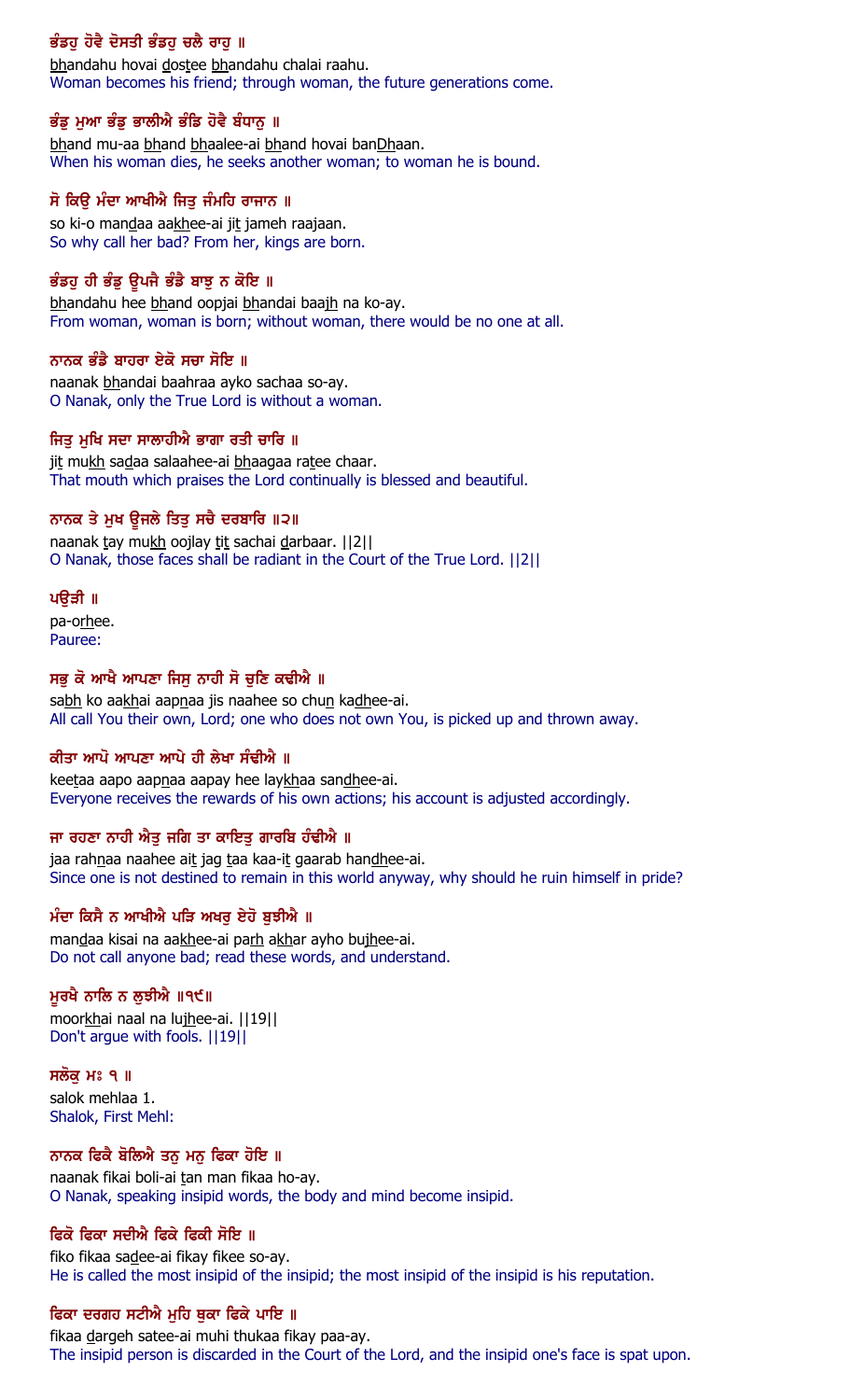# ਫਿਕਾ ਮੁਰਖੁ ਆਖੀਐ ਪਾਣਾ ਲਹੈ ਸਜਾਇ ॥੧॥

fikaa moorakh aakhee-ai paanaa lahai sajaa-ay. ||1|| The insipid one is called a fool; he is beaten with shoes in punishment. ||1||

 $H<sup>o</sup>$   $9$   $\parallel$ mehlaa 1. First Mehl:

### ਅੰਦਰਹੂ ਝੂਠੇ ਪੈਜ ਬਾਹਰਿ ਦੁਨੀਆ ਅੰਦਰਿ ਫੈਲੂ ॥

andrahu jhoothay paij baahar dunee-aa andar fail. Those who are false within, and honorable on the outside, are very common in this world.

### ਅਠਸਠਿ ਤੀਰਥ ਜੇ ਨਾਵਹਿ ੳਤਰੈ ਨਾਹੀ ਮੈਲ ॥

athsath tirath jay naaveh utrai naahee mail. Even though they may bathe at the sixty-eight sacred shrines of pilgrimage, still, their filth does not depart.

### ਜਿਨ ਪਟੁ ਅੰਦਰਿ ਬਾਹਰਿ ਗੁਦੜੁ ਤੇ ਭਲੇ ਸੰਸਾਰਿ ॥

jin<sup>H</sup> pat an<u>d</u>ar baahar gu<u>darh t</u>ay <u>bh</u>alay sansaar. Those who have silk on the inside and rags on the outside, are the good ones in this world.

### ਤਿਨ੍ ਨੇਹੁ ਲਗਾ ਰਬ ਸੇਤੀ ਦੇਖਨ੍ਹੇ ਵੀਚਾਰਿ ॥

<u>t</u>in<sup>H</sup> nayhu lagaa rab say<u>t</u>ee <u>d</u>ay<u>kh</u>n<sup>H</sup>ay veechaar. They embrace love for the Lord, and contemplate beholding Him.

### ਰੰਗਿ ਹਸਹਿ ਰੰਗਿ ਰੋਵਹਿ ਚੁਪ ਭੀ ਕਰਿ ਜਾਹਿ ॥

rang haseh rang roveh chup bhee kar jaahi. In the Lord's Love, they laugh, and in the Lord's Love, they weep, and also keep silent.

### ਪਰਵਾਹ ਨਾਹੀ ਕਿਸੈ ਕੇਰੀ ਬਾਝ ਸਚੇ ਨਾਹ ॥

parvaah naahee kisai kayree baajh sachay naah. They do not care for anything else, except their True Husband Lord.

### ਦਰਿ ਵਾਟ ਉਪਰਿ ਖਰਚੁ ਮੰਗਾ ਜਬੈ ਦੇਇ ਤ ਖਾਹਿ ॥

dar vaat upar kharach mangaa jabai day-ay ta khaahi. Sitting, waiting at the Lord's Door, they beg for food, and when He gives to them, they eat.

### ਦੀਬਾਨੂ ਏਕੋ ਕਲਮ ਏਕਾ ਹਮਾ ਤੁਮ੍ਹਾ ਮੇਲੂ ॥

<u>d</u>eebaan ayko kalam aykaa hamaa <u>t</u>um<sup>H</sup>aa mayl. There is only One Court of the Lord, and He has only one pen; there, you and I shall meet.

### ਦਰਿ ਲਏ ਲੇਖਾ ਪੀੜਿ ਛਟੈ ਨਾਨਕਾ ਜਿੳ ਤੇਲ ॥੨॥

dar la-ay laykhaa peerh chhutai naankaa ji-o tayl. [[2]] In the Court of the Lord, the accounts are examined; O Nanak, the sinners are crushed, like oil seeds in the press. ||2||

ਪੳੜੀ ॥

pa-orhee. Pauree:

### ਆਪੇ ਹੀ ਕਰਣਾ ਕੀਓ ਕਲ ਆਪੇ ਹੀ ਤੈ ਧਾਰੀਐ ॥

aapay hee karnaa kee-o kal aapay hee tai Dhaaree-ai. You Yourself created the creation; You Yourself infused Your power into it.

# ਦੇਖਹਿ ਕੀਤਾ ਆਪਣਾ ਧਰਿ ਕਚੀ ਪਕੀ ਸਾਰੀਐ ॥

daykheh keetaa aapnaa Dhar kachee pakee saaree-ai. You behold Your creation, like the losing and winning dice of the earth.

### ਜੋ ਆਇਆ ਸੋ ਚਲਸੀ ਸਭੁ ਕੋਈ ਆਈ ਵਾਰੀਐ ॥

jo aa-i-aa so chalsee sabh ko-ee aa-ee vaaree-ai. Whoever has come, shall depart; all shall have their turn.

# ਜਿਸ ਕੇ ਜੀਅ ਪਰਾਣ ਹਹਿ ਕਿਉ ਸਾਹਿਬੂ ਮਨਹੂ ਵਿਸਾਰੀਐ ॥

jis kay jee-a paraan heh ki-o saahib manhu visaaree-ai. He who owns our soul, and our very breath of life - why should we forget that Lord and Master from our minds?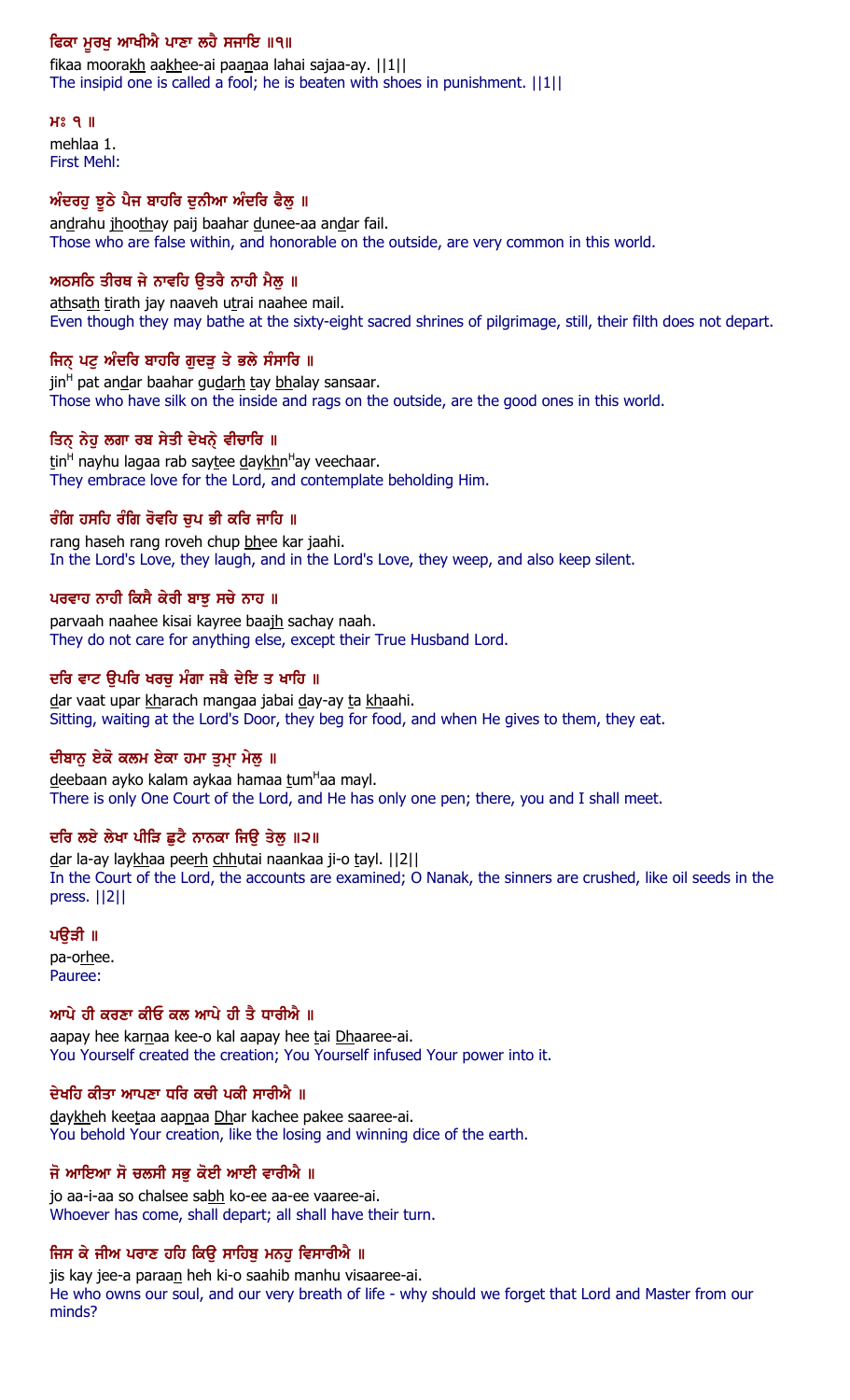### ਆਪਣ ਹਥੀ ਆਪਣਾ ਆਪੇ ਹੀ ਕਾਜੂ ਸਵਾਰੀਐ ॥੨੦॥

aapan hathee aapnaa aapay hee kaaj savaaree-ai. ||20|| With our own hands, let us resolve our own affairs. ||20||

#### ਸਲਕ ਮਹਲਾ ੨ ॥

salok mehlaa 2. Shalok, Second Mehl:

### ਏਹ ਕਿਨੇਹੀ ਆਸਕੀ ਦੂਜੈ ਲਗੈ ਜਾਇ ॥

ayh kinayhee aaskee doojai lagai jaa-ay. What sort of love is this, which clings to duality?

### ਨਾਨਕ ਆਸਕ ਕਾਂਢੀਐ ਸਦ ਹੀ ਰਹੈ ਸਮਾਇ ॥

naanak aasak kaa<sup>n</sup><u>dh</u>ee-ai sa<u>d</u> hee rahai samaa-ay. O Nanak, he alone is called a lover, who remains forever immersed in absorption.

### ਚੰਗੈ ਚੰਗਾ ਕਰਿ ਮੰਨੇ ਮੰਦੈ ਮੰਦਾ ਹੋਇ ॥

changai changa kar mannay mandai mandaa ho-ay. But one who feels good only when good is done for him, and feels bad when things go badly

### ਆਸਕੂ ਏਹੂ ਨ ਆਖੀਐ ਜਿ ਲੇਖੈ ਵਰਤੈ ਸੋਇ ॥੧॥

aasak ayhu na aakhee-ai je laykhai vartai so-ay. ||1|| - do not call him a lover. He trades only for his own account. ||1||

#### $H<sub>0</sub>$   $\overline{M}$   $\overline{D}$   $\overline{M}$

mehlaa 2. Second Mehl:

### ਸਲਾਮ ਜਬਾਬੂ ਦੋਵੈ ਕਰੇ ਮੁੰਢਹੂ ਘਥਾ ਜਾਇ ॥

salaam jabaab dovai karay mundhhu ghuthaa jaa-ay. One who offers both respectful greetings and rude refusal to his master, has gone wrong from the very beginning.

### ਨਾਨਕ ਦੋਵੈ ਕੁੜੀਆ ਥਾਇ ਨ ਕਾਈ ਪਾਇ ॥੨॥

naanak dovai koorhee-aa thaa-ay na kaa-ee paa-ay. ||2|| O Nanak, both of his actions are false; he obtains no place in the Court of the Lord. ||2||

### ਪੳੜੀ ॥

pa-orhee. Pauree:

### ਜਿਤੂ ਸੇਵਿਐ ਸੁਖੂ ਪਾਈਐ ਸੋ ਸਾਹਿਬੂ ਸਦਾ ਸਮਾਲੀਐ ॥

ji<u>t</u> sayvi-ai su<u>kh</u> paa-ee-ai so saahib sa<u>d</u>aa sam<sup>н</sup>aalee-ai. Serving Him, peace is obtained; meditate and dwell upon that Lord and Master forever.

### ਜਿਤ ਕੀਤਾ ਪਾਈਐ ਆਪਣਾ ਸਾ ਘਾਲ ਬਰੀ ਕਿੳ ਘਾਲੀਐ ॥

jit keetaa paa-ee-ai aapnaa saa ghaal buree ki-o ghaalee-ai. Why do you do such evil deeds, that you shall have to suffer so?

# ਮੰਦਾ ਮੁਲਿ ਨ ਕੀਚਈ ਦੇ ਲੰਮੀ ਨਦਰਿ ਨਿਹਾਲੀ**ਐ** ॥

mandaa mool na keech-ee day lammee nadar nihaalee-ai. Do not do any evil at all; look ahead to the future with foresight.

### ਜਿੳ ਸਾਹਿਬ ਨਾਲਿ ਨ ਹਾਰੀਐ ਤੇਵੇਹਾ ਪਾਸਾ ਢਾਲੀਐ ॥

ji-o saahib naal na haaree-ai tavayhaa paasaa dhaalee-ai. So throw the dice in such a way, that you shall not lose with your Lord and Master.

### ਕਿਛ ਲਾਹੇ ਉਪਰਿ ਘਾਲੀਐ ॥੨੧॥

kichh laahay upar ghaalee-ai. ||21|| Do those deeds which shall bring you profit. ||21||

### ਸਲੋਕ ਮਹਲਾ ੨ ॥

salok mehlaa 2. Shalok, Second Mehl: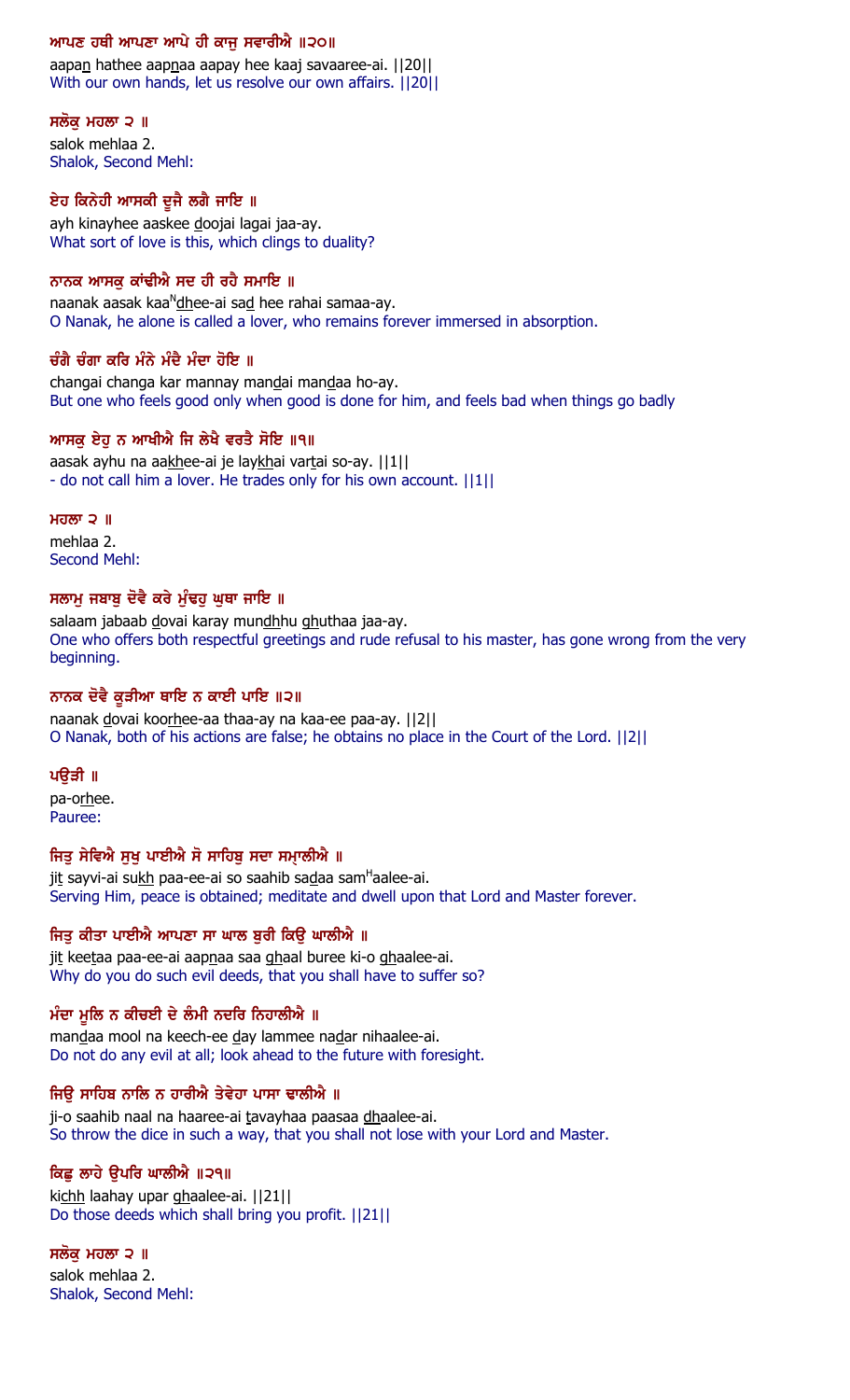# ਚਾਕਰੂ ਲਗੈ ਚਾਕਰੀ ਨਾਲੇ ਗਾਰਬੂ ਵਾਦੂ ॥

chaakar lagai chaakree naalay gaarab vaad. If a servant performs service, while being vain and argumentative,

#### ਗਲਾ ਕਰੇ ਘਣੇਰੀਆ ਖਸਮ ਨ ਪਾਏ ਸਾਦੂ ॥

galaa karay ghanayree-aa khasam na paa-ay saad. he may talk as much as he wants, but he shall not be pleasing to his Master.

### ਆਪੂ ਗਵਾਇ ਸੇਵਾ ਕਰੇ ਤਾ ਕਿਛੂ ਪਾਏ ਮਾਨੂ ॥

aap gavaa-ay sayvaa karay taa kichh paa-ay maan. But if he eliminates his self-conceit and then performs service, he shall be honored.

#### ਨਾਨਕ ਜਿਸ ਨੋ ਲਗਾ ਤਿਸੁ ਮਿਲੈ ਲਗਾ ਸੋ ਪਰਵਾਨੁ ॥੧॥

naanak jis no lagaa tis milai lagaa so parvaan. ||1|| O Nanak, if he merges with the one with whom he is attached, his attachment becomes acceptable. ||1||

#### ਮਹਲਾ $\supset$   $\parallel$

mehlaa 2. Second Mehl:

#### ਜੋ ਜੀਇ ਹੋਇ ਸੁ ਉਗਵੈ ਮੂਹ ਕਾ ਕਹਿਆ ਵਾਉ ॥

jo jee-ay ho-ay so ugvai muh kaa kahi-aa vaa-o. Whatever is in the mind, comes forth; spoken words by themselves are just wind.

### ਬੀਜੇ ਬਿਖੁ ਮੰਗੈ ਅੰਮ੍ਰਿਤੁ ਵੇਖਹੁ ਏਹੁ ਨਿਆਉ ॥੨॥

beejay bikh mangai amrit vaykhhu ayhu ni-aa-o. [2] He sows seeds of poison, and demands Ambrosial Nectar. Behold - what justice is this? ||2||

#### ਮਹਲਾ $2$   $\parallel$

mehlaa 2. Second Mehl:

### ਨਾਲਿ ਇਆਣੇ ਦੋਸਤੀ ਕਦੇ ਨ ਆਵੈ ਰਾਸਿ ॥

naal i-aanay dostee kaday na aavai raas. Friendship with a fool never works out right.

### ਜੇਹਾ ਜਾਣੈ ਤੇਹੋ ਵਰਤੈ ਵੇਖਹ ਕੋ ਨਿਰਜਾਸਿ ॥

jayhaa jaanai tayho vartai vaykhhu ko nirjaas. As he knows, he acts; behold, and see that it is so.

### ਵਸਤੂ ਅੰਦਰਿ ਵਸਤੂ ਸਮਾਵੈ ਦੂਜੀ ਹੋਵੈ ਪਾਸਿ ॥

vastoo andar vasat samaavai doojee hovai paas. One thing can be absorbed into another thing, but duality keeps them apart.

### ਸਾਹਿਬ ਸੇਤੀ ਹੁਕਮੂ ਨ ਚਲੈ ਕਹੀ ਬਣੈ ਅਰਦਾਸਿ ॥

saahib saytee hukam na chalai kahee banai ardaas. No one can issue commands to the Lord Master; offer instead humble prayers.

### ਕੁੜਿ ਕਮਾਣੈ ਕੁੜੋ ਹੋਵੈ ਨਾਨਕ ਸਿਫਤਿ ਵਿਗਾਸਿ ॥੩॥

koorh kamaanai koorho hovai naanak sifat vigaas. ||3|| Practicing falsehood, only falsehood is obtained. O Nanak, through the Lord's Praise, one blossoms forth. ||3||

ਮਹਲਾ $\supset$   $\parallel$ mehlaa 2. Second Mehl:

### ਨਾਲਿ ਇਆਣੇ ਦੋਸਤੀ ਵਡਾਰੂ ਸਿਊ ਨੇਹੂ ॥

naal i-aanay dostee vadaaroo si-o nayhu. Friendship with a fool, and love with a pompous person,

### ਪਾਣੀ ਅੰਦਰਿ ਲੀਕ ਜਿੳ ਤਿਸ ਦਾ ਥਾੳ ਨ ਥੇਹ ॥੪॥

paanee andar leek ji-o tis daa thaa-o na thayhu. ||4|| are like lines drawn in water, leaving no trace or mark. ||4||

ਮਹਲਾ  $2$   $\parallel$ mehlaa 2. Second Mehl: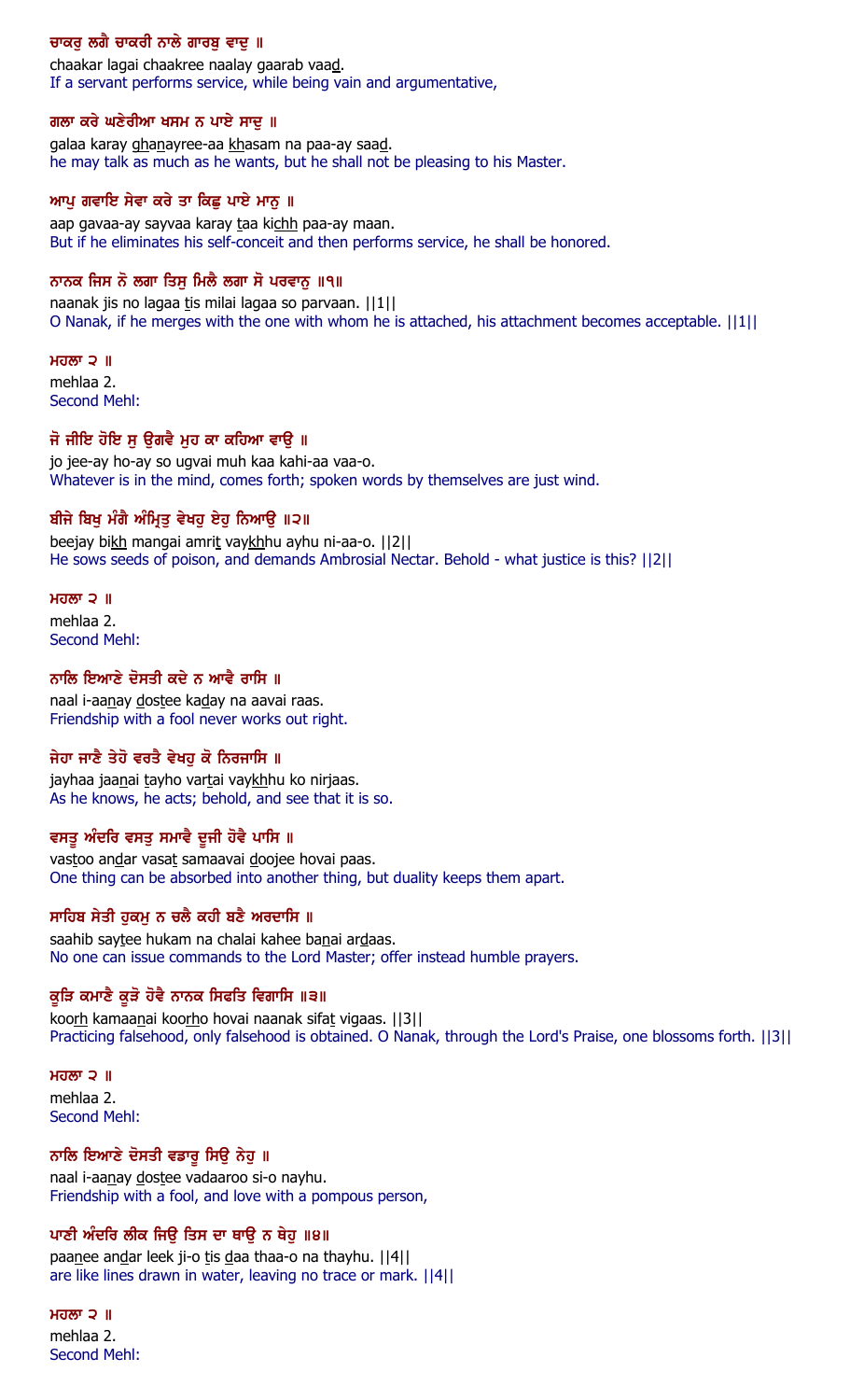# ਹੋਇ ਇਆਣਾ ਕਰੇ ਕੰਮੂ ਆਣਿ ਨ ਸਕੈ ਰਾਸਿ ॥

ho-ay i-aanaa karay kamm aan na sakai raas. If a fool does a job, he cannot do it right.

# ਜੇ ਇਕ ਅਧ ਚੰਗੀ ਕਰੇ ਦੂਜੀ ਭੀ ਵੇਰਾਸਿ ॥੫॥

jay ik aDh changee karay doojee bhee vayraas. ||5|| Even if he does something right, he does the next thing wrong. ||5||

### ਪੳੜੀ ॥

pa-orhee. Pauree:

### ਚਾਕਰ ਲਗੈ ਚਾਕਰੀ ਜੇ ਚਲੈ ਖਸਮੈ ਭਾਇ ॥

chaakar lagai chaakree jay chalai khasmai bhaa-ay. If a servant, performing service, obeys the Will of his Master,

### ਹੁਰਮਤਿ ਤਿਸ ਨੋ ਅਗਲੀ ਓਹੁ ਵਜਹੁ ਭਿ ਦੂਣਾ ਖਾਇ ॥

hurmat tis no aglee oh vajahu bhe doonaa khaa-ay. his honor increases, and he receives double his wages.

### ਖਸਮੈ ਕਰੇ ਬਰਾਬਰੀ ਫਿਰਿ ਗੈਰਤਿ ਅੰਦਰਿ ਪਾਇ ॥

khasmai karay baraabaree fir gairat andar paa-ay. But if he claims to be equal to his Master, he earns his Master's displeasure.

### ਵਜਹੂ ਗਵਾਏ ਅਗਲਾ ਮੂਹੇ ਮੂਹਿ ਪਾਣਾ ਖਾਇ ॥

vajahu gavaa-ay aglaa muhay muhi paanaa khaa-ay. He loses his entire salary, and is also beaten on his face with shoes.

### ਜਿਸ ਦਾ ਦਿਤਾ ਖਾਵਣਾ ਤਿਸੁ ਕਹੀਐ ਸਾਬਾਸਿ ॥

jis daa ditaa khaavnaa tis kahee-ai saabaas. Let us all celebrate Him, from whom we receive our nourishment.

### ਨਾਨਕ ਹੁਕਮੂ ਨ ਚਲਈ ਨਾਲਿ ਖਸਮ ਚਲੈ ਅਰਦਾਸਿ ॥੨੨॥

naanak hukam na chal-ee naal khasam chalai ardaas. [[22]] O Nanak, no one can issue commands to the Lord Master; let us offer prayers instead. ||22||

### ਸਲੋਕ ਮਹਲਾ ੨ ॥

salok mehlaa 2. Shalok, Second Mehl:

### ਏਹ ਕਿਨੇਹੀ ਦਾਤਿ ਆਪਸ ਤੇ ਜੋ ਪਾਈਐ ॥

ayh kinayhee daat aapas tay jo paa-ee-ai. What sort of gift is this, which we receive only by our own asking?

### ਨਾਨਕ ਸਾ ਕਰਮਾਤਿ ਸਾਹਿਬ ਤੁਠੈ ਜੋ ਮਿਲੈ ॥੧॥

naanak saa karmaat saahib tuthai jo milai. ||1|| O Nanak, that is the most wonderful gift, which is received from the Lord, when He is totally pleased. ||1||

ਮਹਲਾ ੨ $\parallel$ mehlaa 2. Second Mehl:

### ਏਹ ਕਿਨੇਹੀ ਚਾਕਰੀ ਜਿਤੂ ਭਉ ਖਸਮ ਨ ਜਾਇ ॥

ayh kinayhee chaakree jit bha-o khasam na jaa-ay. What sort of service is this, by which the fear of the Lord Master does not depart?

### ਨਾਨਕ ਸੇਵਕ ਕਾਢੀਐ ਜਿ ਸੇਤੀ ਖਸਮ ਸਮਾਇ ॥੨॥

naanak sayvak kaadhee-ai je saytee khasam samaa-ay. | | 2 | | O Nanak, he alone is called a servant, who merges with the Lord Master. ||2||

### ਪੳੜੀ ॥

pa-orhee. Pauree:

### ਨਾਨਕ ਅੰਤ ਨ ਜਾਪਨੀ ਹਰਿ ਤਾ ਕੇ ਪਾਰਾਵਾਰ ॥

naanak an<u>t</u> na jaapn<sup>H</sup>ee har <u>t</u>aa kay paaraavaar. O Nanak, the Lord's limits cannot be known; He has no end or limitation.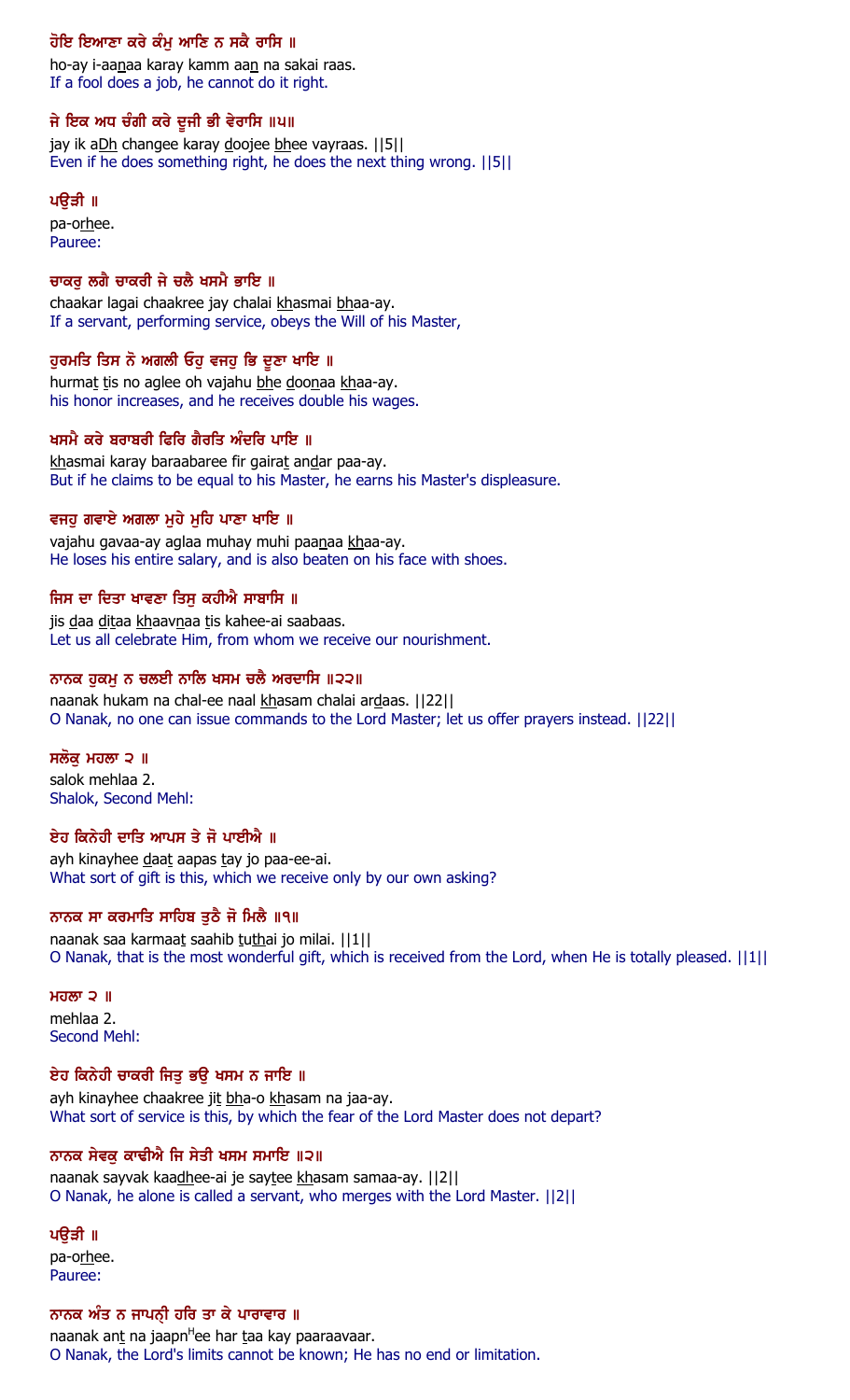# ਆਪਿ ਕਰਾਏ ਸਾਖਤੀ ਫਿਰਿ ਆਪਿ ਕਰਾਏ ਮਾਰ ॥

aap karaa-ay saakh-tee fir aap karaa-ay maar. He Himself creates, and then He Himself destroys.

# ਇਕਨਾ ਗਲੀ ਜੰਜੀਰੀਆ ਇਕਿ ਤੁਰੀ ਚੜਹਿ ਬਿਸੀਆਰ ॥

ikn<sup>H</sup>aa galee janjeeree-aa ik <u>t</u>uree cha<u>rh</u>eh bisee-aar. Some have chains around their necks, while some ride on many horses.

### ਆਪਿ ਕਰਾਏ ਕਰੇ ਆਪਿ ਹਉ ਕੈ ਸਿਉ ਕਰੀ ਪੁਕਾਰ ॥

aap karaa-ay karay aap ha-o kai si-o karee pukaar. He Himself acts, and He Himself causes us to act. Unto whom should I complain?

### ਨਾਨਕ ਕਰਣਾ ਜਿਨਿ ਕੀਆ ਫਿਰਿ ਤਿਸ ਹੀ ਕਰਣੀ ਸਾਰ ॥੨੩॥

naanak karnaa jin kee-aa fir tis hee karnee saar. ||23|| O Nanak, the One who created the creation - He Himself takes care of it. ||23||

### ਸਲੱਕ ਮਃ ੧ ॥

salok mehlaa 1. Shalok, First Mehl:

### ਆਪੇ ਭਾਂਡੇ ਸਾਜਿਅਨੂ ਆਪੇ ਪੂਰਣੂ ਦੇਇ ॥

aapay <u>bh</u>aa<sup>n</sup>day saaji-an aapay poora<u>n d</u>ay-ay. He Himself fashioned the vessel of the body, and He Himself fills it.

# ਇਕਨੀ ਦੁਧੁ ਸਮਾਈਐ ਇਕਿ ਚੁਲੈ਼ ਰਹਨਿ੍ ਚੜੇ ॥

ikn<sup>H</sup>ee <u>duDh</u> samaa-ee-ai ik chul<sup>H</sup>ai rehni<sup>H</sup> cha<u>rh</u>ay. Into some, milk is poured, while others remain on the fire.

# ਇਕਿ ਨਿਹਾਲੀ ਪੈ ਸਵਨਿ ਇਕਿ ਉਪਰਿ ਰਹਨਿ ਖੜੇ ॥

ik nihaalee pai savni<sup>H</sup> ik upar rahan kharhay. Some lie down and sleep on soft beds, while others remain watchful.

### ਤਿਨ੍ਹਾ ਸਵਾਰੇ ਨਾਨਕਾ ਜਿਨ੍ਹ ਕਉ ਨਦਰਿ ਕਰੇ ॥੧॥

<u>t</u>in<sup>H</sup>aa savaaray naankaa jin<sup>H</sup> ka-o na<u>d</u>ar karay. ||1|| He adorns those, O Nanak, upon whom He casts His Glance of Grace.  $||1||$ 

### $H$ ਹਲਾ ੨  $\parallel$

mehlaa 2. Second Mehl:

### ਆਪੇ ਸਾਜੇ ਕਰੇ ਆਪਿ ਜਾਈ ਕਿ ਰਖੈ ਆਪਿ ॥

aapay saajay karay aap jaa-ee bhe rakhai aap. He Himself creates and fashions the world, and He Himself keeps it in order.

# ਤਿਸੁ ਵਿਚਿ ਜੰਤ ਉਪਾਇ ਕੈ ਦੇਖੈ ਥਾਪਿ ਉਥਾਪਿ ॥

tis vich jant upaa-ay kai daykhai thaap uthaap. Having created the beings within it, He oversees their birth and death.

# ਕਿਸ ਨੋ ਕਹੀਐ ਨਾਨਕਾ ਸਭੁ ਕਿਛੁ ਆਪੇ ਆਪਿ ॥੨॥

kis no kahee-ai naankaa sabh kichh aapay aap. ||2|| Unto whom should we speak, O Nanak, when He Himself is all-in-all? ||2||

### ਪਉੜੀ ॥

pa-orhee. Pauree:

### ਵਡੇ ਕੀਆ ਵਡਿਆਈਆ ਕਿਛੂ ਕਹਣਾ ਕਹਣੂ ਨ ਜਾਇ ॥

vaday kee-aa vadi-aa-ee-aa kichh kahnaa kahan na jaa-ay. The description of the greatness of the Great Lord cannot be described.

### ਸੋ ਕਰਤਾ ਕਾਦਰ ਕਰੀਮ ਦੇ ਜੀਆ ਰਿਜਕ ਸੰਬਾਹਿ ॥

so kartaa kaadar kareem day jee-aa rijak sambaahi. He is the Creator, all-lowerful and benevolent; He gives sustenance to all beings.

# ਸਾਈ ਕਾਰ ਕਮਾਵਣੀ ਧਰਿ ਛੋਡੀ ਤਿੰਨੈ ਪਾਇ ॥

saa-ee kaar kamaavnee Dhur chhodee tinnai paa-ay. The mortal does that work, which has been pre-destined from the very beginning.